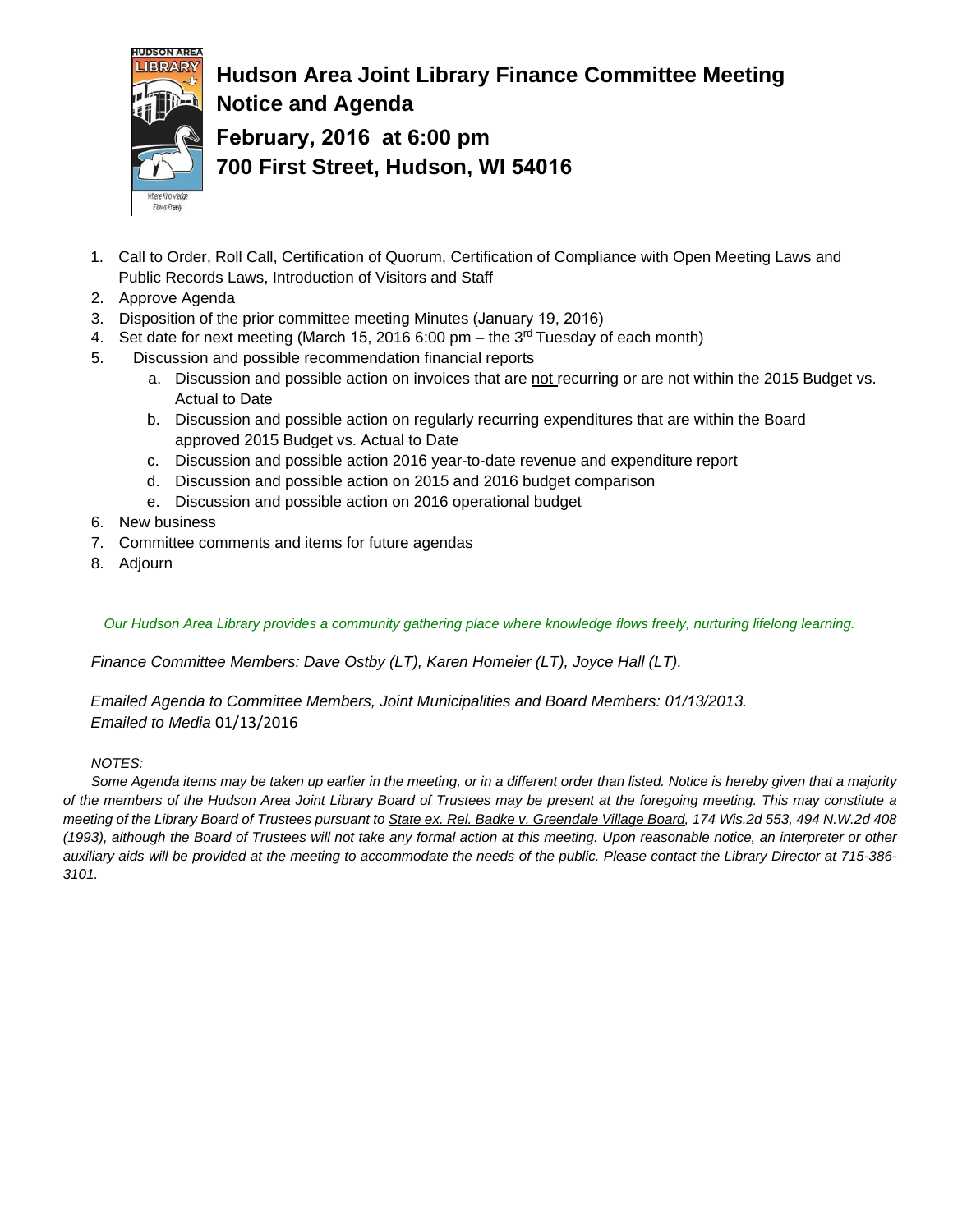

**Hudson Area Joint Library UNAPPROVED Finance Committee Meeting Minutes 6:00 PM, January 19, 2016 700 First Street, Hudson, WI**

**1. MEETING CALLED TO ORDER BY HOMEIER AT 6:05 PM**

## **2. ROLL CALL**

*Board members present: Karen Homeier, Joyce Hall Absent: Dave Ostby Library staff: Tina Norris*

## **3. APPROVE AGENDA**

Hall motioned to approve; second by Homeier. APPROVED

**4. DISPOSITION OF THE PRIOR COMMITTEE MEETING MINUTES (November 17, 2015)**

Motion by Hall, second by Homeier, to approve the meeting minutes. Vote taken. MOTION CARRIED.

- **5. SET DATE FOR NEXT MEETING** February 16, 2016 at 6:00 PM – THE 3<sup>RD</sup> TUESDAY OF EACH MONTH
- **6. DISCUSSION AND POSSIBLE RECOMMENDATION FINANCIAL REPORTS**
	- a. Discussion and possible action on invoices that are not recurring or are not within the 2015 Budget vs. Actual to Date **NO ACTION TAKEN**
	- b. Discussion and possible action on regularly recurring expenditures that are within the Board approved 2015 Budget vs. Actual to Date **NO ACTION TAKEN**
	- **c.** Discussion and possible action 2015 year-to-date revenue and expenditure report **NO ACTION TAKEN**
	- d. Discussion and possible action on 2014 and 2015 budget comparison **NO ACTION TAKEN**
	- e. Discussion and possible action on 2016 operational budget**. HALL** motioned to approve 3% increase to part-time budget line; reflects 2% salary increase and additional staffing for added open hours. Homeier second. Vote taken. **MOTION CARRIED**

## **7. NEW BUSINESS**

- **A. NONE**
- **8. COMMITTEE COMMENTS AND ITEMS FOR FUTURE AGENDAS None**

## **9. ADJOURN**

MOTION by Hall, second by Homeier, to adjourn. Vote taken. All ayes. MOTION CARRIED. Meeting adjourned at 6:25 PM.

*Minutes prepared by Tina Norris*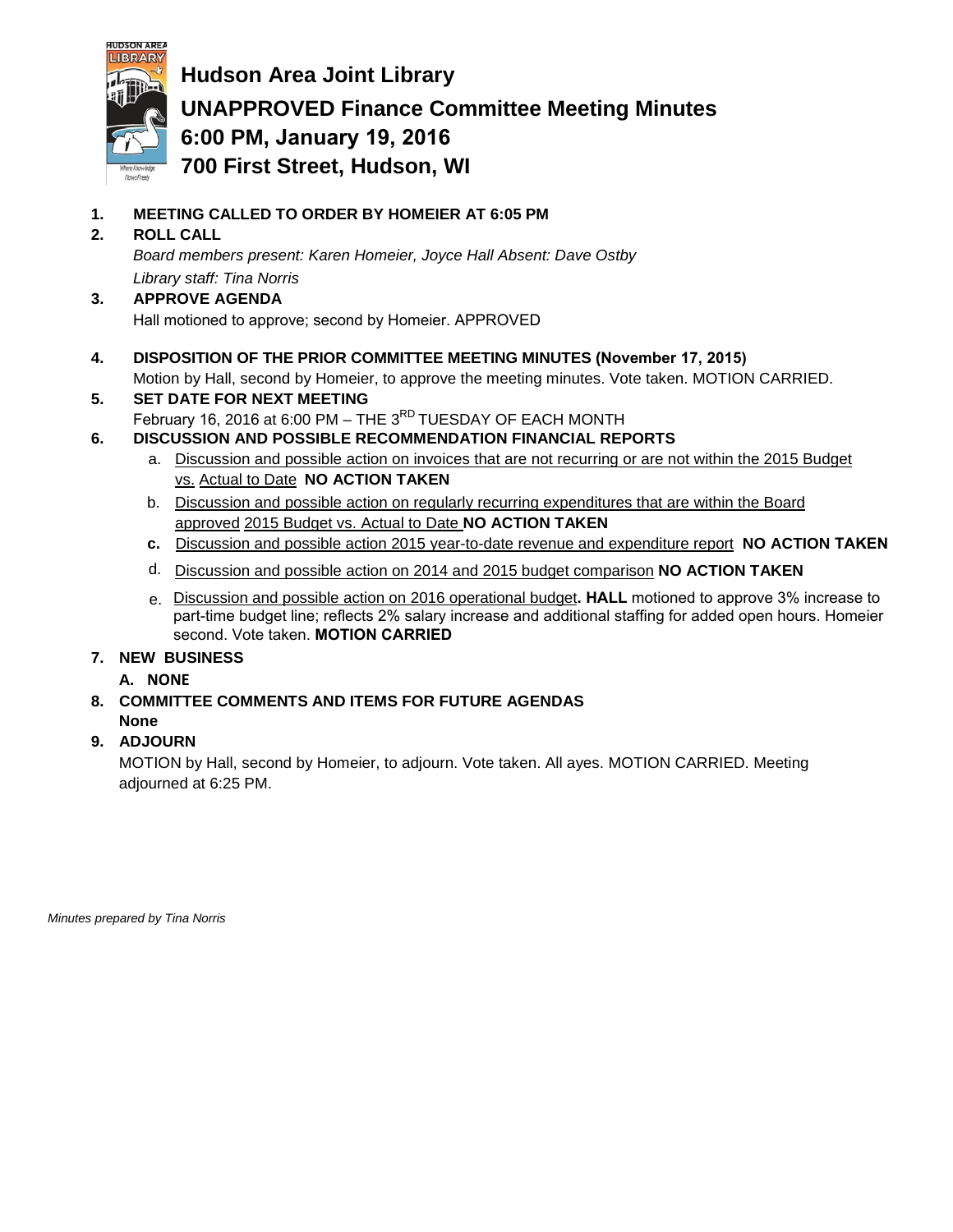| GFS                 |               |                         | CITY OF HUDSON |
|---------------------|---------------|-------------------------|----------------|
| 02/03/2016 12:51:26 | Balance Sheet | GL050S-V08.00 COVERPAGE |                |
|                     |               | GL570R                  |                |

Report Selection:

| Calendar Start Date 01 01 2016            |  |
|-------------------------------------------|--|
| Calendar End (As Of) Date 01 31 2016      |  |
| Print Accounts with Zero Balances N (Y/N) |  |
|                                           |  |
| Run Instructions:                         |  |

| Jobq Banner Copies Form Printer |              |  |  | Hold Space LPI Lines CPI CP SP RT |  |  |
|---------------------------------|--------------|--|--|-----------------------------------|--|--|
|                                 | $01 \quad 1$ |  |  | Y S 8 068 10                      |  |  |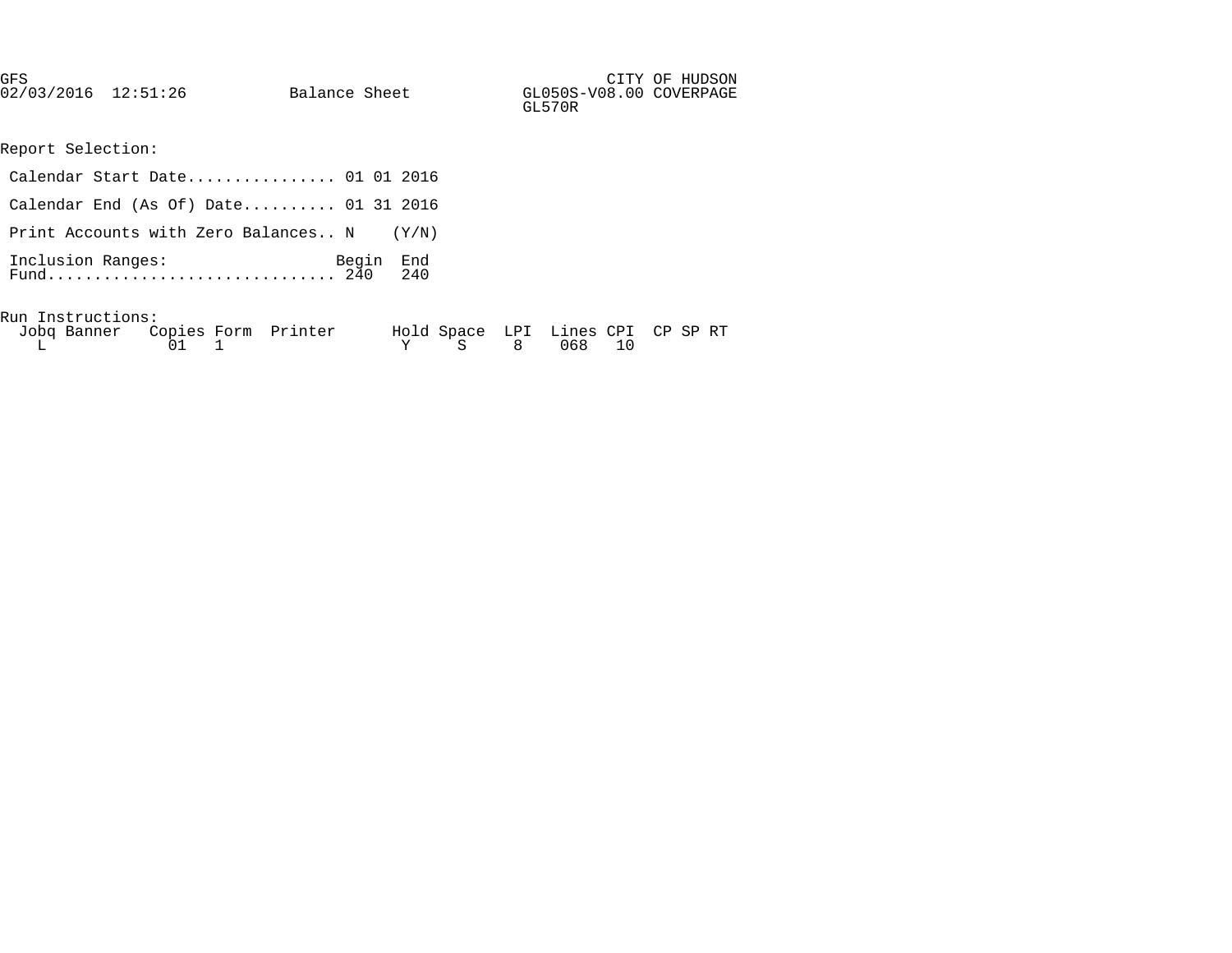## GFS CITY OF HUDSON

2/03/2016 12:51:26 Balance Sheet GL570R-V08.00 PAGE 1

----FUND---- 240 HUDSON AREA JOINT LIBRARY

| ACCOUNT                                                                    |                                                                                                                                                                                                                                                                             | BEGINNING<br>BALANCE<br><u>_______________</u>                                                                           | ACTUAL-THIS<br>MONTH<br>_____________                                                                     | ACTUAL-THIS<br>YEAR<br>_______________                                                                                                  | ENDING<br>BALANCE                                                                                         |
|----------------------------------------------------------------------------|-----------------------------------------------------------------------------------------------------------------------------------------------------------------------------------------------------------------------------------------------------------------------------|--------------------------------------------------------------------------------------------------------------------------|-----------------------------------------------------------------------------------------------------------|-----------------------------------------------------------------------------------------------------------------------------------------|-----------------------------------------------------------------------------------------------------------|
|                                                                            | ASSETS                                                                                                                                                                                                                                                                      |                                                                                                                          |                                                                                                           |                                                                                                                                         |                                                                                                           |
|                                                                            | $- - - - - -$                                                                                                                                                                                                                                                               |                                                                                                                          |                                                                                                           |                                                                                                                                         |                                                                                                           |
|                                                                            | CURRENT ASSETS:                                                                                                                                                                                                                                                             |                                                                                                                          |                                                                                                           |                                                                                                                                         |                                                                                                           |
| 240.11100<br>240.11381<br>240.11385<br>240.11386<br>240.16220              | .<br>TREASURER'S CASH 331,690.93<br>TNUESTMENT-LIBRARY DONATIONS 13,539.65<br>INVESTMENT-HISTORY ROOM<br>INVESTMENT-HISTORY ROOM<br>**************-TJTERACY<br>PREPAID EXPENSES<br>TOTAL CURRENT ASSETS:                                                                    |                                                                                                                          | 48,171.92CR<br>0.00                                                                                       | 48,171.92CR<br>0.00<br>$0.00$<br>0.00                                                                                                   | 283,519.01<br>13,539.65<br>163.89<br>0.04<br>275.00<br>297,497.59                                         |
|                                                                            | FIXED ASSETS:                                                                                                                                                                                                                                                               |                                                                                                                          |                                                                                                           |                                                                                                                                         |                                                                                                           |
| 240.18300<br>240.18390<br>240.18500<br>240.18590<br>240.18810<br>240.18820 | LEASEHOLD IMPROVEMENTS<br>ACCUM DEPR-LEASEHOLD IMP<br>MACHINERY AND EQUIPMENT<br>ACCUM DEPR-MACH AND EQUIP<br>COLLECTION - BOOKS<br>COLLECTION - AUDIO / VIDEO<br>TOTAL FIXED ASSETS:                                                                                       | دد - در ۱۵۶۰، ۱۵۶۰<br>91,245.56CR<br>179,401 - ۲<br>78,715.55CR<br>406,023.12<br>406,023.12<br>65,017.24<br>1,003,867.14 | 0.00<br>0.00<br>0.00<br>0.00<br>0.00<br>0.00<br>0.00                                                      | 0.00<br>0.00<br>0.00<br>0.00<br>0.00<br>0.00<br>0.00                                                                                    | 523,386.30<br>91,245.56CR<br>179,401.59<br>78,715.55CR<br>406,023.12<br>65,017.24<br>1,003,867.14         |
|                                                                            | TOTAL ASSETS:                                                                                                                                                                                                                                                               |                                                                                                                          |                                                                                                           | 1,349,536.65   48,171.92CR   48,171.92CR                                                                                                | 1,301,364.73                                                                                              |
|                                                                            | LIABILITIES AND FUND BALANCE                                                                                                                                                                                                                                                |                                                                                                                          |                                                                                                           |                                                                                                                                         |                                                                                                           |
|                                                                            |                                                                                                                                                                                                                                                                             |                                                                                                                          |                                                                                                           |                                                                                                                                         |                                                                                                           |
| 240.21200<br>240.21700<br>240.21810<br>240.21811<br>240.21900<br>240.24210 | CURRENT LIABILITIES:<br><br>VOUCHERS PAYABLE<br>ACCRUED WAGES PAYABLE<br>VOUCHERS PAYABLE<br>ACCRUED WAGES PAYABLE<br>UNUSED VACATION TIME<br>UNUSED COMP TIME<br>CHODED COMP TIME<br>OTHER BENEFIT LIABILITY<br>SALES TAX PAYABLE<br>LITIES:<br>TOTAL CURRENT LIABILITIES: | 26,589.27CR<br>93.27CR ـ دەد, د<br>5,169.93CR<br>25.546<br>1,225.63CR<br>28,932.85CR<br>0.00<br>87,464.28CR              | 26,039.09<br>5,169.93<br>$\begin{array}{c} 0.00 \\ 0.00 \\ 0.00 \end{array}$<br>21.04CR<br>31, 187.98     | 26,039.09<br>5,169.93<br>0.00<br>0.00<br>$0\,.\,00$<br>21.04CR<br>31,187.98                                                             | 550.18CR<br>0.00<br>25,546.60CR<br>1,225.63CR<br>28,932.85CR<br>21.04CR<br>56,276.30CR                    |
|                                                                            | LONG TERM LIABILITIES:                                                                                                                                                                                                                                                      |                                                                                                                          |                                                                                                           |                                                                                                                                         |                                                                                                           |
| 240.28999                                                                  | CLEARING - LIBRARY RECPT 1,034.80<br>TOTAL LONG TERM LIABILITIES:                                                                                                                                                                                                           | 1,034.80                                                                                                                 | 743.60CR<br>743.60CR                                                                                      | 743.60CR<br>743.60CR                                                                                                                    | 291.20<br>291.20                                                                                          |
|                                                                            | TOTAL LIABILITIES:                                                                                                                                                                                                                                                          | 86,429.48CR                                                                                                              | 30,444.38                                                                                                 |                                                                                                                                         | 30,444.38 55,985.10CR                                                                                     |
|                                                                            | FUND BALANCE:                                                                                                                                                                                                                                                               |                                                                                                                          |                                                                                                           |                                                                                                                                         |                                                                                                           |
| 240.34110<br>240.34115<br>240.34175<br>240.34300<br>240.34400<br>240.34500 | ENCUMBRANCES RESERVE<br>ENCUMBRANCES DEBIT<br>DESIGNATED/DONATIONS<br>FUND BALANCE<br>REVENUE CONTROL<br>EXPENDITURE CONTROL<br>BALANCE:<br>TOTAL FUND BALANCE:                                                                                                             | 733.07CR<br>733.07<br>13,703.54CR<br>1,211,442.82CR<br>802,981.38CR<br>765,020.57<br>1,263,107.17CR                      | 36,000.57CR<br>36,000.57<br>$0.\overline{0}0$<br>$0.00$<br>1,749.22CR<br>19.475<br>19,476.76<br>17,727.54 | 36,000.57CR<br>36,000.57<br>0.00 oc<br>0.00 0.00 0.00<br>0.00 0.00<br>0.00<br>0.00<br>1,749.22CR<br>19.476.76<br>19,476.76<br>17,727.54 | 36,733.64CR<br>36,733.64<br>13,703.54CR<br>1,211,442.82CR<br>804,730.60CR<br>784,497.33<br>1,245,379.63CR |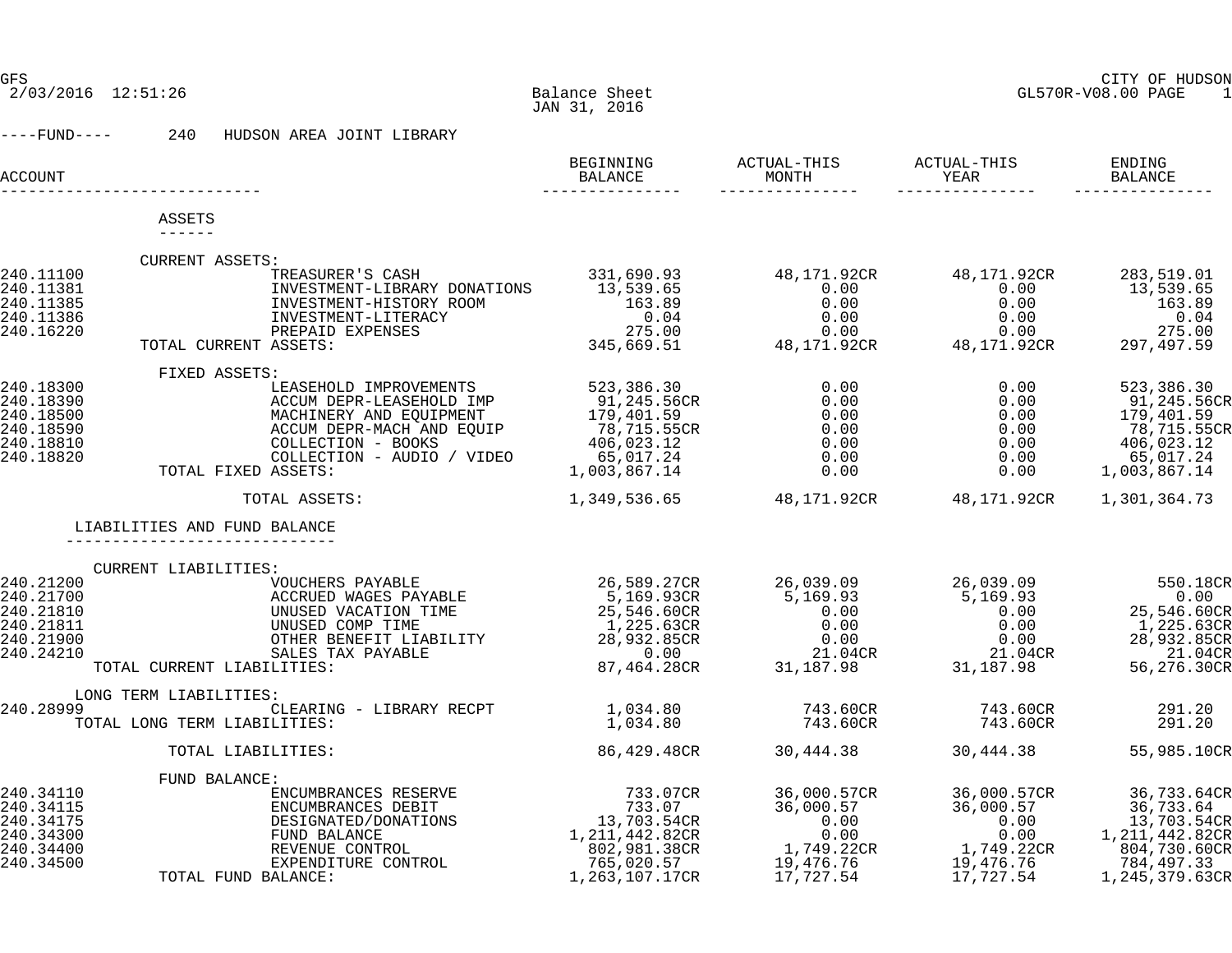#### ----FUND---- 240 HUDSON AREA JOINT LIBRARY

| ACCOUNT                             | BEGINNING<br>BALANCE | ACTUAL-THIS<br>MONTH | ACTUAL-THIS<br>YEAR | ENDING<br>BALANCE |
|-------------------------------------|----------------------|----------------------|---------------------|-------------------|
| TOTAL LIABILITIES AND FUND BALANCE: | 1,349,536.65CR       | 48,171.92            | 48,171.92           | 1,301,364.73CR    |
| TOTAL FUND:                         | 0.00                 | 0. OO                | 0.00                | 0.00              |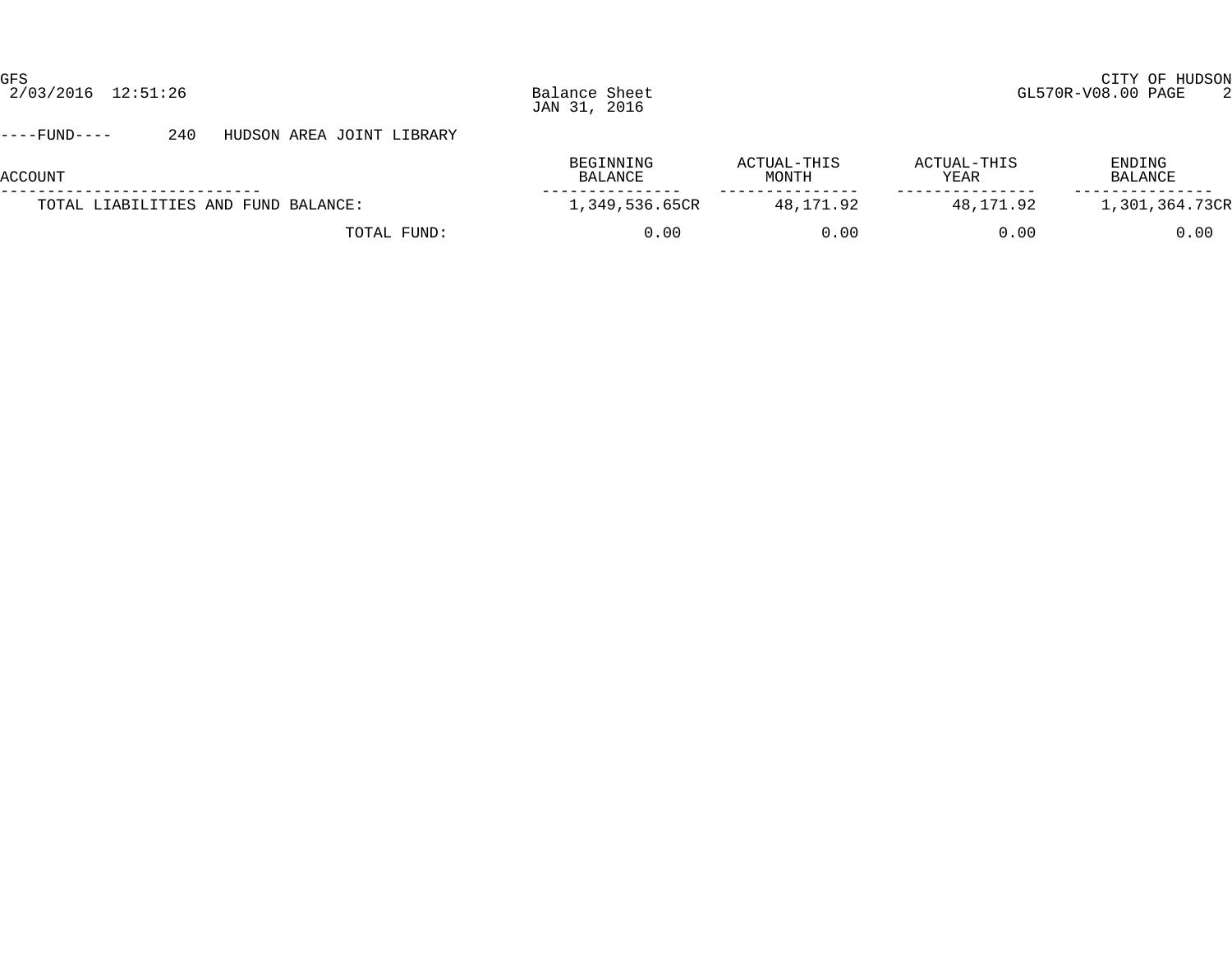2/03/2016 12:51:26 Balance Sheet<br>
JAN 31, 2016

GFS CITY OF HUDSON 2/03/2016 12:51:26 Balance Sheet GL570R-V08.00 PAGE 3

TOTAL NUMBER OF RECORDS PRINTED 24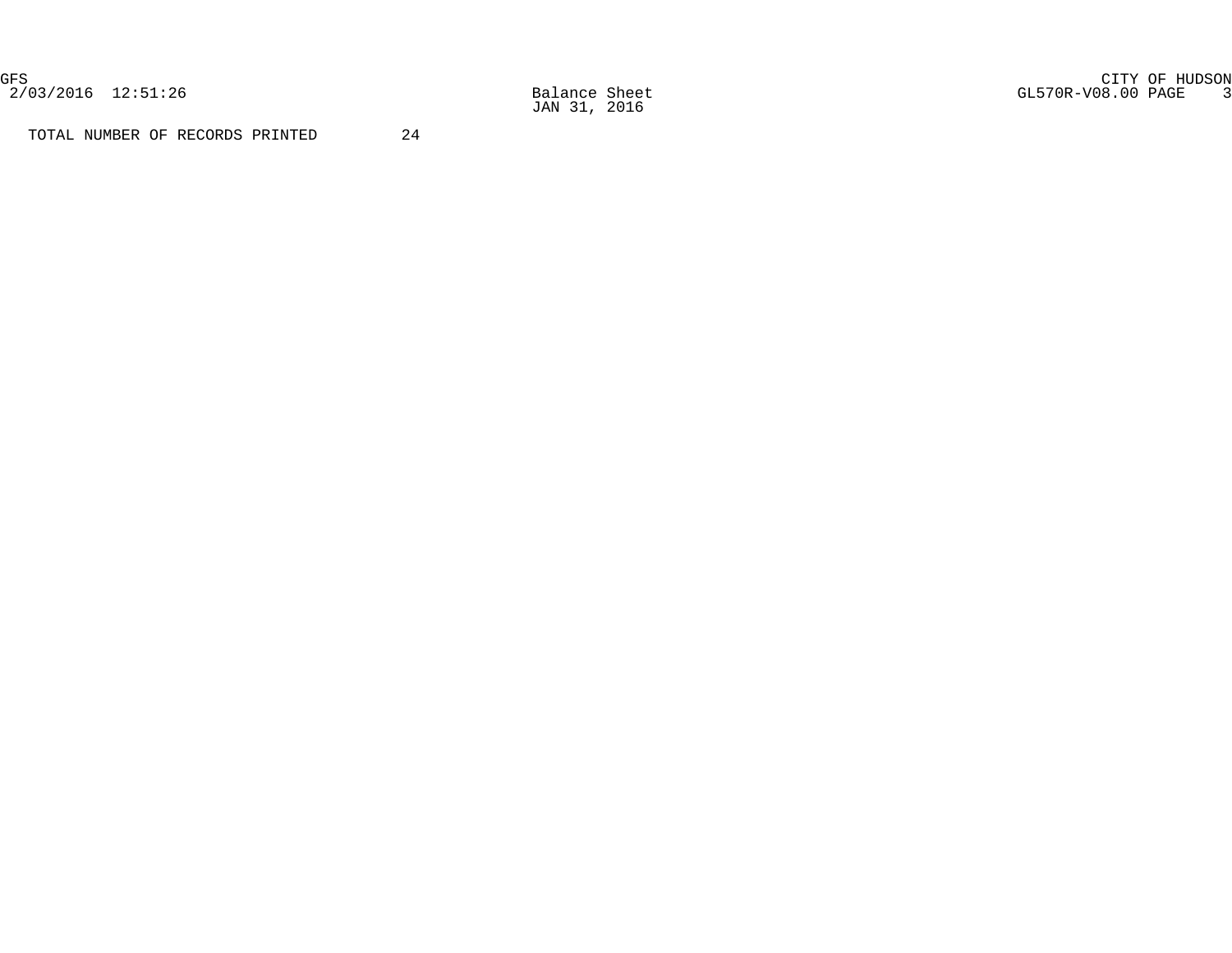GFS CITY OF HUDSON 02/03/2016 12:42:26 Revenue Guideline GL050S-V08.00 COVERPAGE

Report Selection:

| Inclusions Ranges: Begin<br>Fund & Account $240$                                                                                                                          | (thru) End | 240            |  |
|---------------------------------------------------------------------------------------------------------------------------------------------------------------------------|------------|----------------|--|
|                                                                                                                                                                           |            |                |  |
| Calendar Start Date 01 01 2016<br>Calendar End (As Of) Date $01\,31\,2016$                                                                                                |            |                |  |
| Lowest Level to Print $4 \cdot 0$ (1.0 to 5.0)<br>Level to Page Break 1 . 0 $(1.0 \text{ to } 5.0)$                                                                       |            |                |  |
| MTD or $QTD$ $(M/Q)$ M                                                                                                                                                    |            |                |  |
| Print Inactive Accounts Too? N<br>Exclude Accounts with Zero Dollars. $N$ ( $Y/N$ )<br>$(A)$ nnual Budget or $(Y)$ ear-to-Date A $(A/Y)$<br>Open Download File in Excel N |            | (Y/N)<br>(Y/N) |  |
| Run Instructions:<br>Jobq Banner Copies Form Printer Hold Space LPI Lines CPI CP SP RT<br>L 01 1                                                                          |            | Y S 8 068 10   |  |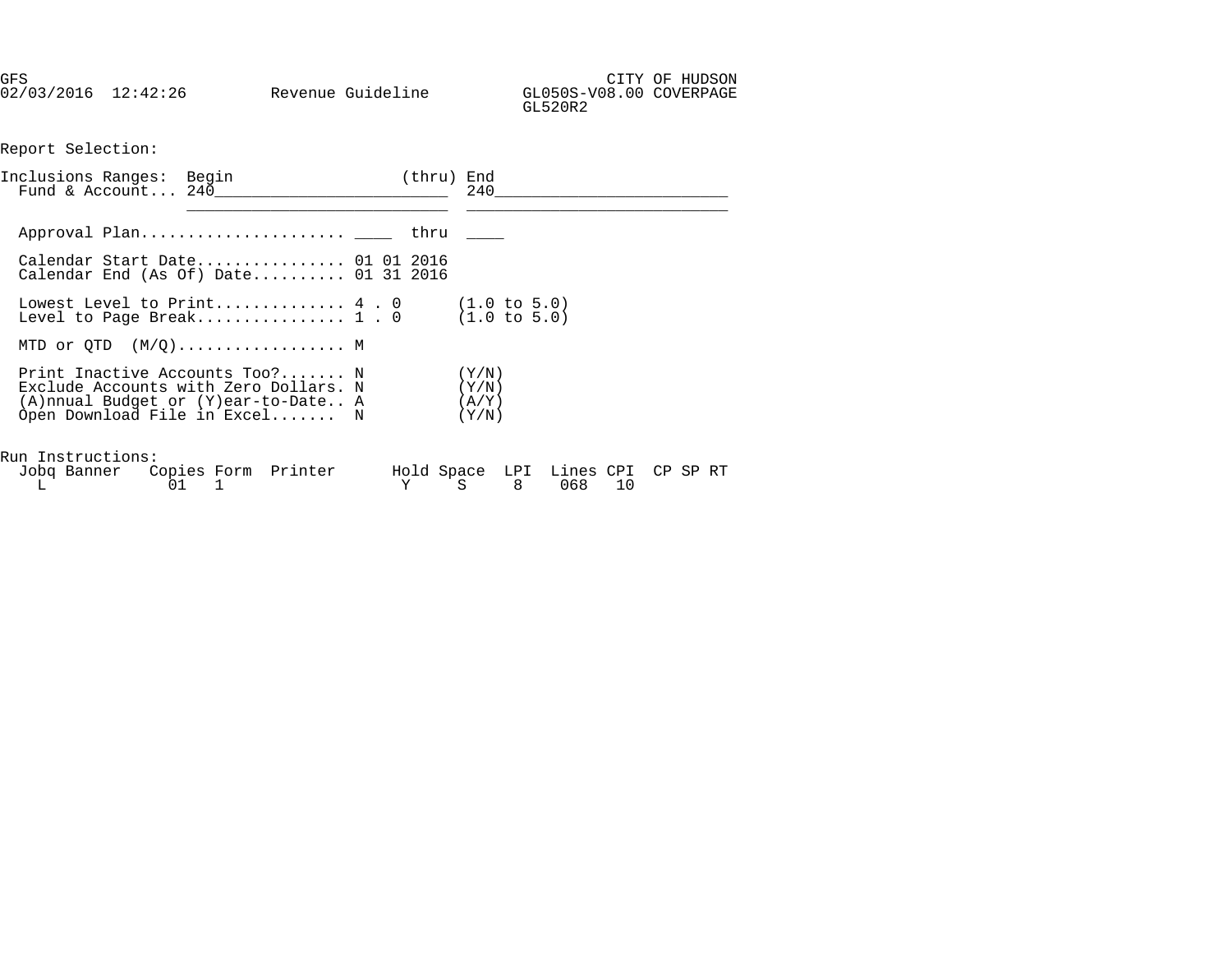2/03/2016 12:42:26 Revenue Guideline GL520R-V08.00 PAGE 1 LEVEL OF DETAIL 1.0 THRU 4.0 FOR THE PERIOD(S) JAN 01, 2016 THROUGH JAN 31, 2016

GFS CITY OF HUDSON

|              |                                                                                                          |                          |                                     | ANNUAL ACT MTD POSTED ACT YTD POSTED<br>AND IN PROCESS AND IN PROCESS |                      | REMAINING<br>BALANCE                                                                                    | PCT                        |                                                                  |
|--------------|----------------------------------------------------------------------------------------------------------|--------------------------|-------------------------------------|-----------------------------------------------------------------------|----------------------|---------------------------------------------------------------------------------------------------------|----------------------------|------------------------------------------------------------------|
| 240          | LIBRARY                                                                                                  |                          |                                     |                                                                       |                      |                                                                                                         |                            |                                                                  |
| 70<br>000    | LIBRARY<br>43261 FED GRANT-LIBRARY<br>GENERAL DESCRIPTION<br>TOTAL: FED GRANT-LIBRARY                    | 0.00<br>0.00             | $0.00$<br>$0.00$                    | $\begin{array}{c} 0\,.\,00\ 0\,. \ 00 \end{array}$                    | 0.00<br>0.00         | 0.00<br>0.00                                                                                            | $\mathbf 0$<br>$\mathbf 0$ |                                                                  |
| 000          | PUBLIC CHARGES FOR SERVICES<br>46111 COPIES - TAXABLE<br>COPIES - TAXABLE<br>TOTAL: COPIES - TAXABLE     | 0.00<br>0.00             | 0.00<br>0.00                        | 382.71<br>382.71                                                      | 382.71               |                                                                                                         |                            | $382.71 - 9999$ ----------!!!!<br>$382.71 - 9999$ ----------!!!! |
| 000          | 46119 MISC TAXABLE CHARGES<br>MISC. TAXABLE CHARGES<br>TOTAL: MISC TAXABLE CHARGES                       | 0.00<br>0.00             | 0.00<br>0.00                        | 0.00<br>0.00                                                          | 0.00<br>0.00         | 0.00<br>0.00                                                                                            | $\mathbf 0$<br>$\Omega$    |                                                                  |
| 000          | 46710 LIBRARY FINES<br>LIBRARY FINES<br>TOTAL: LIBRARY FINES                                             | 0.00<br>0.00             | 0.00<br>0.00                        |                                                                       |                      |                                                                                                         |                            |                                                                  |
| 000          | 46713 LIBRARY RENTALS<br>LIBRARY RENTALS<br>TOTAL: LIBRARY RENTALS<br>TOTAL: PUBLIC CHARGES FOR SERVICES | 0.00<br>0.00<br>0.00     | 0.00<br>0.00<br>0.00                | 161.00<br>161.00<br>1,749.22                                          | 161.00               | <br>!!!! –-------- 161.00 161.00 161.00 161.00 161.00<br>!!!! –-------- 1999 1,749.22 1,749.22 1,749.22 |                            | $161.00 - 9999$ ----------!!!!                                   |
| 000          | INTERGOVERNMENTAL CHARGES<br>47105 FEDERAL GRANT-HUD<br>FEDERAL GRANT-HUD<br>TOTAL: FEDERAL GRANT-HUD    | 0.00<br>0.00             | 0.00<br>0.00                        | 0.00<br>0.00                                                          | 0.00<br>0.00         | 0.00<br>0.00                                                                                            | $\mathbf 0$<br>$\mathbf 0$ |                                                                  |
| 000          | 47301 CITY OF HUDSON<br>CITY OF HUDSON<br>TOTAL: CITY OF HUDSON                                          | 0.00<br>0.00             | 0.00<br>0.00                        | 0.00<br>0.00                                                          | 0.00<br>0.00         | 0.00<br>0.00                                                                                            | 0<br>$\mathbf 0$           |                                                                  |
| 000          | 47302 VILLAGE OF NORTH HUDSON<br>VILLAGE OF NORTH HUDSON<br>TOTAL: VILLAGE OF NORTH HUDSON               | 84,962.00<br>84,962.00   | 84,962.00<br>84,962.00              | 0.00<br>0.00                                                          | 0.00<br>0.00         | 84,962.00<br>84,962.00                                                                                  | 0<br>$\Omega$              |                                                                  |
| 47303<br>000 | TOWN OF HUDSON<br>TOWN OF HUDSON<br>TOTAL: TOWN OF HUDSON                                                | 191,538.00<br>191,538.00 | 191,538.00<br>191,538.00            | 0.00<br>0.00                                                          | 0.00<br>0.00         | 191,538.00<br>191,538.00                                                                                | 0<br>0                     |                                                                  |
| 47304<br>000 | TOWN OF ST JOSEPH<br>TOWN OF ST. JOSEPH<br>TOTAL: TOWN OF ST JOSEPH                                      | 86,788.00<br>86,788.00   | 86,788.00<br>86,788.00              | 0.00                                                                  | 0.00<br>0.00<br>0.00 | 86,788.00<br>86,788.00                                                                                  | 0<br>$\mathbf 0$           |                                                                  |
| 000          | 47310 GENERAL GOVERNMENT REVENUE<br>LOCAL GOVERNMENT-GENERAL<br>TOTAL: GENERAL GOVERNMENT REVENUE        | 35,000.00<br>35,000.00   | 35,000.00<br>35.000.00<br>35,000.00 | $\begin{array}{c} 0.00 \\ 0.00 \end{array}$<br>0.00                   | 0.00<br>0.00         | 35,000.00<br>35,000.00                                                                                  | $\mathbf 0$<br>0           |                                                                  |

47311 COUNTY LIBRARY LEVY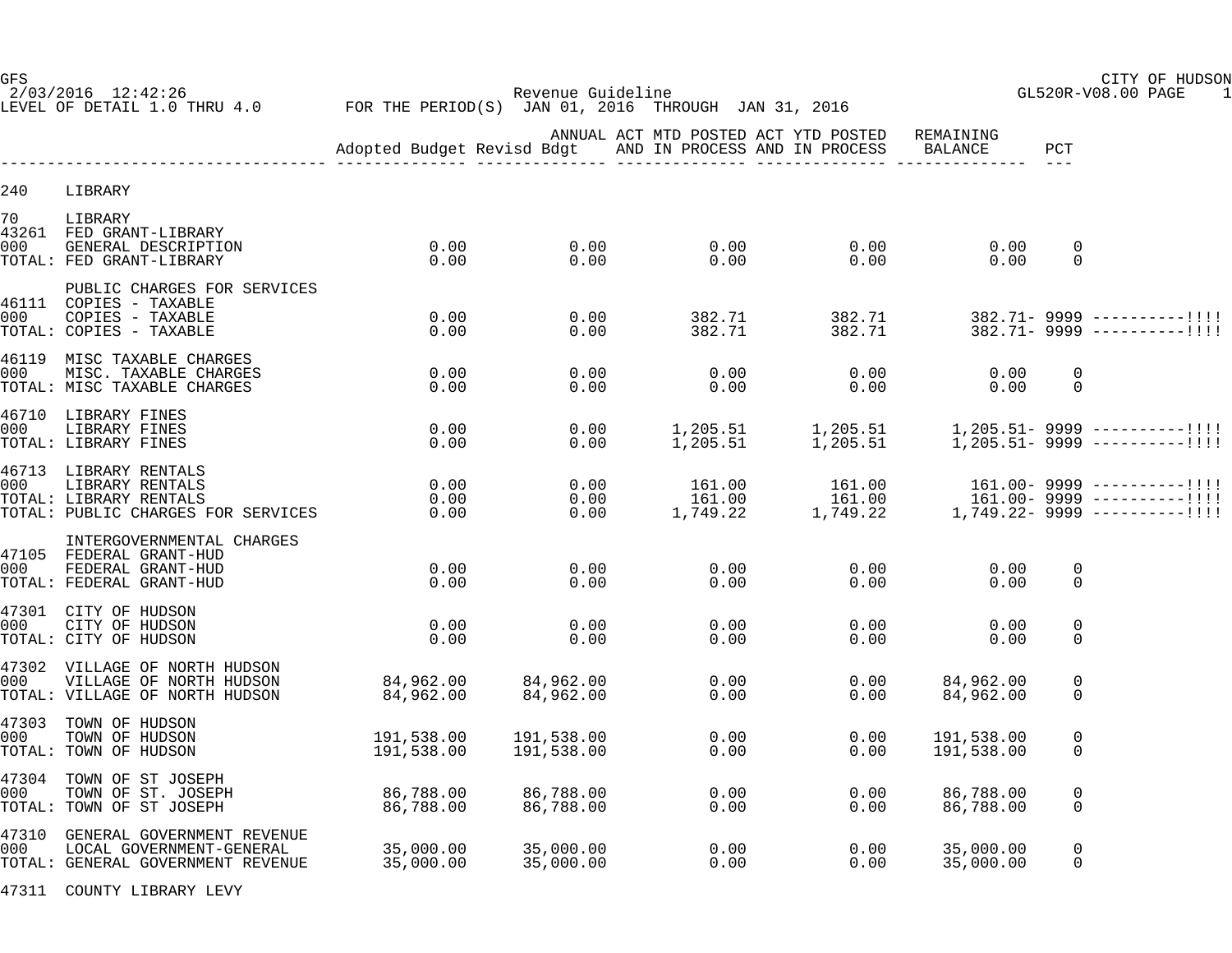2/03/2016 12:42:26 Revenue Guideline GL520R-V08.00 PAGE 2 LEVEL OF DETAIL 1.0 THRU 4.0 FOR THE PERIOD(S) JAN 01, 2016 THROUGH JAN 31, 2016

GFS CITY OF HUDSON

|              |                                                                                                                          |                      |                      |                      | ANNUAL ACT MTD POSTED ACT YTD POSTED<br>Adopted Budget Revisd Bdgt AND IN PROCESS AND IN PROCESS BALANCE | REMAINING                                                                                  | PCT                                      |
|--------------|--------------------------------------------------------------------------------------------------------------------------|----------------------|----------------------|----------------------|----------------------------------------------------------------------------------------------------------|--------------------------------------------------------------------------------------------|------------------------------------------|
| 240          | LIBRARY                                                                                                                  |                      |                      |                      |                                                                                                          |                                                                                            |                                          |
| 70           | LIBRARY<br>INTERGOVERNMENTAL CHARGES                                                                                     |                      |                      |                      |                                                                                                          |                                                                                            |                                          |
| 47311        | COUNTY LIBRARY LEVY                                                                                                      |                      |                      | 0.00<br>0.00<br>0.00 |                                                                                                          | $\begin{array}{ccc} 0.00 & 86,859.00 \ 0.00 & 86,859.00 \ 0.00 & 485,147.00 \ \end{array}$ | $\mathbf{0}$<br>$\mathbf{0}$<br>$\Omega$ |
| 000          | MISCELLANEOUS REVENUES<br>48100 INTEREST<br>INTEREST<br>TOTAL: INTEREST                                                  | 0.00<br>0.00         | 0.00<br>0.00         | 0.00<br>0.00         | 0.00<br>0.00                                                                                             | 0.00<br>0.00                                                                               | $\mathbf 0$<br>$\Omega$                  |
| 000          | 48120 NET CHANGE IN MARKET VALUE<br>NET CHANGE IN MARKET VALUE<br>TOTAL: NET CHANGE IN MARKET VALUE                      | 0.00<br>0.00         | 0.00<br>0.00         | 0.00<br>0.00         | 0.00<br>0.00                                                                                             | 0.00<br>0.00                                                                               | 0<br>$\Omega$                            |
| 48400<br>000 | INSURANCE REFUND<br>INSURANCE REFUND<br>TOTAL: INSURANCE REFUND                                                          | 0.00<br>0.00         | 0.00<br>0.00         | 0.00<br>0.00         | 0.00<br>0.00                                                                                             | 0.00<br>0.00                                                                               | 0<br>$\mathbf{0}$                        |
| 000          | 48500 DONATIONS- PRIVATE ORG/IND<br>DONATIONS-PRIVATE ORG/IND<br>TOTAL: DONATIONS- PRIVATE ORG/IND                       | 0.00<br>0.00         | 0.00<br>0.00         | 0.00<br>0.00         | 0.00<br>0.00                                                                                             | 0.00<br>0.00                                                                               | $\Omega$<br>$\Omega$                     |
| 48560<br>000 | DONATION-SUMMER READ PROGRAM<br>DONATION-SUMMER READ PROGRAM<br>TOTAL: DONATION-SUMMER READ PROGRAM                      | 0.00<br>0.00         | 0.00<br>0.00         | 0.00<br>0.00         | 0.00<br>0.00                                                                                             | 0.00<br>0.00                                                                               | $\Omega$<br>$\Omega$                     |
| 000          | 48561 DONATION-LITERACY PROGRAM<br>DONATION-LITERACY PROGRAM<br>TOTAL: DONATION-LITERACY PROGRAM                         | 0.00<br>0.00         | 0.00<br>0.00         | 0.00<br>0.00         | 0.00<br>0.00                                                                                             | 0.00<br>0.00                                                                               | $\mathbf{0}$<br>$\Omega$                 |
| 000          | 48562 DONATIONS-HISTORY ROOM<br>DONATION-HISTORY COLLECTION<br>TOTAL: DONATIONS-HISTORY ROOM                             | 0.00<br>0.00         | 0.00<br>0.00         | 0.00<br>0.00         | 0.00<br>0.00                                                                                             | 0.00<br>0.00                                                                               | $\mathbf{0}$<br>$\Omega$                 |
| 000          | 48563 FRIENDS OF LIBRARY PLEDGE<br>FRIENDS OF LIBRARY PLEDGE<br>TOTAL: FRIENDS OF LIBRARY PLEDGE                         | 0.00<br>0.00         | 0.00<br>0.00         | 0.00<br>0.00         | 0.00<br>0.00                                                                                             | 0.00<br>0.00                                                                               | $\mathbf{0}$<br>$\Omega$                 |
| 48564<br>000 | DONATIONS-BRIDGE THE GAP<br>DONATION-BRIDGE THE GAP<br>TOTAL: DONATIONS-BRIDGE THE GAP                                   | 0.00<br>0.00         | 0.00<br>0.00         | 0.00<br>0.00         | 0.00<br>0.00                                                                                             | 0.00<br>0.00                                                                               | $\mathbf{0}$<br>$\Omega$                 |
| 000          | 48600 MISCELLANEOUS REVENUES<br>MISCELLANEOUS REVENUES<br>TOTAL: MISCELLANEOUS REVENUES<br>TOTAL: MISCELLANEOUS REVENUES | 0.00<br>0.00<br>0.00 | 0.00<br>0.00<br>0.00 | 0.00<br>0.00<br>0.00 | 0.00<br>0.00<br>0.00                                                                                     | 0.00<br>0.00<br>0.00                                                                       | $\mathbf{0}$<br>$\mathbf{0}$<br>$\Omega$ |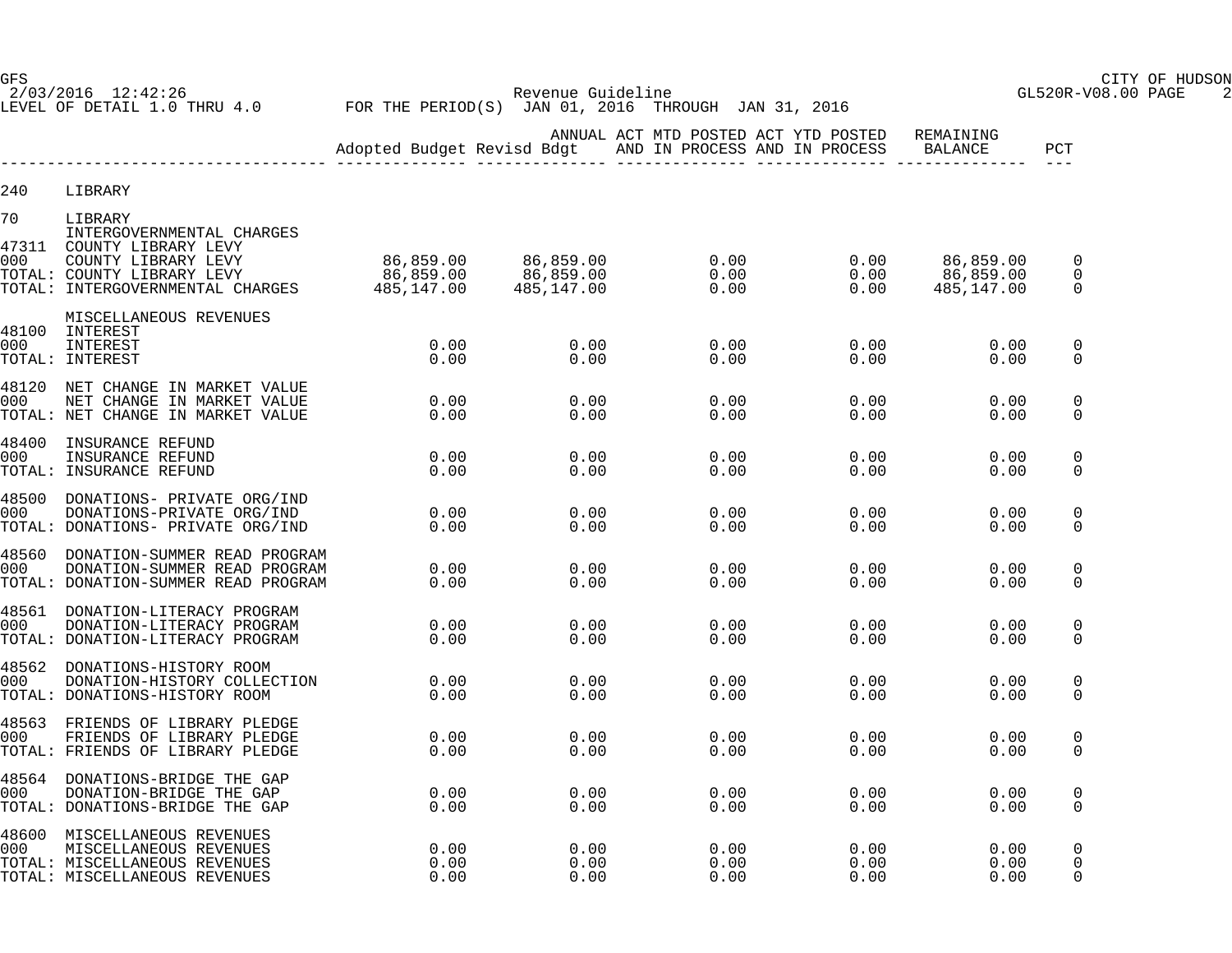2/03/2016 12:42:26 Revenue Guideline GL520R-V08.00 PAGE 3 LEVEL OF DETAIL 1.0 THRU 4.0 FOR THE PERIOD(S) JAN 01, 2016 THROUGH JAN 31, 2016

GFS CITY OF HUDSON

|                              |                                                                                                                                                | Adopted Budget Revisd Bdgt               |                                          | ANNUAL ACT MTD POSTED ACT YTD POSTED<br>AND IN PROCESS AND IN PROCESS |                                  | REMAINING<br>BALANCE                     | PCT                     |
|------------------------------|------------------------------------------------------------------------------------------------------------------------------------------------|------------------------------------------|------------------------------------------|-----------------------------------------------------------------------|----------------------------------|------------------------------------------|-------------------------|
| 240                          | LIBRARY                                                                                                                                        |                                          |                                          |                                                                       |                                  |                                          |                         |
| 70<br>49210<br>000<br>TOTAL: | LIBRARY<br>OTHER FINANCING SOURCES<br>TRANSFER FROM GENERAL FUND<br>TRANSFER FROM GENERAL<br>FUND<br>TRANSFER FROM GENERAL FUND                | 295,000.00<br>295,000.00                 | 295,000.00<br>295,000.00                 | 0.00<br>0.00                                                          | 0.00<br>0.00                     | 295,000.00<br>295,000.00                 | 0<br>$\Omega$           |
| 49220<br>000                 | TRANSFER FROM SPEC REV FD<br>TRANSFER FROM SPEC REV FD<br>TOTAL: TRANSFER FROM SPEC REV FD<br>TOTAL: OTHER FINANCING SOURCES<br>TOTAL: LIBRARY | 0.00<br>0.00<br>295,000.00<br>780,147.00 | 0.00<br>0.00<br>295,000.00<br>780,147.00 | 0.00<br>0.00<br>0.00<br>1,749.22                                      | 0.00<br>0.00<br>0.00<br>1,749.22 | 0.00<br>0.00<br>295,000.00<br>778,397.78 | 0<br>0<br>0<br>$\Omega$ |
|                              | TOTAL: LIBRARY                                                                                                                                 | 780,147.00                               | 780,147.00                               | 1,749.22                                                              | 1,749.22                         | 778, 397. 78                             | 0                       |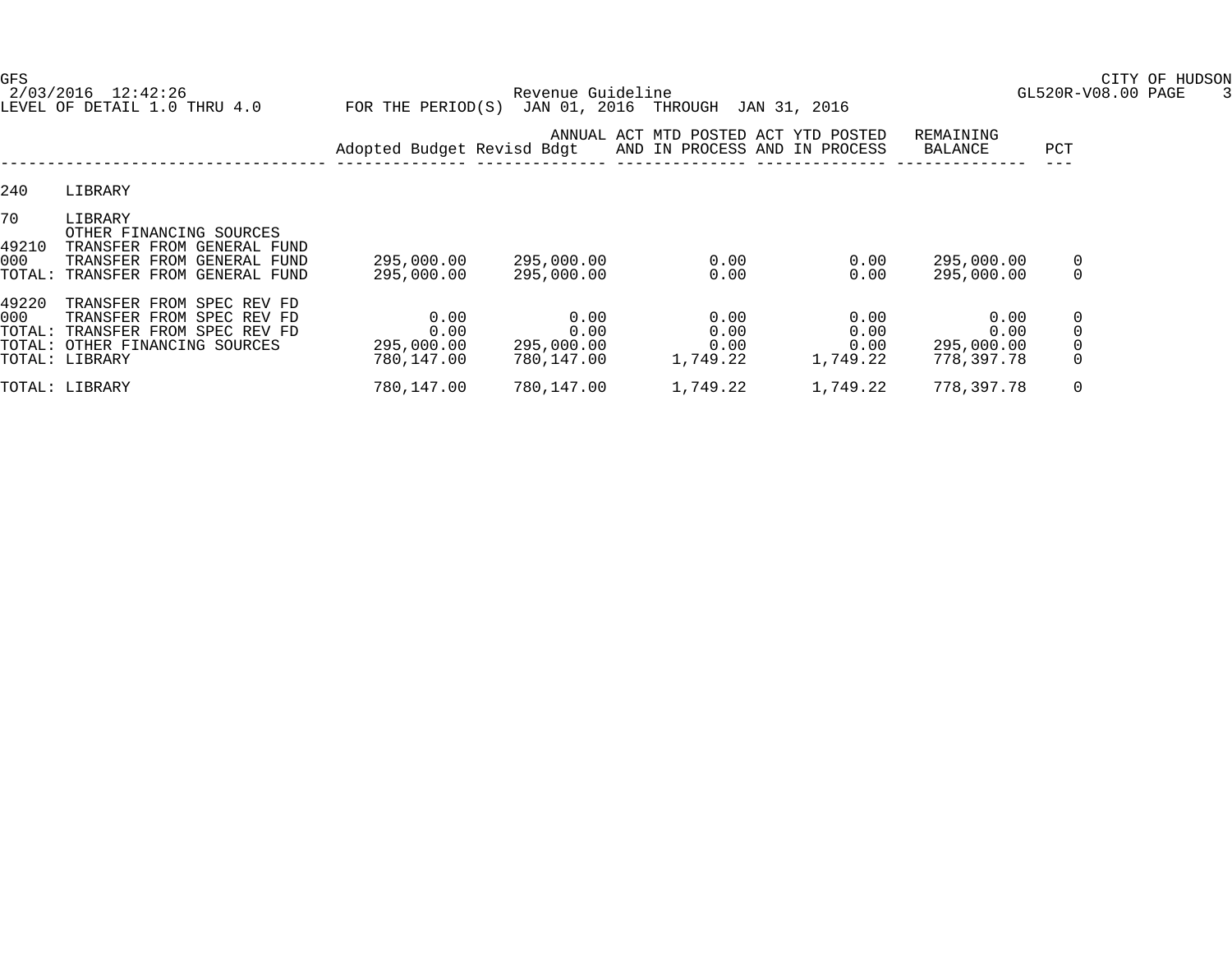GFS CITY OF HUDSON

| 2/03/2016 12:42:26<br>LEVEL OF DETAIL 1.0 THRU 4.0 | Revenue Guideline<br>FOR THE PERIOD(S) JAN 01, 2016 THROUGH JAN 31, 2016                                                 | GL520R-V08.00 PAGE |  |
|----------------------------------------------------|--------------------------------------------------------------------------------------------------------------------------|--------------------|--|
|                                                    |                                                                                                                          |                    |  |
|                                                    | ANNUAL ACT MTD POSTED ACT YTD POSTED<br>REMAINING<br>Adopted Budget Revisd Bdgt AND IN PROCESS AND IN PROCESS<br>BALANCE | PCT                |  |
|                                                    |                                                                                                                          |                    |  |

GRAND TOTAL 780,147.00 780,147.00 1,749.22 1,749.22 778,397.78 0

TOTAL NUMBER OF RECORDS PRINTED 24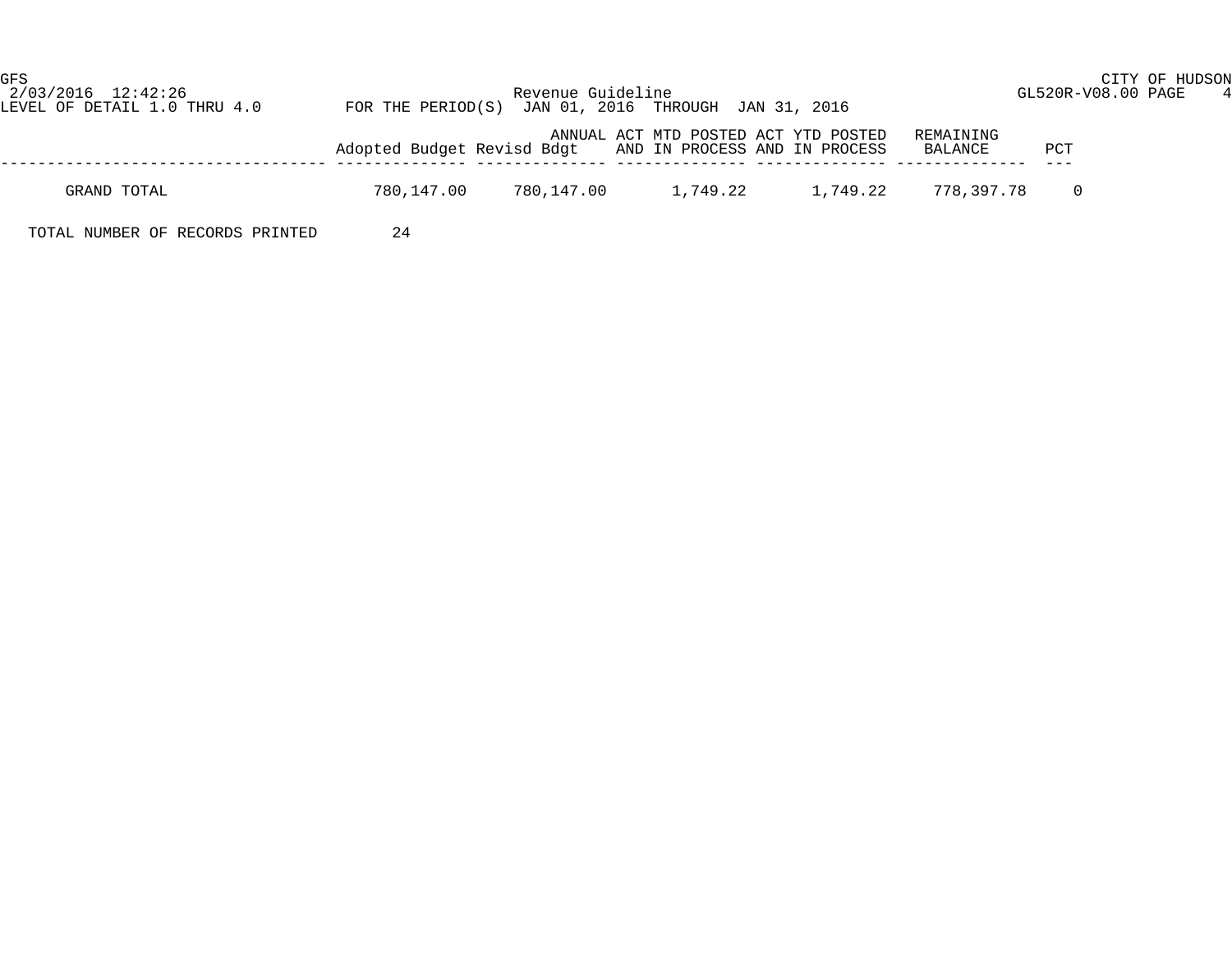GFS CITY OF HUDSON 02/03/2016 12:43:24 Revenue Guideline with Detail GL050S-V08.00 COVERPAGE GL525R2

Report Selection:

| Inclusions Ranges: Begin | Fund & Account $240$                                                                                                                         | (thru) End | 240 |
|--------------------------|----------------------------------------------------------------------------------------------------------------------------------------------|------------|-----|
|                          |                                                                                                                                              |            |     |
|                          |                                                                                                                                              |            |     |
|                          | Calendar Start Date 01 01 2016<br>Calendar End (As Of) Date $01$ 31 2016                                                                     |            |     |
|                          | Level to Page Break 1 . 0 $(1.0 \text{ to } 5.0)$                                                                                            |            |     |
|                          | MTD or OTD or YTD $(M/O/Y)$ M                                                                                                                |            |     |
|                          | Print Inactive Accounts Too? N $(Y/N)$<br>Exclude Accounts with Zero Dollars. N $(Y/N)$<br>$(A)$ nnual Budget or $(Y)$ ear-to-Date A $(A/Y)$ |            |     |
| Run Instructions:        |                                                                                                                                              |            |     |

| Jobq Banner Copies Form Printer |  | Hold Space LPI Lines CPI CP SP RT |  |  |
|---------------------------------|--|-----------------------------------|--|--|
|                                 |  | Y S 8 068 10                      |  |  |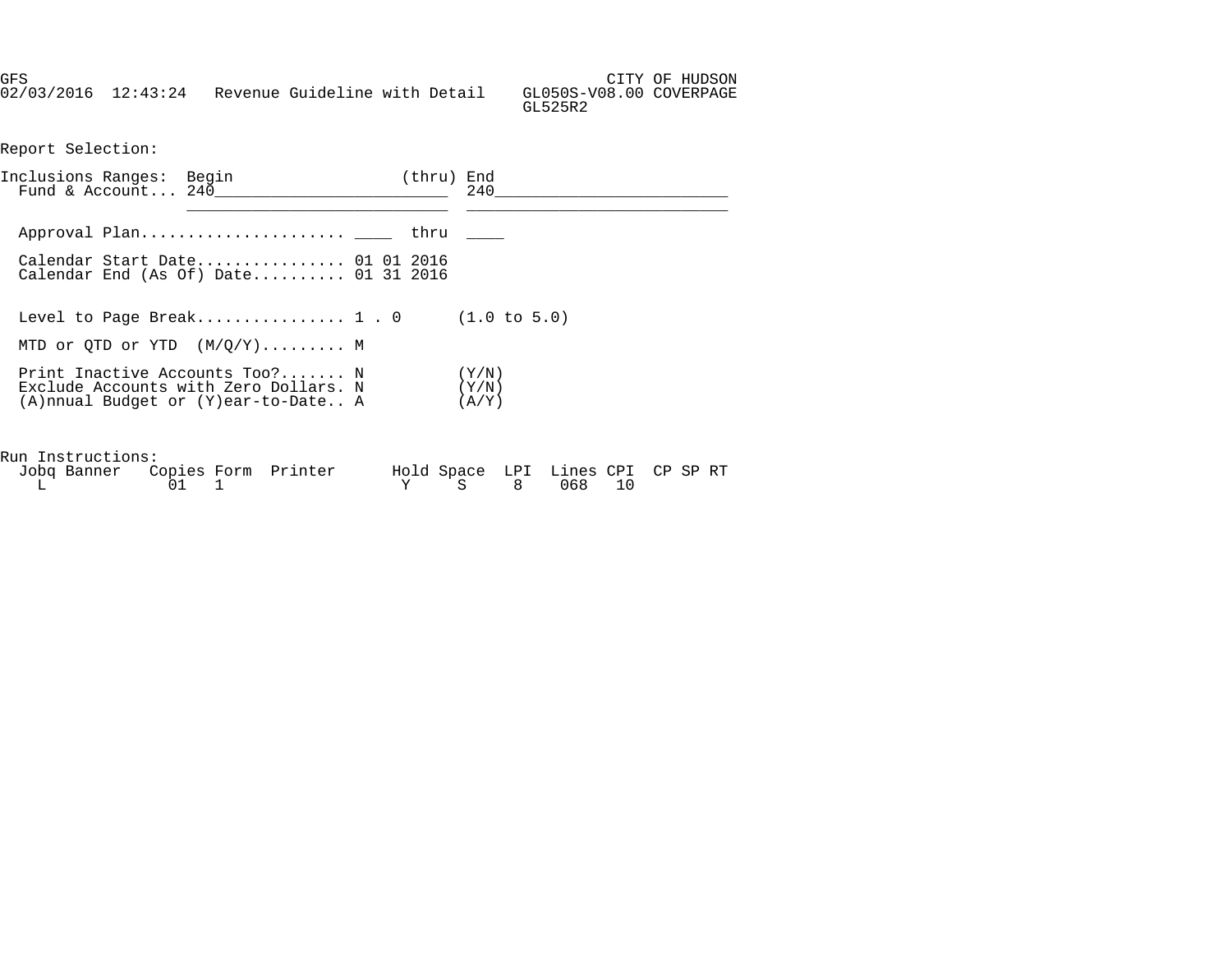GFS CITY OF HUDSON 2/03/2016 12:43:24 Revenue Guideline with Detail GL525R-V08.00 PAGE 1 FOR THE PERIOD(S) JAN 01, 2016 THROUGH JAN 31, 2016

|                                                     |                                                                                                                                                                                                                            |                                 |              |              |                                   | ANNUAL ACT MTD POSTED ACT YTD POSTED REMAINING<br>Adopted Budget Revisd Bdgt AND IN PROCESS AND IN PROCESS BALANCE                                                                                                                          |                                  | PCT                      |                                                                                             |
|-----------------------------------------------------|----------------------------------------------------------------------------------------------------------------------------------------------------------------------------------------------------------------------------|---------------------------------|--------------|--------------|-----------------------------------|---------------------------------------------------------------------------------------------------------------------------------------------------------------------------------------------------------------------------------------------|----------------------------------|--------------------------|---------------------------------------------------------------------------------------------|
|                                                     |                                                                                                                                                                                                                            |                                 |              |              |                                   | DESCRIPTION                                                                                                                                                                                                                                 | Project                          |                          | FIL                                                                                         |
| 240                                                 | HUDSON AREA JOINT LIBRARY                                                                                                                                                                                                  |                                 |              |              |                                   |                                                                                                                                                                                                                                             |                                  |                          |                                                                                             |
| 70                                                  | LIBRARY<br>43261 FED GRANT-LIBRARY                                                                                                                                                                                         |                                 |              |              |                                   |                                                                                                                                                                                                                                             |                                  |                          |                                                                                             |
| 000                                                 | GENERAL DESCRIPTION<br>TOTAL: FED GRANT-LIBRARY                                                                                                                                                                            |                                 | 0.00<br>0.00 | 0.00<br>0.00 | 0.00<br>0.00                      | 0.00<br>0.00                                                                                                                                                                                                                                | 0.00<br>0.00                     | 0<br>$\Omega$            |                                                                                             |
| 1000 l<br>R-012216-048                              | PUBLIC CHARGES FOR SERVICES<br>46111 COPIES - TAXABLE<br>$\begin{array}{ccccc}\n & & & & & 0.00 \\ \text{LIBRARY} & & & & & 053580 \\ \text{12.1} & & & & & 0\n\end{array}$<br>COPIES - TAXABLE<br>TOTAL: COPIES - TAXABLE |                                 |              | 0.00<br>0.00 | 382.71                            | 382.71<br>382.71 LIBRARY COPIES<br>382.71 382.71 382.71 382.71 382.71 382.71 382.71 382.71 382.71 382.71 382.71 382.71 382.71 382.71 382.71 382.71 382.71 382.71 382.71 382.71 382.71 382.71 382.71 382.71 382.71 382.71 382.71 382.71 382. |                                  |                          | $382.71 - 9999$ ----------!!!!                                                              |
| 46119<br>000                                        | MISC TAXABLE CHARGES<br>MISC. TAXABLE CHARGES<br>TOTAL: MISC TAXABLE CHARGES                                                                                                                                               |                                 | 0.00<br>0.00 | 0.00<br>0.00 | 0.00<br>0.00                      | 0.00<br>0.00                                                                                                                                                                                                                                | 0.00<br>0.00                     | $\mathbf{0}$<br>$\Omega$ |                                                                                             |
| l000-<br>J-013116-948<br>J-013116-948               | 46710 LIBRARY FINES<br>LIBRARY FINES<br>LIBRARY FINES<br>LIBRARY FINES                                                                                                                                                     | $\frac{1}{2}$                   | 0.00         | 0.00<br>0.00 |                                   | $\begin{array}{cccc} 1,205.51 & 1,205.51 & 1,205.51-9999 & \text{---} \\ 436.88 & 12-30/1-7 & \text{FINES} \\ 768.63 & 12-11/12-29 & \text{FINES} \\ 1,205.51 & 1,205.51 & 1,205.51-9999 & \text{---} \\ \end{array}$                       |                                  |                          | $1, 205.51 - 9999$ ----------!!!!<br>$\mathbf{A}$<br>A<br>$1, 205.51 - 9999$ ----------!!!! |
|                                                     | TOTAL: LIBRARY FINES<br>46713 LIBRARY RENTALS                                                                                                                                                                              |                                 | 0.00         |              |                                   |                                                                                                                                                                                                                                             |                                  |                          |                                                                                             |
| 000<br>J-013116-948<br>J-013116-948<br>J-013116-948 | LIBRARY RENTALS<br>LIBRARY FINES<br>LIBRAKI FINES<br>LIBRARY FINES<br>CONNY FINES                                                                                                                                          | $\frac{1}{1}$<br>$\overline{a}$ | 0.00         | 0.00         | 161.00                            | 161.00<br>34.00 DVD RENTAL<br>18.00 DVD RENTAL<br>73.00 DVD RENTAL                                                                                                                                                                          |                                  |                          | $161.00 - 9999$ ----------!!!!<br>A<br>A<br>A                                               |
| J-013116-948                                        | LIBRARY FINES<br>TOTAL: LIBRARY RENTALS<br>TOTAL: PUBLIC CHARGES FOR SERVICES                                                                                                                                              | 2                               | 0.00<br>0.00 |              | $0.00$ 161.00<br>0.00<br>1,749.22 | 36.00 BOOK RENTAL A<br>161.00 161.00 161.00-9999 ----------!!!!<br>1,749.22                                                                                                                                                                 | $1,749.22 - 9999$ ----------!!!! |                          |                                                                                             |
|                                                     | INTERGOVERNMENTAL CHARGES<br>47105 FEDERAL GRANT-HUD                                                                                                                                                                       |                                 |              |              |                                   |                                                                                                                                                                                                                                             |                                  |                          |                                                                                             |
| 000                                                 | FEDERAL GRANT-HUD<br>TOTAL: FEDERAL GRANT-HUD                                                                                                                                                                              |                                 | 0.00<br>0.00 | 0.00<br>0.00 | 0.00<br>0.00                      | 0.00<br>0.00                                                                                                                                                                                                                                | 0.00<br>0.00                     | 0<br>0                   |                                                                                             |
| 1000.                                               | 47301 CITY OF HUDSON<br>CITY OF HUDSON<br>TOTAL: CITY OF HUDSON                                                                                                                                                            |                                 | 0.00<br>0.00 | 0.00<br>0.00 | 0.00<br>0.00                      | 0.00<br>0.00                                                                                                                                                                                                                                | 0.00<br>0.00                     | 0<br>0                   |                                                                                             |
|                                                     |                                                                                                                                                                                                                            |                                 |              |              |                                   |                                                                                                                                                                                                                                             |                                  |                          |                                                                                             |

47302 VILLAGE OF NORTH HUDSON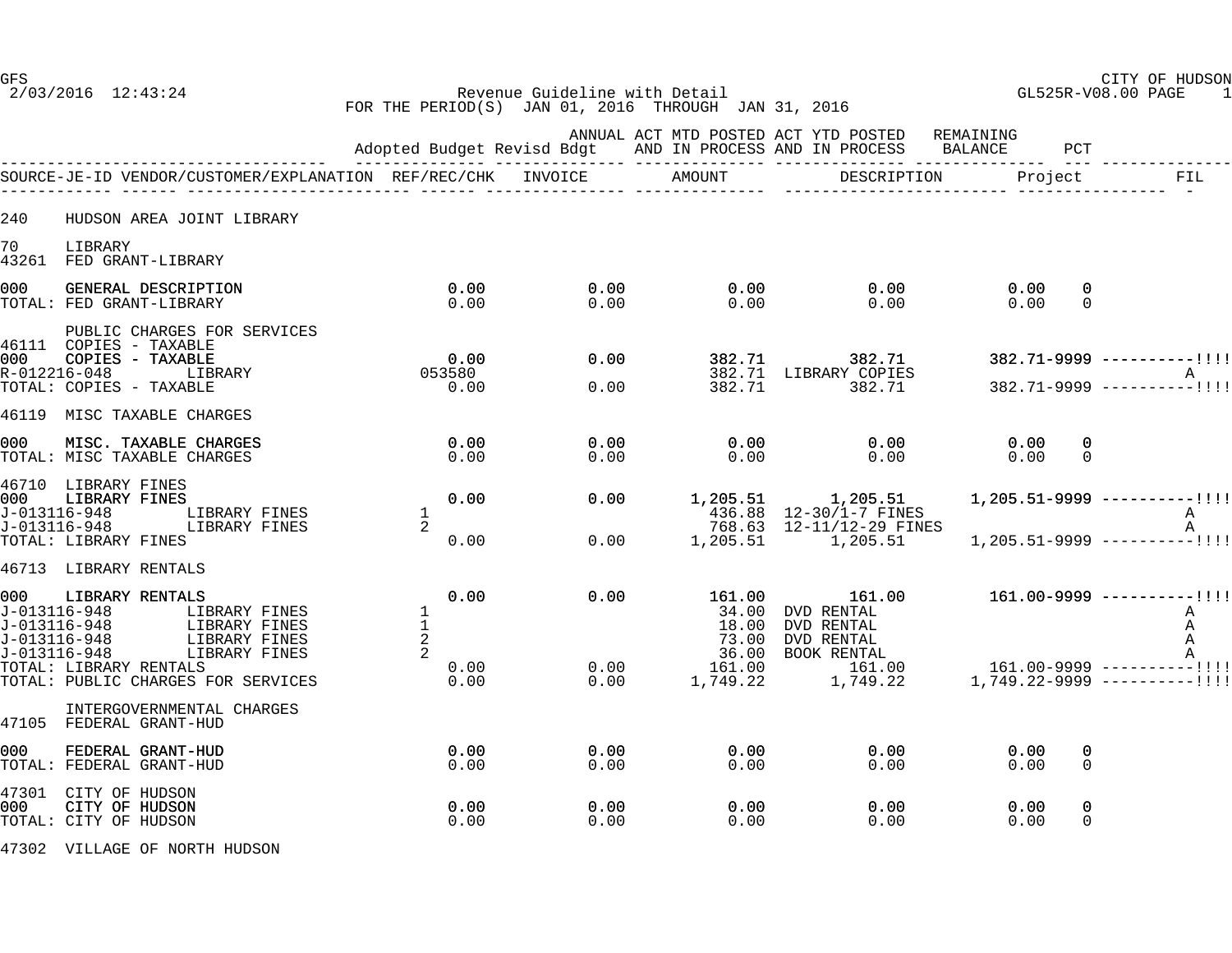GFS CITY OF HUDSON 2/03/2016 12:43:24 Revenue Guideline with Detail GL525R-V08.00 PAGE 2 FOR THE PERIOD(S) JAN 01, 2016 THROUGH JAN 31, 2016

|       |                                                                                                                                                                          |                                                     |                                      |                                                                                                                            |                                                                          |                                      |                                        | FIL |
|-------|--------------------------------------------------------------------------------------------------------------------------------------------------------------------------|-----------------------------------------------------|--------------------------------------|----------------------------------------------------------------------------------------------------------------------------|--------------------------------------------------------------------------|--------------------------------------|----------------------------------------|-----|
| 240   | HUDSON AREA JOINT LIBRARY                                                                                                                                                |                                                     |                                      |                                                                                                                            |                                                                          |                                      |                                        |     |
| 70    | LIBRARY<br>INTERGOVERNMENTAL CHARGES<br>47302 VILLAGE OF NORTH HUDSON                                                                                                    |                                                     |                                      |                                                                                                                            |                                                                          |                                      |                                        |     |
| 000   | VILLAGE OF NORTH HUDSON<br>TOTAL: VILLAGE OF NORTH HUDSON                                                                                                                |                                                     |                                      | 84,962.00  84,962.00  0.00  0.00<br>84,962.00  84,962.00  0.00  0.00                                                       |                                                                          | 84,962.00<br>84,962.00               | 0<br>$\Omega$                          |     |
| 000   | 47303 TOWN OF HUDSON<br>TOWN OF HUDSON<br>TOTAL: TOWN OF HUDSON                                                                                                          | 191,538.00<br>191,538.00                            | 191,538.00<br>191,538.00             | $0.00$<br>$0.00$                                                                                                           | 0.00<br>0.00                                                             | 191,538.00<br>191,538.00             | $\Omega$<br>$\Omega$                   |     |
|       | 47304 TOWN OF ST JOSEPH<br>000 TOWN OF ST. JOSEPH<br>TOTAL: TOWN OF ST JOSEPH                                                                                            | 86,788.00<br>86,788.00                              | 8 <b>6,788.00</b><br>86,788.00       | $\begin{array}{c} 0\, .\, 0\, 0\ 0\, .\, 0\, 0 \end{array}$                                                                | 0.00<br>0.00                                                             | 86,788.00<br>86,788.00               | 0<br>0                                 |     |
| 000   | 47310 GENERAL GOVERNMENT REVENUE<br>TOTAL: GENERAL GOVERNMENT REVENUE                                                                                                    |                                                     | 35,000.00<br>35,000.00               | $\begin{array}{c} 0.00 \\ 0.00 \end{array}$<br>0.00                                                                        | 0.00<br>0.00                                                             | 35,000.00<br>35,000.00               | 0<br>0                                 |     |
|       | 47311 COUNTY LIBRARY LEVY<br>000 COUNTY LIBRARY LEVY 66,859.00<br>TOTAL: COUNTY LIBRARY LEVY 86,859.00<br>TOTAL: INTERGOVERNMENTAL CHARGES 485,147.00                    |                                                     | 86,859.00<br>86,859.00<br>485,147.00 |                                                                                                                            | $\begin{array}{ccc} 0.00 & 0.00 \ 0.00 & 0.00 \ 0.00 & 0.00 \end{array}$ | 86,859.00<br>86,859.00<br>485,147.00 | $\Omega$<br>$\mathbf 0$<br>$\mathbf 0$ |     |
| 000 - | MISCELLANEOUS REVENUES<br>48100 INTEREST<br>$0.00$<br>0.00<br>INTEREST<br>TOTAL: INTEREST                                                                                |                                                     | 0.00<br>0.00                         | 0.00<br>0.00                                                                                                               | 0.00<br>0.00                                                             | 0.00<br>0.00                         | 0<br>$\Omega$                          |     |
| 000   | 48120 NET CHANGE IN MARKET VALUE<br>NET CHANGE IN MARKET VALUE<br>TOTAL: NET CHANGE IN MARKET VALUE                                                                      | 0.00<br>0.00                                        | 0.00<br>0.00                         | 0.00<br>0.00                                                                                                               | 0.00<br>0.00                                                             | 0.00<br>0.00                         | 0<br>$\Omega$                          |     |
| 000   | 48400 INSURANCE REFUND<br>INSURANCE REFUND<br>TOTAL: INSURANCE REFUND                                                                                                    | $\begin{array}{c} 0\,.\,00 \\ 0\,.\,00 \end{array}$ |                                      | $\begin{array}{c} 0\, .\, 0\, 0\ 0\, .\, 0\, 0 \end{array}$<br>$\begin{smallmatrix} 0.00 \ 0.00 \end{smallmatrix}$<br>0.00 | 0.00<br>0.00                                                             | 0.00<br>0.00                         | 0<br>$\mathbf{0}$                      |     |
| 000 - | 48500 DONATIONS- PRIVATE ORG/IND<br>DONATIONS- PRIVATE ORG/IND<br>DONATIONS-PRIVATE ORG/IND 0.00<br>DONATIONS- PRIVATE ORG/IND 0.00<br>TOTAL: DONATIONS- PRIVATE ORG/IND |                                                     | 0.00<br>0.00                         | 0.00<br>0.00                                                                                                               | 0.00<br>0.00                                                             | 0.00<br>0.00                         | 0<br>0                                 |     |
| 000-  | 48560 DONATION-SUMMER READ PROGRAM<br>DONATION-SUMMER READ PROGRAM<br>TOTAL: DONATION-SUMMER READ PROGRAM                                                                | $0.00$<br>0.00                                      | 0.00<br>0.00                         | 0.00<br>0.00                                                                                                               | 0.00<br>0.00                                                             | 0.00<br>0.00                         | 0<br>0                                 |     |
|       |                                                                                                                                                                          |                                                     |                                      |                                                                                                                            |                                                                          |                                      |                                        |     |

48561 DONATION-LITERACY PROGRAM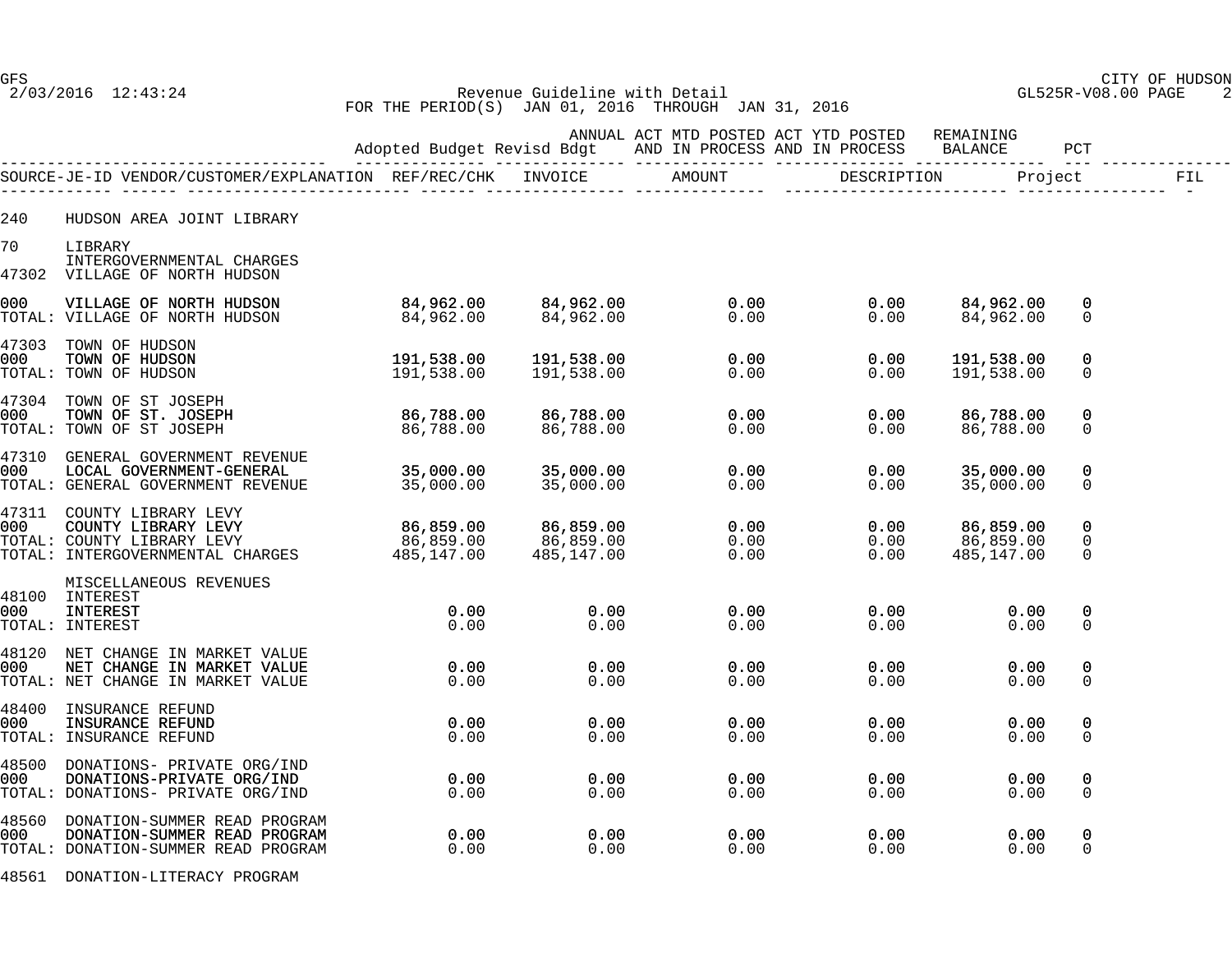GFS CITY OF HUDSON 2/03/2016 12:43:24 Revenue Guideline with Detail GL525R-V08.00 PAGE 3 FOR THE PERIOD(S) JAN 01, 2016 THROUGH JAN 31, 2016

|                |                                                                                                                                                                                                                                                          |                                                     |                              | ANNUAL ACT MTD POSTED ACT YTD POSTED REMAINING<br>Adopted Budget Revisd Bdgt AND IN PROCESS AND IN PROCESS BALANCE PCT |                                                                 |                                               |                         |     |
|----------------|----------------------------------------------------------------------------------------------------------------------------------------------------------------------------------------------------------------------------------------------------------|-----------------------------------------------------|------------------------------|------------------------------------------------------------------------------------------------------------------------|-----------------------------------------------------------------|-----------------------------------------------|-------------------------|-----|
|                |                                                                                                                                                                                                                                                          |                                                     |                              |                                                                                                                        |                                                                 |                                               |                         | FIL |
| 240            | HUDSON AREA JOINT LIBRARY                                                                                                                                                                                                                                |                                                     |                              |                                                                                                                        |                                                                 |                                               |                         |     |
| 70<br>48561    | LIBRARY<br>MISCELLANEOUS REVENUES<br>DONATION-LITERACY PROGRAM                                                                                                                                                                                           |                                                     |                              |                                                                                                                        |                                                                 |                                               |                         |     |
| 000            | DONATION-LITERACY PROGRAM<br>TOTAL: DONATION-LITERACY PROGRAM                                                                                                                                                                                            | $\sim$ 0.00<br>0.00                                 | $\overline{0.00}$<br>0.00    | 0.00<br>0.00                                                                                                           | 0.00<br>0.00                                                    | 0.00<br>0.00                                  | 0<br>$\mathbf 0$        |     |
| 48562<br>000 - | DONATIONS-HISTORY ROOM<br>DONATION-HISTORY COLLECTION<br>TOTAL: DONATIONS-HISTORY ROOM                                                                                                                                                                   | 0.00<br>0.00                                        | 0.00<br>0.00                 | 0.00<br>0.00                                                                                                           | 0.00<br>0.00                                                    | 0.00<br>0.00                                  | 0<br>$\mathbf{0}$       |     |
| 000            | 48563 FRIENDS OF LIBRARY PLEDGE<br>FRIENDS OF LIBRARY PLEDGE<br>TOTAL: FRIENDS OF LIBRARY PLEDGE                                                                                                                                                         | $0.00$ $0.00$ $0.00$                                |                              | 0.00<br>0.00                                                                                                           | 0.00<br>0.00                                                    | 0.00<br>0.00                                  | 0<br>0                  |     |
| 000            | 48564 DONATIONS-BRIDGE THE GAP<br>DONATION-BRIDGE THE GAP<br>TOTAL: DONATIONS-BRIDGE THE GAP                                                                                                                                                             | $0.00$ $0.00$ $0.00$                                |                              | 0.00<br>0.00                                                                                                           | 0.00<br>0.00                                                    | 0.00<br>0.00                                  | 0<br>$\mathbf 0$        |     |
| 000 -          | 48600 MISCELLANEOUS REVENUES<br>MISCELLANEOUS REVENUES<br>TOTAL: MISCELLANEOUS REVENUES<br>TOTAL: MISCELLANEOUS REVENUES                                                                                                                                 | $\begin{array}{c} 0.00 \\ 0.00 \\ 0.00 \end{array}$ | $0.00$ $0.00$ $0.00$<br>0.00 | 0.00<br>0.00<br>0.00<br>0.00                                                                                           | 0.00<br>0.00<br>0.00                                            | 0.00<br>0.00<br>0.00                          | 0<br>0<br>$\mathbf 0$   |     |
| 000            | OTHER FINANCING SOURCES<br>49210 TRANSFER FROM GENERAL FUND<br>TRANSFER FROM GENERAL FUND<br>TOTAL: TRANSFER FROM GENERAL FUND                                                                                                                           | $295,000.00$ $295,000.00$ 0.00<br>295,000.00        | 295,000.00                   | 0.00                                                                                                                   | 0.00<br>0.00                                                    | 295,000.00<br>295,000.00                      | 0<br>$\Omega$           |     |
| 49220          | TRANSFER FROM SPEC REV FD<br>49220 TRANSFER FROM SPEC REV FD<br>000 TRANSFER FROM SPEC REV FD 0.00 0.00 0.00 0.00<br>TOTAL: TRANSFER FROM SPEC REV FD 0.00 0.00 0.00 0.00<br>TOTAL: OTHER FINANCING SOURCES 295,000.00 295,000.00 0.00<br>TOTAL: LIRRARY |                                                     |                              |                                                                                                                        | $\begin{array}{c} 0.00 \\ 0.00 \\ 0.00 \end{array}$<br>1,749.22 | 0.00<br>0.00<br>0.00 295,000.00<br>778,397.78 | 0<br>0<br>0<br>$\Omega$ |     |
|                | TOTAL: HUDSON AREA JOINT LIBRARY                                                                                                                                                                                                                         | 780,147.00                                          |                              |                                                                                                                        | 1,749.22                                                        | 778,397.78                                    | 0                       |     |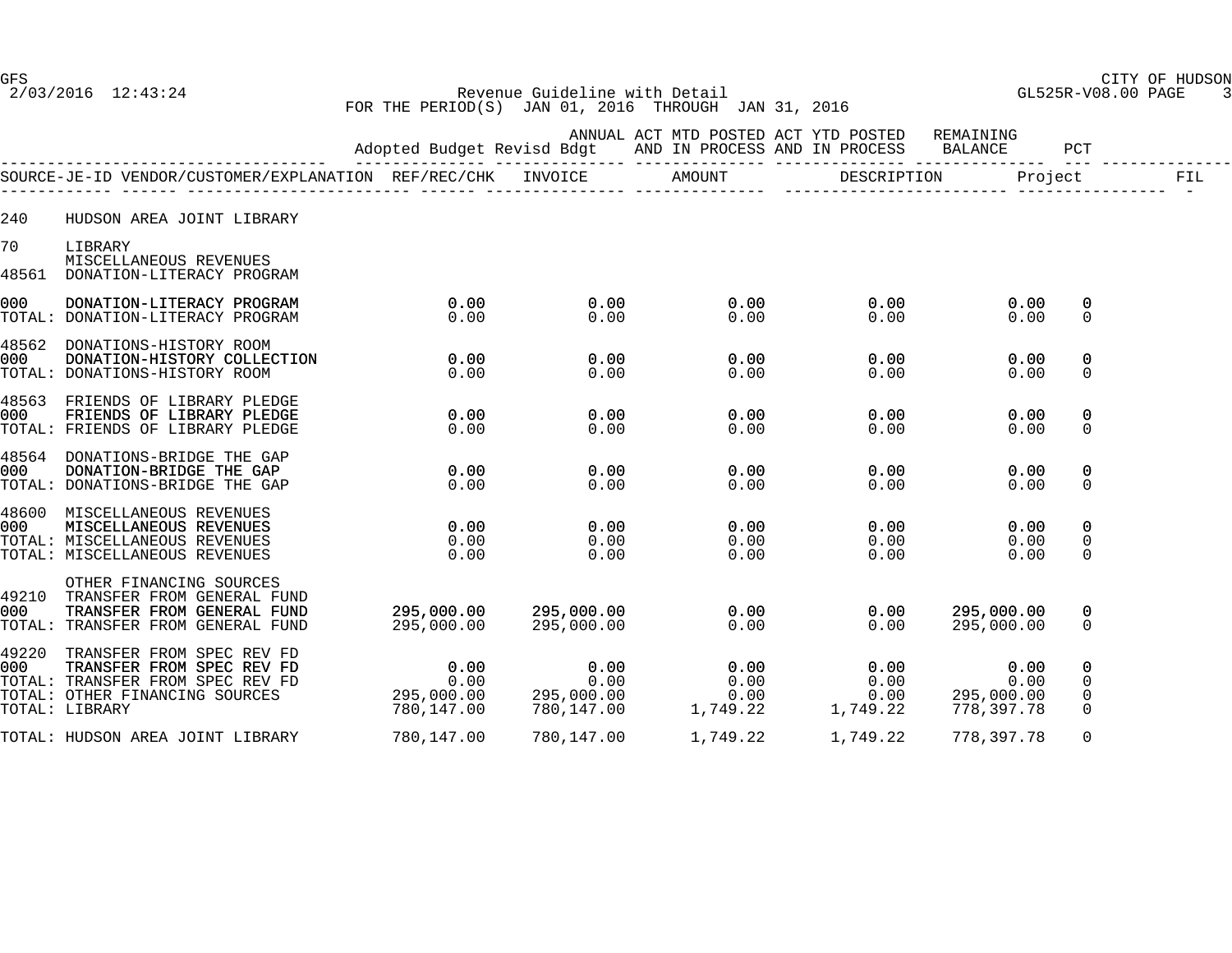GFS CITY OF HUDSON

 2/03/2016 12:43:24 Revenue Guideline with Detail GL525R-V08.00 PAGE 4 FOR THE PERIOD(S) JAN 01, 2016 THROUGH JAN 31, 2016

|                                                              |            |            | ANNUAL ACT MTD POSTED ACT YTD POSTED<br>Adopted Budget Revisd Bdgt AND IN PROCESS AND IN PROCESS |             | REMAINING<br>PCT<br>BALANCE  |     |
|--------------------------------------------------------------|------------|------------|--------------------------------------------------------------------------------------------------|-------------|------------------------------|-----|
| SOURCE-JE-ID VENDOR/CUSTOMER/EXPLANATION REF/REC/CHK INVOICE |            |            | AMOUNT                                                                                           | DESCRIPTION | Project                      | FIL |
| GRAND TOTAL                                                  | 780,147.00 | 780,147.00 | 1,749.22                                                                                         | 1,749.22    | 778.397.78<br>$\overline{0}$ |     |

TOTAL NUMBER OF RECORDS PRINTED 31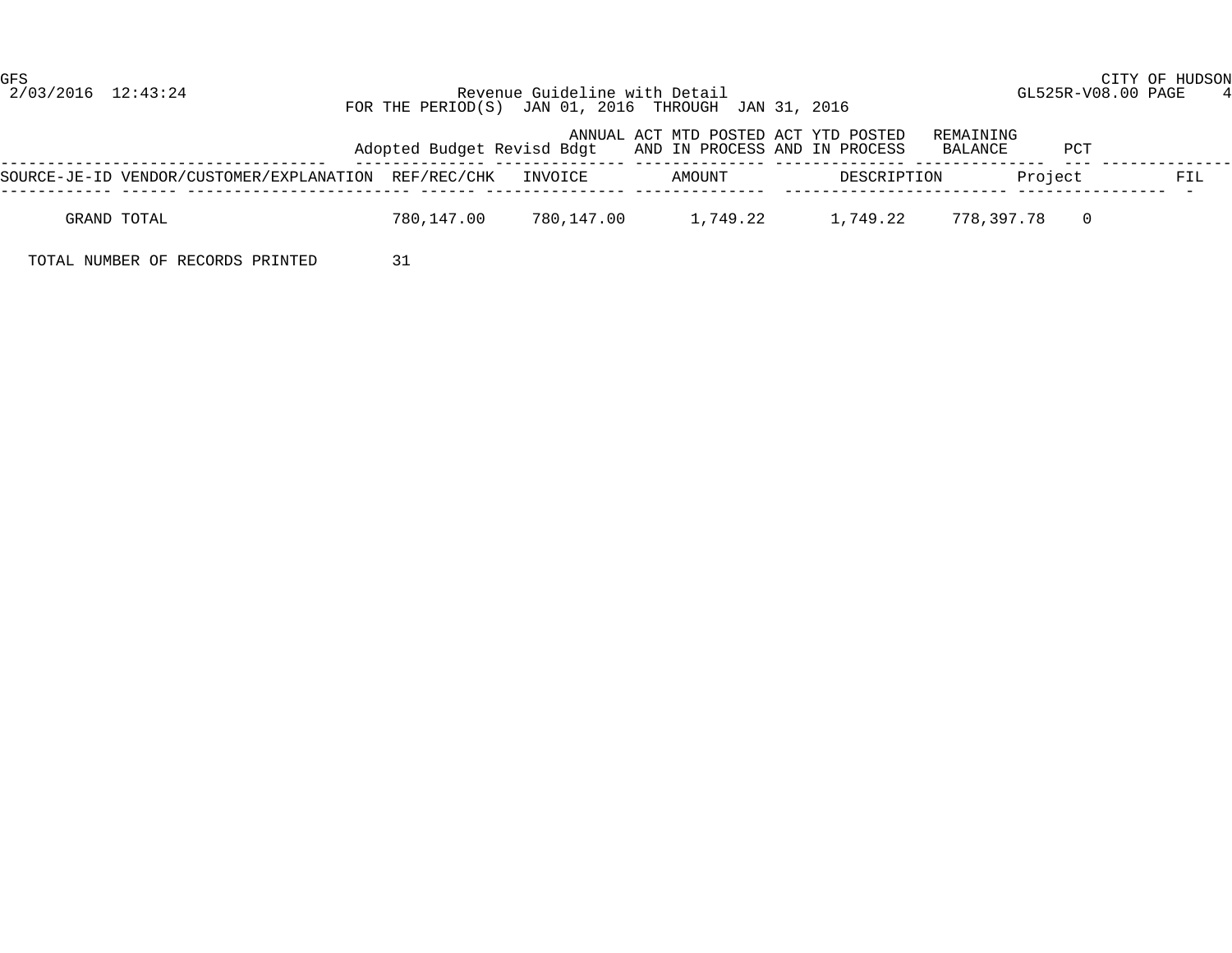| GFS                 |  |                            |  |                                   | CITY OF HUDSON |
|---------------------|--|----------------------------|--|-----------------------------------|----------------|
| 02/08/2016 13:59:17 |  | Exp. Guideline with Detail |  | GL050S-V08.00 COVERPAGE<br>GL525R |                |

Report Selection:

| Inclusions Ranges: Begin | Fund & Account $240$                                                                                                                         | (thru) End | 240 |
|--------------------------|----------------------------------------------------------------------------------------------------------------------------------------------|------------|-----|
|                          |                                                                                                                                              |            |     |
|                          | Calendar Start Date 01 01 2016<br>Calendar End (As Of) Date $01$ 31 2016                                                                     |            |     |
|                          | Level to Page Break 1 . 0 $(1.0 \text{ to } 5.0)$                                                                                            |            |     |
|                          | MTD or QTD or YTD $(M/Q/Y)$ M                                                                                                                |            |     |
|                          | Print Inactive Accounts Too? N $(Y/N)$<br>Exclude Accounts with Zero Dollars. N $(Y/N)$<br>$(A)$ nnual Budget or $(Y)$ ear-to-Date A $(A/Y)$ |            |     |
| Run Instructions:        |                                                                                                                                              |            |     |

| Jobq Banner Copies Form Printer |  | Hold Space LPI Lines CPI CP SP RT |  |  |
|---------------------------------|--|-----------------------------------|--|--|
|                                 |  | Y S 8 068 10                      |  |  |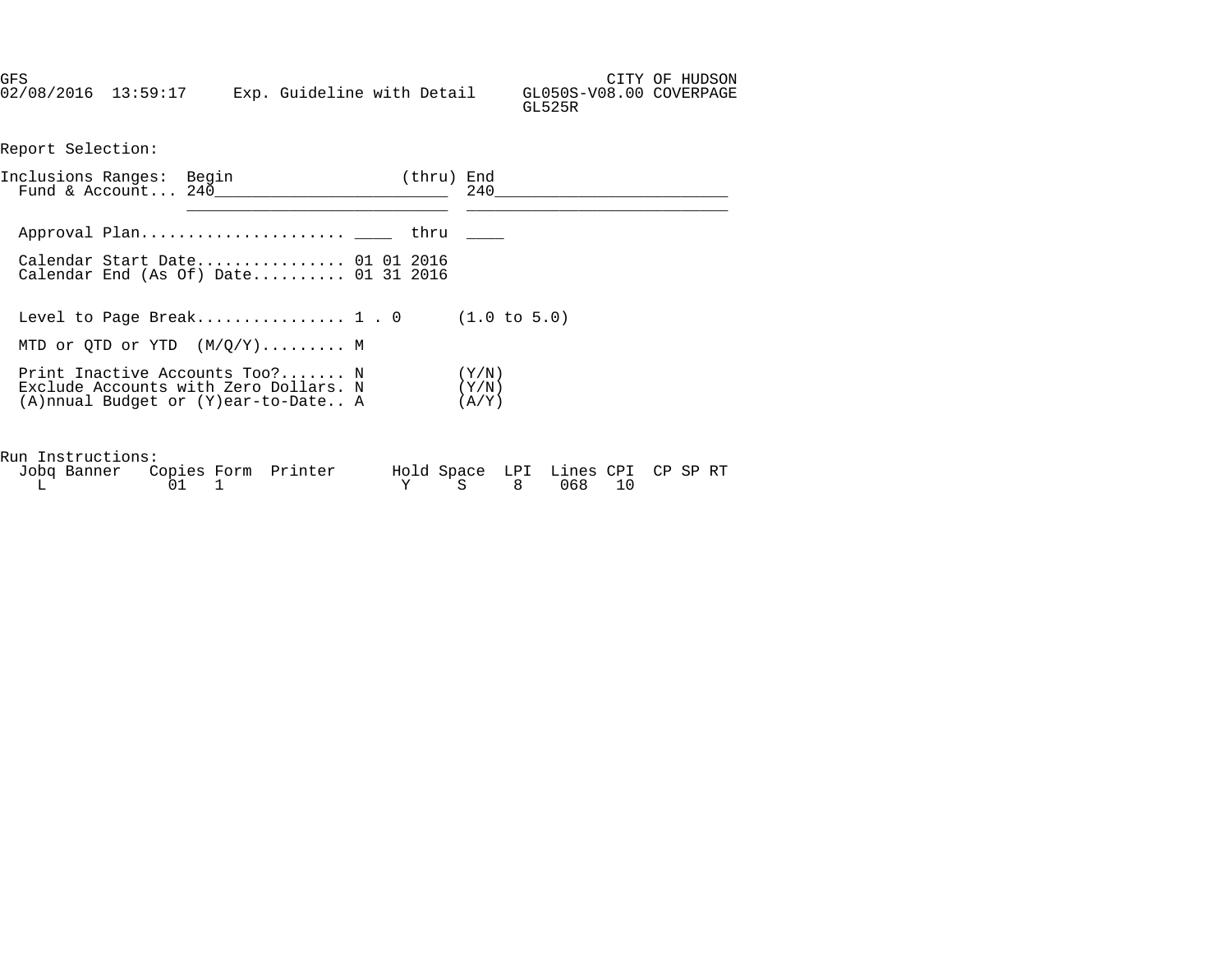#### GFS CITY OF HUDSON 2/08/2016 13:59:17 Exp. Guideline with Detail GL525R-V08.00 PAGE 1 FOR THE PERIOD(S) JAN 01, 2016 THROUGH JAN 31, 2016

|            |                                                                                                 |                                                                                                                                                                                                                                                            | ANNUAL                                                      |                                                             |                           | ACT MTD POSTED ACT YTD POSTED                                                                                                                 | REMAINING                 |                      |                                      |
|------------|-------------------------------------------------------------------------------------------------|------------------------------------------------------------------------------------------------------------------------------------------------------------------------------------------------------------------------------------------------------------|-------------------------------------------------------------|-------------------------------------------------------------|---------------------------|-----------------------------------------------------------------------------------------------------------------------------------------------|---------------------------|----------------------|--------------------------------------|
|            |                                                                                                 |                                                                                                                                                                                                                                                            |                                                             |                                                             |                           |                                                                                                                                               |                           |                      | FIL<br>$\sim$ $-$                    |
| 240<br>70  | LIBRARY                                                                                         | HUDSON AREA JOINT LIBRARY                                                                                                                                                                                                                                  |                                                             |                                                             |                           |                                                                                                                                               |                           |                      |                                      |
|            | 55111 LIBRARY<br>PERSONAL SERVICES                                                              |                                                                                                                                                                                                                                                            |                                                             |                                                             |                           |                                                                                                                                               |                           |                      |                                      |
| 121        | X-010116-978<br>P-011516-109<br>P-012916-111                                                    | SALARY-WAGES FULL-TIME<br>Y/E PAYROLL ACCURAL<br>PAYROLL BIWEEKLY<br>PAYROLL BIWEEKLY                                                                                                                                                                      | 165,100.00<br>012916                                        | $\overline{0.00}$<br>$\frac{1}{011516}$<br>011516<br>012916 | 9,425.57                  | 9,425.57<br>2,311.59- Y/E P/R ACCURAL<br>5,778.98 CODE-B, PER#-1, FUND- 240                                                                   | 155,674.43                | 5                    | Α<br>A<br>Α                          |
| 122<br>125 | SALARY-WAGES OVERTIME<br>SALARY-WAGES PART TIME<br>X-010116-978<br>B-010116-103<br>P-011516-109 | Y/E PAYROLL ACCURAL<br>PAYROLL BIWEEKLY<br>PAYROLL BIWEEKLY                                                                                                                                                                                                | 200.00<br>212,765.00<br>$\mathbf{1}$<br>20,515.00<br>011516 | 0.00<br>0.00<br>ADJUSTED LIBRARY BUDGET                     | 0.00<br>12,248.21         | 0.00<br>12,248.21<br>2,858.34- Y/E P/R ACCURAL<br>FINAL APPROVAL/BUDGET                                                                       | 200.00<br>200,516.79<br>1 | $\mathbf{0}$<br>5.   | Α<br>B<br>Α                          |
| 133<br>151 | P-012916-111<br>LONGEVITY<br>FICA<br>B-010116-103<br>P-011516-109<br>P-012916-111               | ITY<br>PAYROLL BIWEEKLY<br>PAYROLL BIWEEKLY                                                                                                                                                                                                                | 012916<br>0.00<br>28,978.00<br>011516<br>012916             | 0.00<br>0.00<br>75,372.00- ADJUSTED LIBRARY BUDGET          | 0.00<br>1,963.71          | 0.00<br>1,963.71<br>FINAL APPROVAL/BUDGET 1<br>1,019.88 CODE-B, PER#-2, FUND- 240                                                             | 0.00<br>27,014.29         | $\mathbf{0}$<br>6    | $\mathbf{A}$<br>B<br>Α<br>A          |
| 152        | RETIREMENT<br>B-010116-103<br>P-011516-109<br>P-012916-111                                      | PAYROLL BIWEEKLY<br>PAYROLL BIWEEKLY                                                                                                                                                                                                                       | 20,853.00<br>011516<br>012916                               | 0.00<br>20,853.00 ADJUSTED LIBRARY BUDGET                   | 1,415.31                  | 1,415.31<br>FINAL APPROVAL/BUDGET 1<br>728.95 CODE-B, PER#-2, FUND- 240                                                                       | 19,437.69                 | 6                    | B<br>Α<br>Α                          |
|            | P-012916-111                                                                                    | 154 HEALTH INSURANCE 76,600.00 0.00 11,447.18<br>B-010116-103 76,600.00 ADJUSTED LIBRARY BUDGET<br>V-010816-923 01216 AUL 082905 2016 HRA CONTR 6,562.50<br>P-011516-109 PAYROLL BIWEEKLY 011516<br>P-011516-109 PAYROLL BIWEEKLY 0115<br>PAYROLL BIWEEKLY | 012916                                                      |                                                             |                           | 11,447.18<br>FINAL APPROVAL/BUDGET 1<br>6,562.50 2016 HRA CONTRIB<br>2,442.34 CODE-B, PER#-1, FUND- 240<br>2,442.34 CODE-B, PER#-2, FUND- 240 | 65,152.82                 | $14 -$<br>$_{\rm N}$ | $\mathbf B$<br>$\mathbb A$<br>Α<br>Α |
|            |                                                                                                 | 155 LIFE INSURANCE<br>B-010116-103 250.00<br>TOTAL: PERSONAL SERVICES 504,746.00                                                                                                                                                                           |                                                             | 0.00                                                        | 0.00<br>0.00<br>36,499.98 | 0.00<br>250.00 ADJUSTED LIBRARY BUDGET FINAL APPROVAL/BUDGET 1<br>36,499.98                                                                   | 250.00<br>468,246.02      | $\Omega$<br>7        | B                                    |
|            | CONTRACTUAL SERVICES                                                                            |                                                                                                                                                                                                                                                            |                                                             |                                                             |                           |                                                                                                                                               |                           |                      |                                      |
| 212<br>213 | J-010116-958                                                                                    | LEGAL SERVICES<br>PROFESSIONAL SERV-AUDIT/ACCT 14,027.00<br>JAN ADM CHGE                                                                                                                                                                                   |                                                             | 0.00<br>0.00                                                |                           | $0.00$ $0.00$ $0.00$ $0.00$<br>1,146.00 $1,146.00$ $12,881.00$<br>1,146.00 MONTHLY ADM CHG                                                    |                           | $\mathbf{0}$<br>8    | Α                                    |
| 216        | IFLS - OPERATING/MAINT                                                                          |                                                                                                                                                                                                                                                            | 33,764.00                                                   | 32,825.00                                                   | 0.00                      | 0.00                                                                                                                                          | 939.00                    | $97$ ---------       |                                      |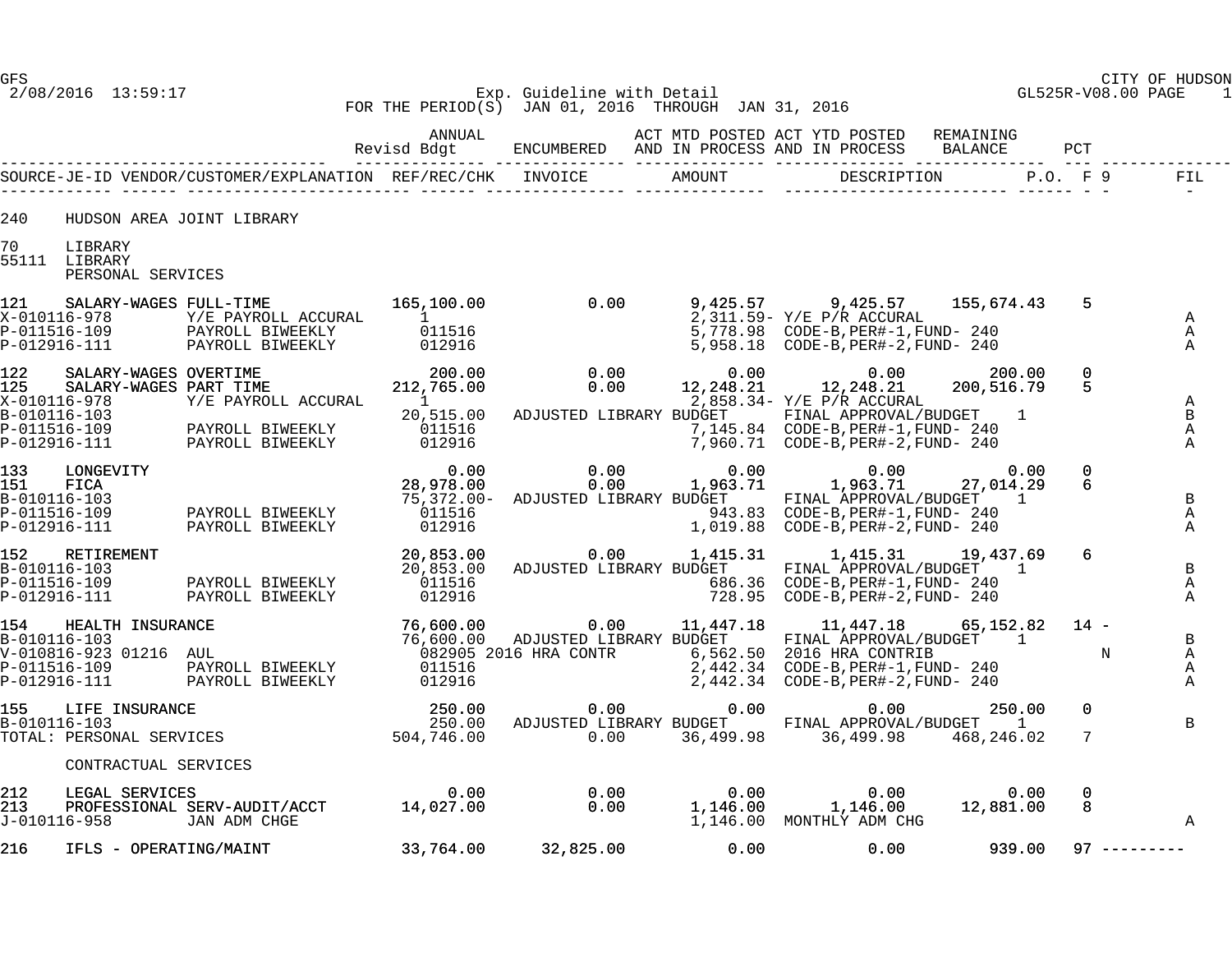#### GFS CITY OF HUDSON 2/08/2016 13:59:17 Exp. Guideline with Detail GL525R-V08.00 PAGE 2 FOR THE PERIOD(S) JAN 01, 2016 THROUGH JAN 31, 2016

| 240 | HUDSON AREA JOINT LIBRARY                                                                                                                                  |  |  |                        |                  |
|-----|------------------------------------------------------------------------------------------------------------------------------------------------------------|--|--|------------------------|------------------|
| 70  | LIBRARY<br>55111 LIBRARY<br>CONTRACTUAL SERVICES                                                                                                           |  |  |                        |                  |
|     |                                                                                                                                                            |  |  |                        |                  |
|     | 299 OTHER CONTRACTIONAL SERVICES 5,000.00 0.00 0.00 0.00 0.00 0.00 5,000.00<br>TOTAL: CONTRACTUAL SERVICES 94,217.00 35,899.03 1,270.00 1,270.00 57,047.97 |  |  | $\Omega$<br>$39 - - -$ |                  |
|     |                                                                                                                                                            |  |  |                        | Α                |
|     |                                                                                                                                                            |  |  |                        | $\mathbb A$      |
|     |                                                                                                                                                            |  |  |                        | A<br>$\mathbb A$ |
|     |                                                                                                                                                            |  |  |                        | A<br>A           |
|     |                                                                                                                                                            |  |  | 0<br>2                 |                  |

FIXED CHARGES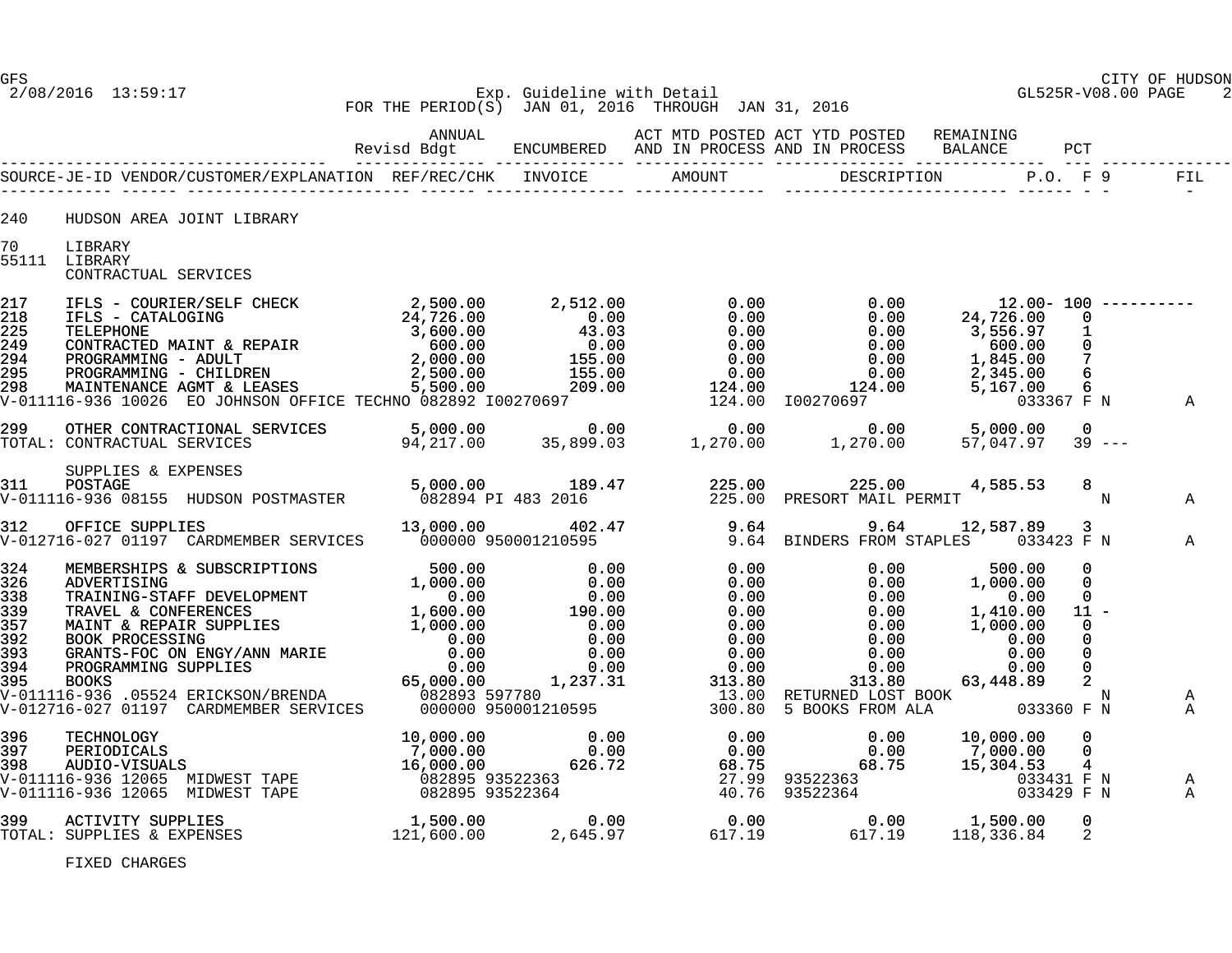#### GFS CITY OF HUDSON 2/08/2016 13:59:17 Exp. Guideline with Detail GL525R-V08.00 PAGE 3 FOR THE PERIOD(S) JAN 01, 2016 THROUGH JAN 31, 2016

|            |                                           |                                                                                                                                                                                                                                                          |  |           |                                                                                 |                                                                                                              |      |                                      | PCT                                         |                |                      |
|------------|-------------------------------------------|----------------------------------------------------------------------------------------------------------------------------------------------------------------------------------------------------------------------------------------------------------|--|-----------|---------------------------------------------------------------------------------|--------------------------------------------------------------------------------------------------------------|------|--------------------------------------|---------------------------------------------|----------------|----------------------|
|            |                                           |                                                                                                                                                                                                                                                          |  |           |                                                                                 |                                                                                                              |      |                                      |                                             |                | <b>FIL</b><br>$\sim$ |
| 240        | HUDSON AREA JOINT LIBRARY                 |                                                                                                                                                                                                                                                          |  |           |                                                                                 |                                                                                                              |      |                                      |                                             |                |                      |
| 70         | LIBRARY<br>55111 LIBRARY<br>FIXED CHARGES |                                                                                                                                                                                                                                                          |  |           |                                                                                 |                                                                                                              |      |                                      |                                             |                |                      |
| 510        |                                           | WORKERS COMPENSATION INS. [1,100.00 0.00 0.00 900.00 900.00 900.00 200.00<br>16-994 05044 EMC INSURANCE COMPANIES 083049 D-65120265 900.00 JAN-DEC ANNUAL INS<br>V-011916-994 05044 EMC INSURANCE COMPANIES 083049 D-65120265                            |  |           |                                                                                 |                                                                                                              |      |                                      | $_{\rm N}$                                  | $81$ --------  | A                    |
| 511        |                                           | PUBLIC LIABILITY 1,700.00<br>V-011116-934 05044 EMC INSURANCE COMPANIES 082739 4D67513-17                                                                                                                                                                |  |           | 0.00  250.00  250.00  250.00 $1,450.00$ 14 -<br>250.00  BUSINESS  AUTO-2016     |                                                                                                              |      | 1,450.00 14 -                        |                                             |                | $\mathbb A$          |
| 513        |                                           | PUBLIC OFFICIALS 2,100.00<br>V-011116-934 05044 EMC INSURANCE COMPANIES 082739 4D67513-17                                                                                                                                                                |  |           | 0.00 $2,052.00$ $2,052.00$ $2,052.00$ $48.00$<br>$2,052.00$ $LINEBACKER-C$ 2016 |                                                                                                              |      |                                      | $\mathbb N$                                 | $97$ --------- | A                    |
|            |                                           |                                                                                                                                                                                                                                                          |  |           |                                                                                 |                                                                                                              |      |                                      | $\mathbf N$                                 | $89$ --------  | A                    |
| 519<br>532 | J-010116-961                              |                                                                                                                                                                                                                                                          |  |           |                                                                                 |                                                                                                              |      |                                      | $\mathbf{0}$<br>8                           |                | Α                    |
| 541<br>543 |                                           | TOTAL: FIXED CHARGES                                                                                                                                                                                                                                     |  |           |                                                                                 |                                                                                                              |      |                                      | $\mathbf 0$<br>$\Omega$<br>$11 -$           |                |                      |
|            | CAPITAL OUTLAY                            | (2003)<br>CAPITAL OUTLAY<br>19 20 FURNITURE & FURNISHINGS<br>19 22 BUILDINGS<br>19 22 BUILDINGS<br>19 22 BUILDINGS<br>19 22 REPAIR & IMPROVEMENT<br>TOTAL: CAPITAL OUTLAY<br>20.00 0.00<br>20.00 0.00<br>20.00 0.00<br>20.00 0.00<br>20.00 0.00<br>20.00 |  |           | 0.00<br>0.00<br>0.00                                                            | $0.00$ $0.00$<br>$\begin{array}{cccc} 0.00 & & & & 0.00 \ 0.00 & & & & 0.00 \ 0.00 & & & & 0.00 \end{array}$ | 0.00 | 0.00<br>0.00<br>0.00<br>0.00<br>0.00 | 0<br>0<br>0<br>0<br>$\Omega$                |                |                      |
|            | COST REALLOCATIONS                        |                                                                                                                                                                                                                                                          |  |           |                                                                                 |                                                                                                              |      |                                      | $\mathbf 0$<br>$\Omega$<br>$10 -$<br>$10 -$ |                |                      |
|            |                                           | TOTAL: HUDSON AREA JOINT LIBRARY 864,863.00                                                                                                                                                                                                              |  | 38,545.00 | 54,584.17                                                                       | 54,584.17                                                                                                    |      | 771,733.83                           | $10 -$                                      |                |                      |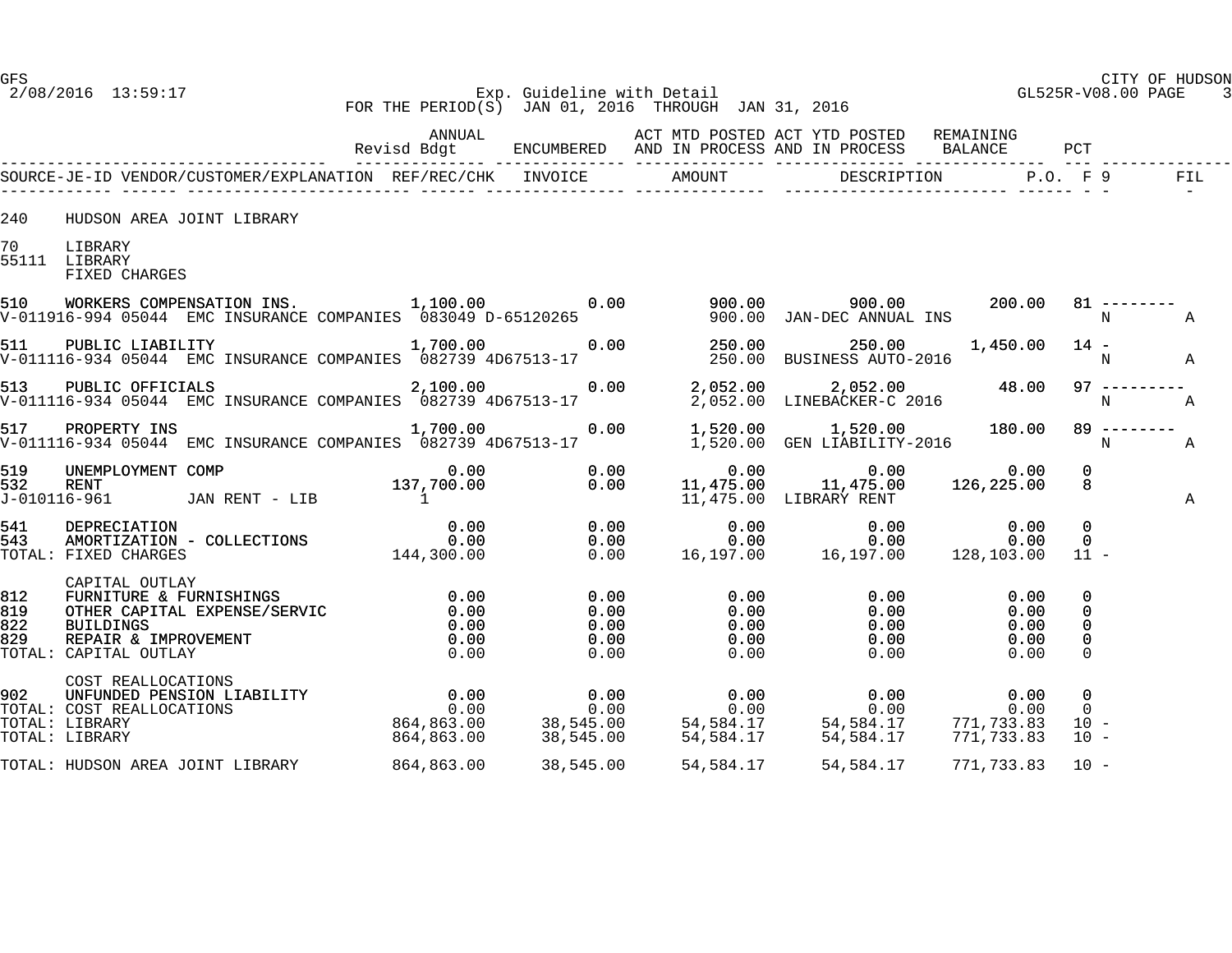GFS CITY OF HUDSON

#### 2/08/2016 13:59:17 Exp. Guideline with Detail GL525R-V08.00 PAGE 4 FOR THE PERIOD(S) JAN 01, 2016 THROUGH JAN 31, 2016

|                                                              | ANNUAL<br>Revisd Bdqt | ENCUMBERED | ACT MTD POSTED ACT YTD POSTED<br>AND IN PROCESS AND IN PROCESS |             | REMAINING<br>BALANCE | PCT          |     |
|--------------------------------------------------------------|-----------------------|------------|----------------------------------------------------------------|-------------|----------------------|--------------|-----|
| SOURCE-JE-ID VENDOR/CUSTOMER/EXPLANATION REF/REC/CHK INVOICE |                       |            | AMOUNT                                                         | DESCRIPTION |                      | $P.O.$ $F.9$ | FIL |
| GRAND TOTAL                                                  | 864,863.00            | 38,545.00  | 54,584.17                                                      | 54,584.17   | 771,733.83 10 -      |              |     |

TOTAL NUMBER OF RECORDS PRINTED 78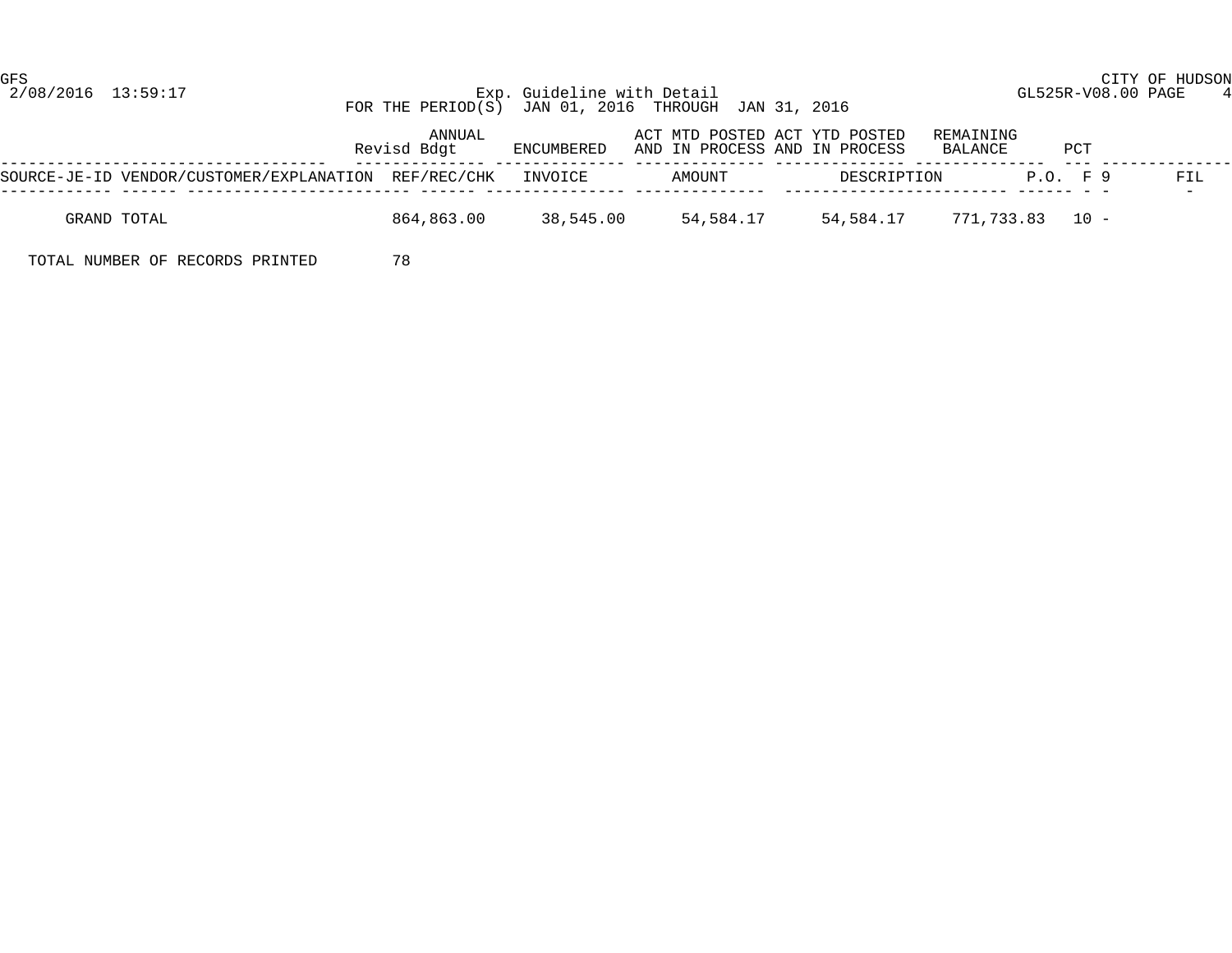GFS CITY OF HUDSON 02/03/2016 12:43:41 Expenditure Guideline GL050S-V08.00 COVERPAGE GL520R3

Report Selection:

| Inclusions Ranges: Begin<br>Fund & Account $240$                                                                                                | (thru) End<br>240                                  |
|-------------------------------------------------------------------------------------------------------------------------------------------------|----------------------------------------------------|
|                                                                                                                                                 |                                                    |
| Calendar Start Date 01 01 2016<br>Calendar End (As Of) Date $01\,31\,2016$                                                                      |                                                    |
| Lowest Level to Print $4.0$<br>Level to Page Break $1.0$                                                                                        | $(1.0 \text{ to } 5.0)$<br>$(1.0 \text{ to } 5.0)$ |
| MTD or QTD $(M/Q)$ M                                                                                                                            |                                                    |
| Print Inactive Accounts Too? N<br>Exclude Accounts with Zero Dollars. N<br>(A)nnual Budget or (Y)ear-to-Date A<br>Open Download File in Excel N | (Y/N)<br>(Y/N)<br>(A/Y)<br>(Y/N)                   |
| Run Instructions:<br>Jobq Banner Copies Form Printer<br>$L \t\t 01 \t1$                                                                         | Hold Space LPI Lines CPI CP SP RT<br>Y S 8 068 10  |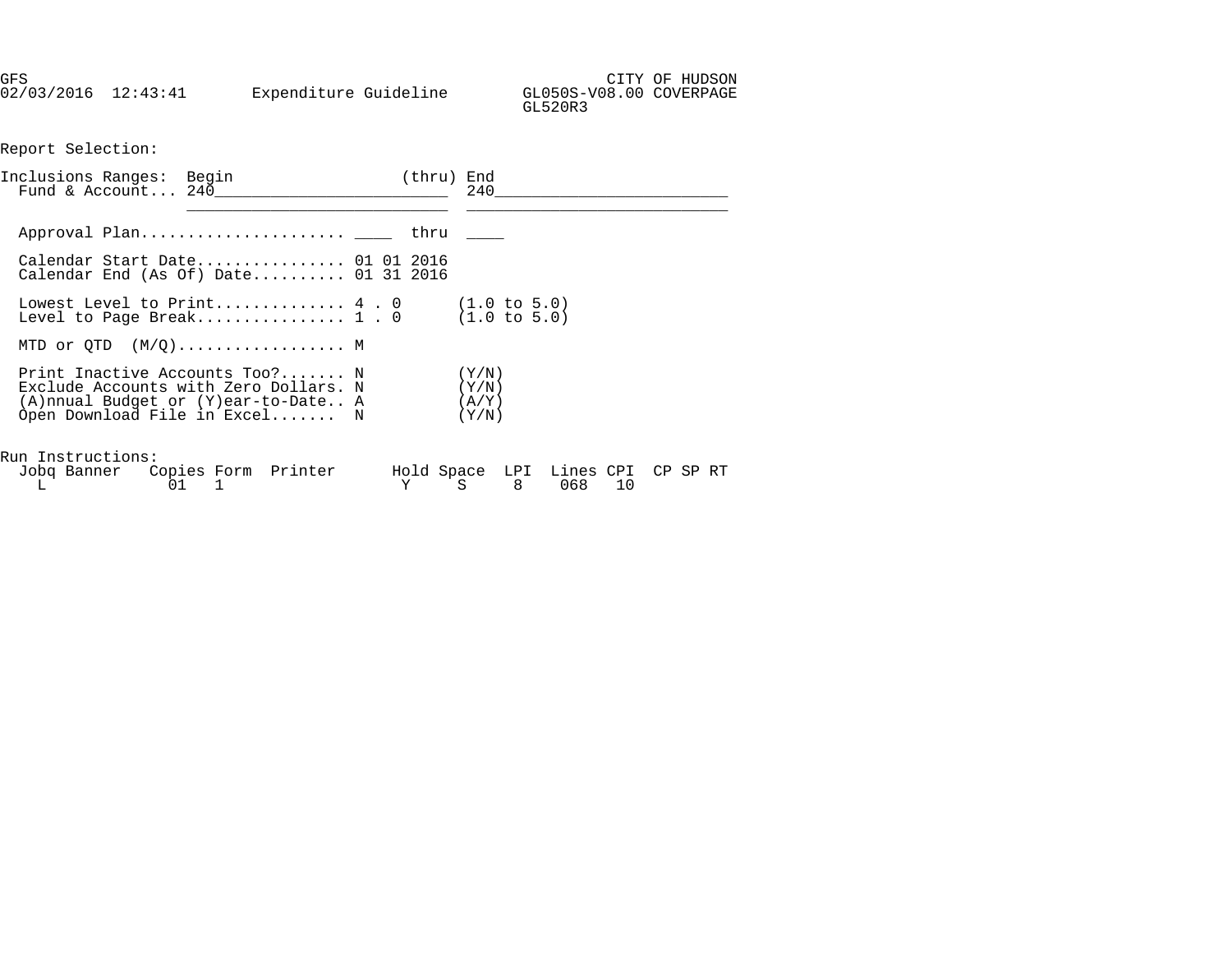GFS CITY OF HUDSON

LEVEL OF DETAIL 1.0 THRU 4.0 FOR THE PERIOD(S) JAN 01, 2016 THROUGH JAN 31, 2016

2/03/2016 12:43:41 Expenditure Guideline GL520R-V08.00 PAGE 1

|            |                                                                                                                                                                                                                                                                                                                 | ANNUAL | ACT MTD POSTED ACT YTD POSTED REMAINING                                                                                                                |  |                                                                                                                                               |
|------------|-----------------------------------------------------------------------------------------------------------------------------------------------------------------------------------------------------------------------------------------------------------------------------------------------------------------|--------|--------------------------------------------------------------------------------------------------------------------------------------------------------|--|-----------------------------------------------------------------------------------------------------------------------------------------------|
| 240        | LIBRARY                                                                                                                                                                                                                                                                                                         |        |                                                                                                                                                        |  |                                                                                                                                               |
| 70         | LIBRARY<br>55111 LIBRARY                                                                                                                                                                                                                                                                                        |        |                                                                                                                                                        |  |                                                                                                                                               |
|            | 55111 LIBRARY<br>165,100.00 0.00 2,311.59- 2,311.59- 167,411.59 1<br>165,100.00 0.00 2,311.59- 2,311.59- 167,411.59 1<br>122 SALARY-WAGES VUENTIME 192,250.00 0.00 0.00 2,858.34- 2,858.34- 195,108.34 1<br>133 LONGEVITY<br>ICA RETIREM                                                                        |        |                                                                                                                                                        |  |                                                                                                                                               |
|            | $\begin{tabular}{cccccccc} \texttt{CONTRACTUAL} \texttt{SENTRACTUAL} \texttt{SERVICES} & 0.00 & 0.00 & 0.00 & 0.00 & 0.00 & 0.00 & 0.00 & 0.00 & 0.00 & 0.00 & 0.00 & 0.00 & 0.00 & 0.00 & 0.00 & 0.00 & 0.00 & 0.00 & 0.00 & 0.00 & 0.00 & 0.00 & 0.00 & 0.00 & 0.00 & 0.00 & 0.00 & 0.00 & 0.00 & 0.00 & 0.0$ |        |                                                                                                                                                        |  |                                                                                                                                               |
|            |                                                                                                                                                                                                                                                                                                                 |        |                                                                                                                                                        |  | 8<br>3<br>$\Omega$<br>$\Omega$<br>$\Omega$<br>11<br>$\mathbf 0$<br>$\Omega$<br>0<br>$\Omega$<br>2<br>$\Omega$<br>$\mathbf 0$<br>$\Omega$<br>2 |
| 510<br>511 | FIXED CHARGES<br>WORKERS COMPENSATION INS. 1,100.00<br>PUBLIC LIABILITY 1,700.00                                                                                                                                                                                                                                |        | $\begin{array}{cccccccc} 0.00 & & & 900.00 & & & 900.00 & & & 200.00 & & 81 & \--\ 0.00 & & & & 250.00 & & & 250.00 & & & 1,450.00 & & 14 \end{array}$ |  | $81$ --------                                                                                                                                 |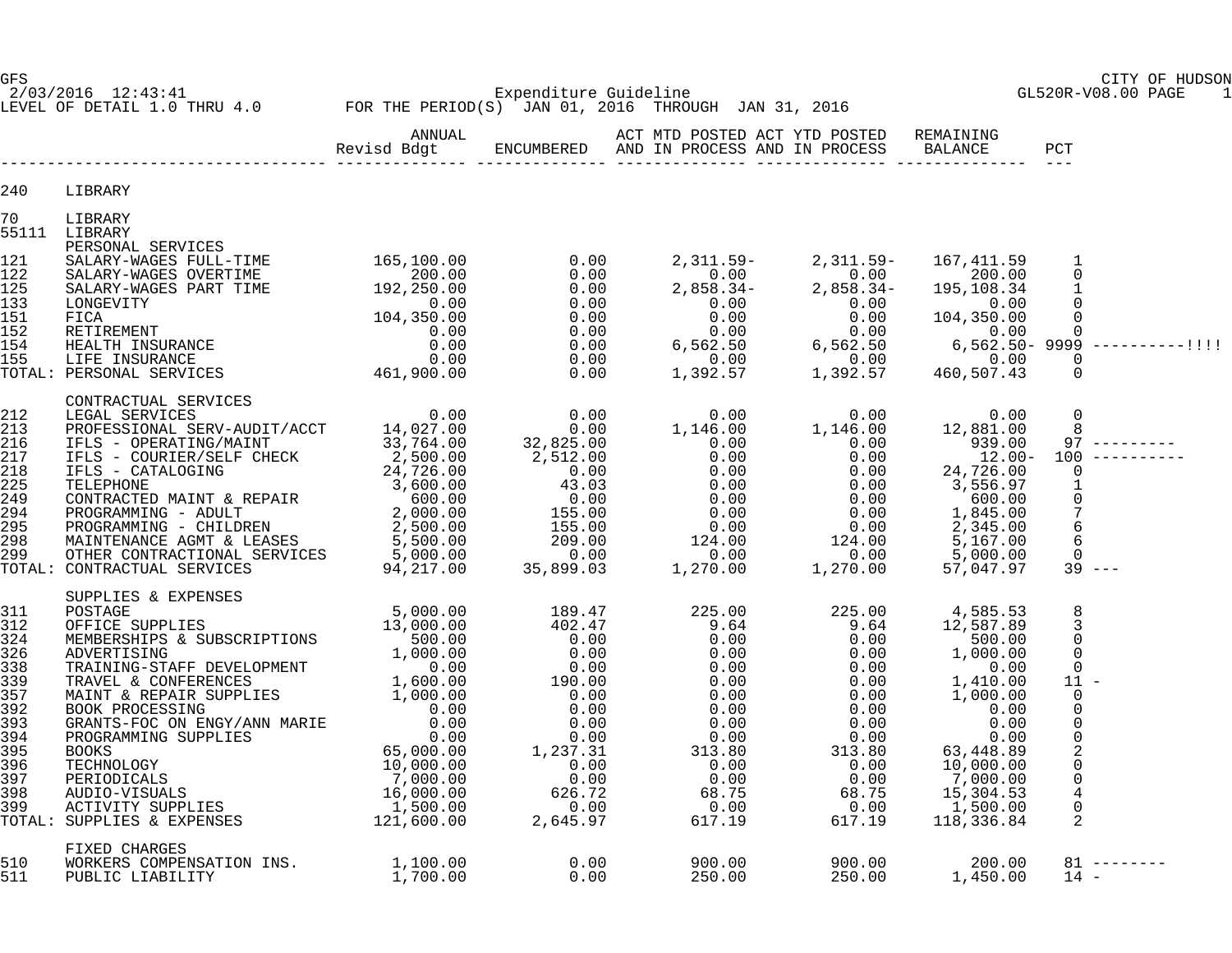2/03/2016 12:43:41 Expenditure Guideline GL520R-V08.00 PAGE 2 LEVEL OF DETAIL 1.0 THRU 4.0 FOR THE PERIOD(S) JAN 01, 2016 THROUGH JAN 31, 2016

GFS CITY OF HUDSON

|                                 |                                                                                                                                         | ANNUAL<br>Revisd Bdgt                              | ENCUMBERED                             | ACT MTD POSTED ACT YTD POSTED<br>AND IN PROCESS AND IN PROCESS |                                                   | REMAINING<br>BALANCE                          | PCT                                            |  |
|---------------------------------|-----------------------------------------------------------------------------------------------------------------------------------------|----------------------------------------------------|----------------------------------------|----------------------------------------------------------------|---------------------------------------------------|-----------------------------------------------|------------------------------------------------|--|
| 240                             | LIBRARY                                                                                                                                 |                                                    |                                        |                                                                |                                                   |                                               |                                                |  |
| 70<br>55111                     | LIBRARY<br>LIBRARY<br><b>FIXED CHARGES</b>                                                                                              |                                                    |                                        |                                                                |                                                   |                                               |                                                |  |
| 513<br>517<br>519<br>532<br>541 | PUBLIC OFFICIALS<br>PROPERTY INS<br>UNEMPLOYMENT COMP<br>RENT<br>DEPRECIATION                                                           | 2,100.00<br>1,700.00<br>0.00<br>137,700.00<br>0.00 | 0.00<br>0.00<br>0.00<br>0.00<br>0.00   | 2,052.00<br>1,520.00<br>0.00<br>11,475.00<br>0.00              | 2,052.00<br>1,520.00<br>0.00<br>11,475.00<br>0.00 | 48.00<br>180.00<br>0.00<br>126,225.00<br>0.00 | 97<br>89<br>0<br>$\,8\,$<br>$\overline{0}$     |  |
| 543<br>TOTAL:                   | AMORTIZATION - COLLECTIONS<br>FIXED CHARGES                                                                                             | 0.00<br>144,300.00                                 | 0.00<br>0.00                           | 0.00<br>16,197.00                                              | 0.00<br>16,197.00                                 | 0.00<br>128,103.00                            | $\mathbf 0$<br>$11 -$                          |  |
| 812<br>819<br>822<br>829        | CAPITAL OUTLAY<br>FURNITURE & FURNISHINGS<br>OTHER CAPITAL EXPENSE/SERVIC<br>BUILDINGS<br>REPAIR & IMPROVEMENT<br>TOTAL: CAPITAL OUTLAY | 0.00<br>0.00<br>0.00<br>0.00<br>0.00               | 0.00<br>0.00<br>0.00<br>0.00<br>0.00   | 0.00<br>0.00<br>0.00<br>0.00<br>0.00                           | 0.00<br>0.00<br>0.00<br>0.00<br>0.00              | 0.00<br>0.00<br>0.00<br>0.00<br>0.00          | 0<br>0<br>0<br>$\mathsf{O}\xspace$<br>$\Omega$ |  |
| 902                             | COST REALLOCATIONS<br>UNFUNDED PENSION LIABILITY<br>TOTAL: COST REALLOCATIONS<br>TOTAL: LIBRARY<br>TOTAL: LIBRARY                       | 0.00<br>0.00<br>822,017.00<br>822,017.00           | 0.00<br>0.00<br>38,545.00<br>38,545.00 | 0.00<br>0.00<br>19,476.76                                      | 0.00<br>0.00<br>19,476.76 19,476.76<br>19,476.76  | 0.00<br>0.00<br>763,995.24<br>763,995.24      | 0<br>$\mathsf{O}\xspace$<br>7                  |  |
|                                 | TOTAL: LIBRARY                                                                                                                          | 822,017.00                                         | 38,545.00                              | 19,476.76                                                      | 19,476.76                                         | 763,995.24                                    | 7                                              |  |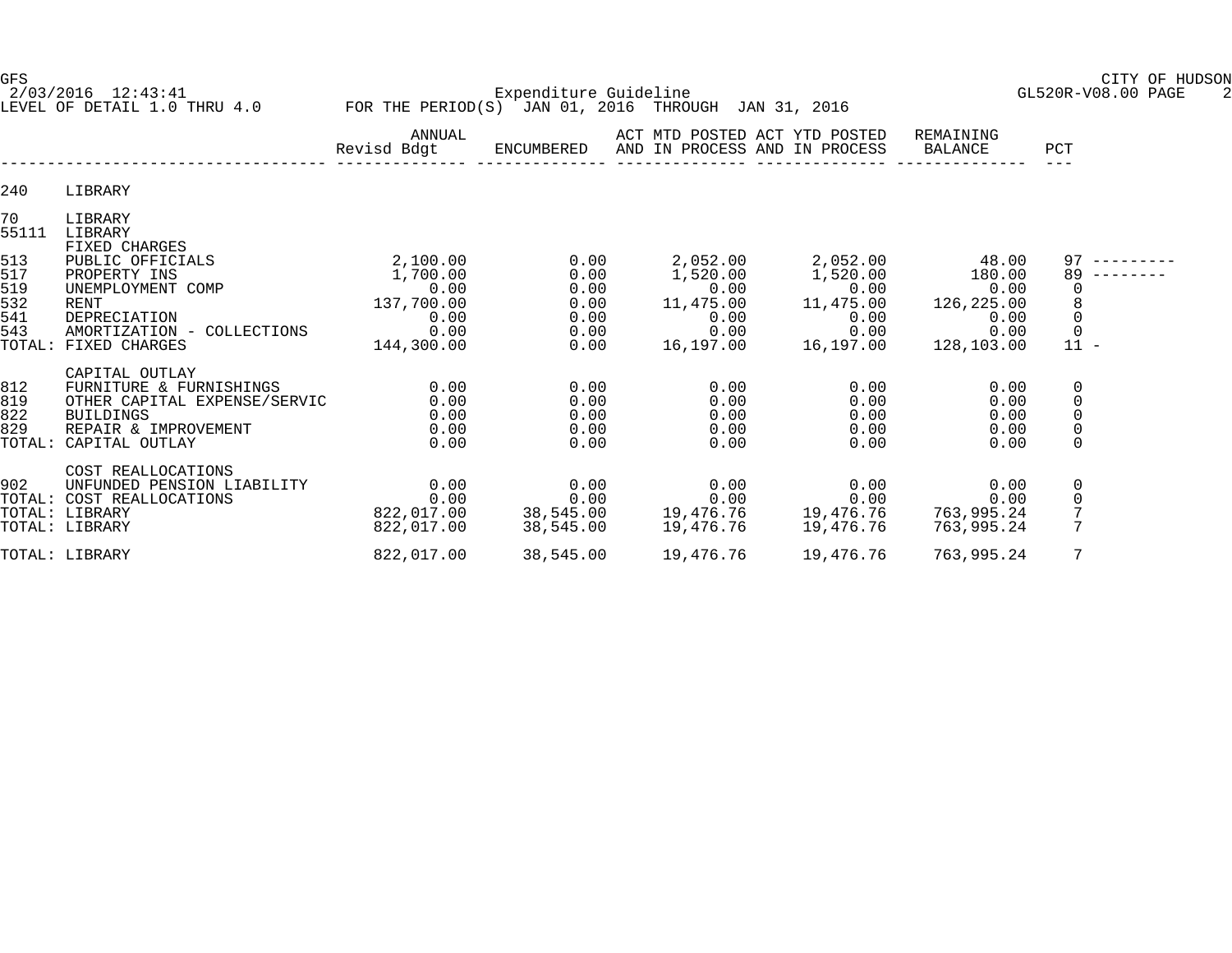GFS CITY OF HUDSON

| 2/03/2016 12:43:41<br>LEVEL OF DETAIL 1.0 THRU 4.0 | FOR THE PERIOD(S) JAN 01, 2016 THROUGH JAN 31, 2016 | Expenditure Guideline | GL520R-V08.00 PAGE 3                                           |           |                      |                |  |
|----------------------------------------------------|-----------------------------------------------------|-----------------------|----------------------------------------------------------------|-----------|----------------------|----------------|--|
|                                                    | ANNUAL<br>Revisd Bdat                               | ENCUMBERED            | ACT MTD POSTED ACT YTD POSTED<br>AND IN PROCESS AND IN PROCESS |           | REMAINING<br>BALANCE | PCT            |  |
| GRAND TOTAL                                        | 822,017.00                                          | 38,545.00             | 19,476.76                                                      | 19,476.76 | 763,995.24           | $7\phantom{0}$ |  |
| TOTAL NUMBER OF RECORDS PRINTED                    | 47                                                  |                       |                                                                |           |                      |                |  |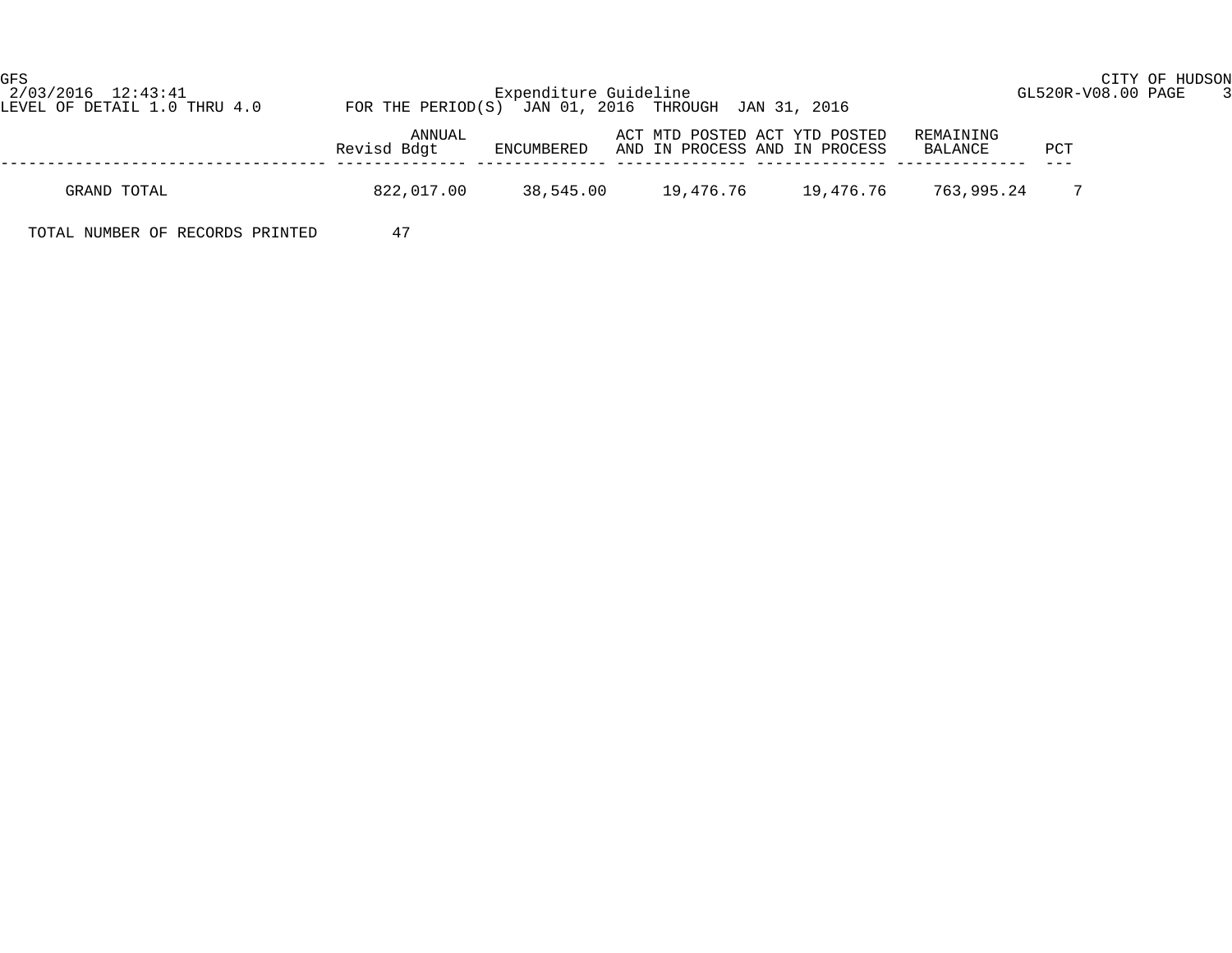# **Hudson Library Revenue and Expenditure Report** 2008 2008 2009 2009 278/2016

**January - December 2016**

| <b>Actual vs. Budget</b>               | Code  | <b>Budget</b> | January | <b>February</b> | <b>March</b> | <b>April</b> | <b>May</b> | June | July | <b>August</b> | September | <b>October</b> | <b>November</b> | <b>Actual to</b><br><b>Date</b>      | <b>Amount</b><br>Remaining | <b>Percent</b><br><b>Remaining</b> |
|----------------------------------------|-------|---------------|---------|-----------------|--------------|--------------|------------|------|------|---------------|-----------|----------------|-----------------|--------------------------------------|----------------------------|------------------------------------|
|                                        |       |               |         |                 |              |              |            |      |      |               |           |                |                 |                                      |                            |                                    |
| <b>Revenue</b>                         |       |               |         |                 |              |              |            |      |      |               |           |                |                 |                                      |                            |                                    |
| City of Hudson                         | 49210 | 356,031       |         |                 |              |              |            |      |      |               |           |                |                 | $\sim$                               | $-356,031$                 | $-100%$                            |
| Village of N. Hudson                   | 47302 | 84,475        |         |                 |              |              |            |      |      |               |           |                |                 | $\sim$                               | $-84,475$                  | $-100%$                            |
| Town of Hudson                         | 47303 | 203,201       |         |                 |              |              |            |      |      |               |           |                |                 | $\overline{\phantom{a}}$             | $-203,201$                 | $-100%$                            |
| Town of St. Joseph                     | 47304 | 85,546        |         |                 |              |              |            |      |      |               |           |                |                 | $\overline{\phantom{a}}$             | $-85,546$                  | $-100%$                            |
| St. Croix County                       | 47311 | 54,146        |         |                 |              |              |            |      |      |               |           |                |                 | $\sim$                               | $-54,146$                  | $-100%$                            |
| <b>Other Counties</b>                  | 47311 | 5,169         |         |                 |              |              |            |      |      |               |           |                |                 | $\sim$                               | $-5,169$                   | $-100%$                            |
| Copies, Fines, Misc.                   | 46710 | 35,000        | 1,749   |                 |              |              |            |      |      |               |           |                |                 | 1,749                                | $-33,251$                  | $-95%$                             |
| Interest                               | 48100 | $\Omega$      |         |                 |              |              |            |      |      |               |           |                |                 | $\sim$                               | $\Omega$                   |                                    |
| Gain/Loss on marketable<br>investments | 48200 | $\Omega$      |         |                 |              |              |            |      |      |               |           |                |                 | $\sim$                               | $\mathbf 0$                |                                    |
| Donations - Other                      | 48500 | $\Omega$      |         |                 |              |              |            |      |      |               |           |                |                 | $\sim$                               | $\Omega$                   |                                    |
| Donation - Literacy Program            | 48561 | ΟI            |         |                 |              |              |            |      |      |               |           |                |                 | $\sim$                               | $\Omega$                   |                                    |
| Donations - History Collection         | 48562 | $\Omega$      |         |                 |              |              |            |      |      |               |           |                |                 | $\overline{a}$                       | $\Omega$                   |                                    |
| <b>Total Revenue</b>                   |       | 823,568       | 1,749   |                 | $\Omega$     | $\Omega$     |            |      |      |               |           |                |                 | 1,749                                | $-821,819$                 | $-100%$                            |
|                                        |       |               |         |                 |              |              |            |      |      |               |           |                |                 |                                      |                            |                                    |
| <b>Staff Compensation</b>              |       |               |         |                 |              |              |            |      |      |               |           |                |                 |                                      |                            |                                    |
| <b>Full Time Salaries</b>              | 121   | 165,000       | 9,426   |                 |              |              |            |      |      |               |           |                |                 | 9,426<br>\$                          | 155,574                    | 94%                                |
| <b>Overtime Salaries</b>               | 122   | 200           |         |                 |              |              |            |      |      |               |           |                |                 | $\boldsymbol{\mathsf{S}}$<br>$\sim$  | 200                        | 100%                               |
| Part Time Salaries                     | 125   | 194,751       | 12,248  |                 |              |              |            |      |      |               |           |                |                 | 12,248<br>\$                         | 182,503                    | 94%                                |
| <b>FICA</b>                            | 151   | 26,264        | 1,964   |                 |              |              |            |      |      |               |           |                |                 | \$<br>1,964                          | 24,300                     | 93%                                |
| Pension                                | 152   | 17,837        | 1,415   |                 |              |              |            |      |      |               |           |                |                 | \$<br>1,415                          | 16,422                     | 92%                                |
| Health Insurance                       | 154   | 76,100        | 11,447  |                 |              |              |            |      |      |               |           |                |                 | $\$\$<br>11,447                      | 64,653                     | 85%                                |
| Life Insurance                         | 155   | 250           |         |                 |              |              |            |      |      |               |           |                |                 | $\boldsymbol{\mathsf{\$}}$<br>$\sim$ | 250                        | 100%                               |
|                                        |       |               |         |                 |              |              |            |      |      |               |           |                |                 |                                      | $\Omega$                   |                                    |
| <b>Staff Compensation Subtotal</b>     |       | 480,402       | 36,500  |                 | $\Omega$     | $\Omega$     |            |      |      |               |           |                |                 | $\mathcal{L}$<br>36,500              | 443,902                    | 92%                                |
|                                        |       |               |         |                 |              |              |            |      |      |               |           |                |                 |                                      |                            |                                    |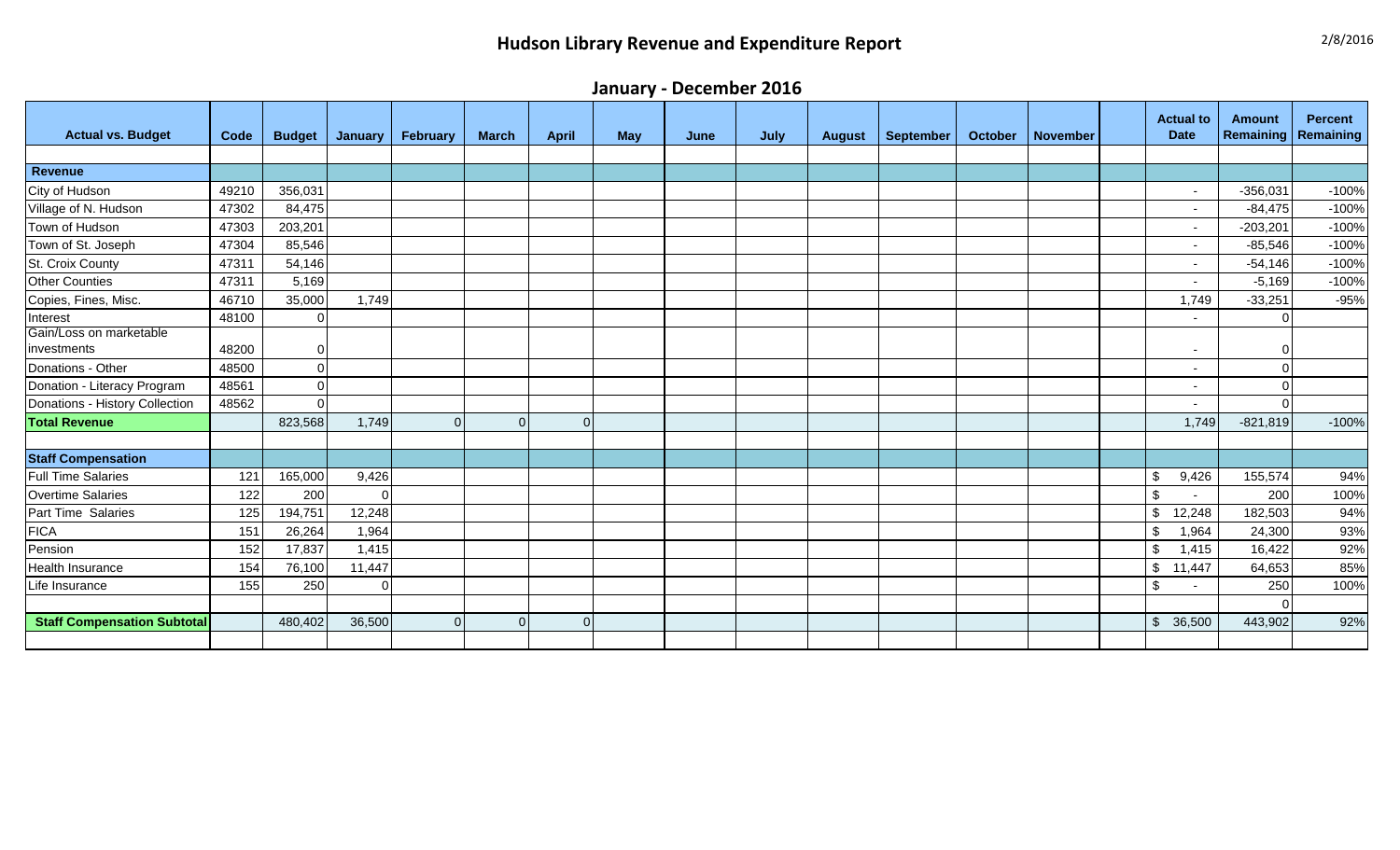# **Hudson Library Revenue and Expenditure Report** 2008 2008 2009 2009 278/2016

**January - December 2016**

| 2012 Actual vs. Budget            | Code | <b>Budget</b> | January   | February | <b>March</b> | <b>April</b>   |  |  |  |  | <b>Actual to</b><br><b>Date</b> | <b>Amount</b><br>Remaining | <b>Percent</b><br>Remaining |
|-----------------------------------|------|---------------|-----------|----------|--------------|----------------|--|--|--|--|---------------------------------|----------------------------|-----------------------------|
| <b>General Operating Expenses</b> |      |               |           |          |              |                |  |  |  |  |                                 |                            |                             |
| Hudson Finance/Personnel Fee      | 213  | 14,027        | 1,146     |          |              |                |  |  |  |  | 1,146                           | 12,881                     | 92%                         |
| IFLS-operating/maintenance        | 216  | 32,825        | 32,825    |          |              |                |  |  |  |  | 32,825                          | $\Omega$                   | 0%                          |
| IFLS-addl courier/self check      | 217  | 2,510         | 2,512     |          |              |                |  |  |  |  | 2,512                           | $-2$                       | 0%                          |
| IFLS-catalogging                  | 218  | 23,691        |           |          |              |                |  |  |  |  | $\sim$                          | 23,691                     | 100%                        |
| Telephone                         | 225  | 3,600         | 43        |          |              |                |  |  |  |  | 43                              | 3,557                      | 99%                         |
| Contracted Maint. & Repair        | 249  | 600           |           |          |              |                |  |  |  |  |                                 | 600                        | 100%                        |
| Programming - Adult               | 294  | 2,000         | 155       |          |              |                |  |  |  |  | 155                             | 1,845                      | 92%                         |
| Programming - Children            | 295  | 2,500         | 405       |          |              |                |  |  |  |  | 405                             | 2,095                      | 84%                         |
| Maintenance Agmt/Leases           | 298  | 5,500         | 209       |          |              |                |  |  |  |  | 209                             | 5,291                      | 96%                         |
| <b>Contract Services</b>          | 299  | 5,000         | 124       |          |              |                |  |  |  |  | 124                             | 4,876                      | 98%                         |
| Postage                           | 311  | 5,000         | 414       |          |              |                |  |  |  |  | 414                             | 4,586                      | 92%                         |
| <b>Office Supplies</b>            | 312  | 13,000        | 760       |          |              |                |  |  |  |  | 760                             | 12,240                     | 94%                         |
| Memberships                       | 324  | 500           | $\Omega$  |          |              |                |  |  |  |  |                                 | 500                        | 100%                        |
| Advertising                       | 326  | 1,000         | $\Omega$  |          |              |                |  |  |  |  | $\sim$                          | 1,000                      | 100%                        |
| <b>Staff Development</b>          | 338  | 1,600         | 190       |          |              |                |  |  |  |  | 190                             | 1,410                      | 88%                         |
| Maint & Repair Supplies           | 357  | 1,000         |           |          |              |                |  |  |  |  | ٠                               | 1,000                      | 100%                        |
| <b>Books</b>                      | 395  | 65,000        | 2,172     |          |              |                |  |  |  |  | 2,172                           | 62,828                     | 97%                         |
| Technology                        | 396  | 10,000        | 899       |          |              |                |  |  |  |  | 899                             | 9,101                      | 91%                         |
| Periodicals                       | 397  | 7,000         | $\Omega$  |          |              |                |  |  |  |  | $\overline{\phantom{0}}$        | 7,000                      | 100%                        |
| Audio-Visual                      | 398  | 16,000        | 695       |          |              |                |  |  |  |  | 695                             | 15,305                     | 96%                         |
| <b>Activity Supplies</b>          | 399  | 1,500         |           |          |              |                |  |  |  |  | $\blacksquare$                  | 1,500                      | 100%                        |
| Ins. Workers Comp                 | 510  | 1,100         | 900       |          |              |                |  |  |  |  | 900                             | 200                        |                             |
| Ins. Public Liab.                 | 511  | 1,700         | 250       |          |              |                |  |  |  |  | 250                             | 1,450                      | 85%                         |
| Ins. Public Officials             | 513  | 2,100         | 2,052     |          |              |                |  |  |  |  | 2,052                           | 48                         | 2%                          |
| Ins. Property Ins.                | 517  | 1,700         | 1,520     |          |              |                |  |  |  |  | 1,520                           | 180                        | 11%                         |
| Bld. Occupancy Exp.               | 532  | 135,000       | 11,475    |          |              |                |  |  |  |  | 11,475                          | 123,525                    | 92%                         |
| <b>General Operating Subtotal</b> |      | 355,453       | 58,748    |          | $\Omega$     | $\overline{0}$ |  |  |  |  | 58,748                          | 296,705                    | 83%                         |
| <b>Total Expenses</b>             |      | 835,855       | 95,248    |          | $\Omega$     | $\overline{0}$ |  |  |  |  | 95,248                          | 740,607                    | 89%                         |
| <b>NET REVENUE (EXPENSE)</b>      |      | $-12,287$     | $-93,498$ |          | $\Omega$     | $\Omega$       |  |  |  |  | (93, 498)                       | 81,211                     |                             |
| <b>Less Donation Revenues</b>     |      |               |           |          | $\Omega$     | $\Omega$       |  |  |  |  | $\overline{\phantom{a}}$        | $\overline{\phantom{a}}$   |                             |
| <b>Add Donation Expenditures</b>  |      |               |           |          | $\Omega$     | $\Omega$       |  |  |  |  | $\blacksquare$                  | $\blacksquare$             |                             |
| <b>OPERATING REV. (EXP)</b>       |      | $-12,287$     | $-93,498$ | $\Omega$ | $\Omega$     | $\Omega$       |  |  |  |  | (93, 498)                       | 81,211                     |                             |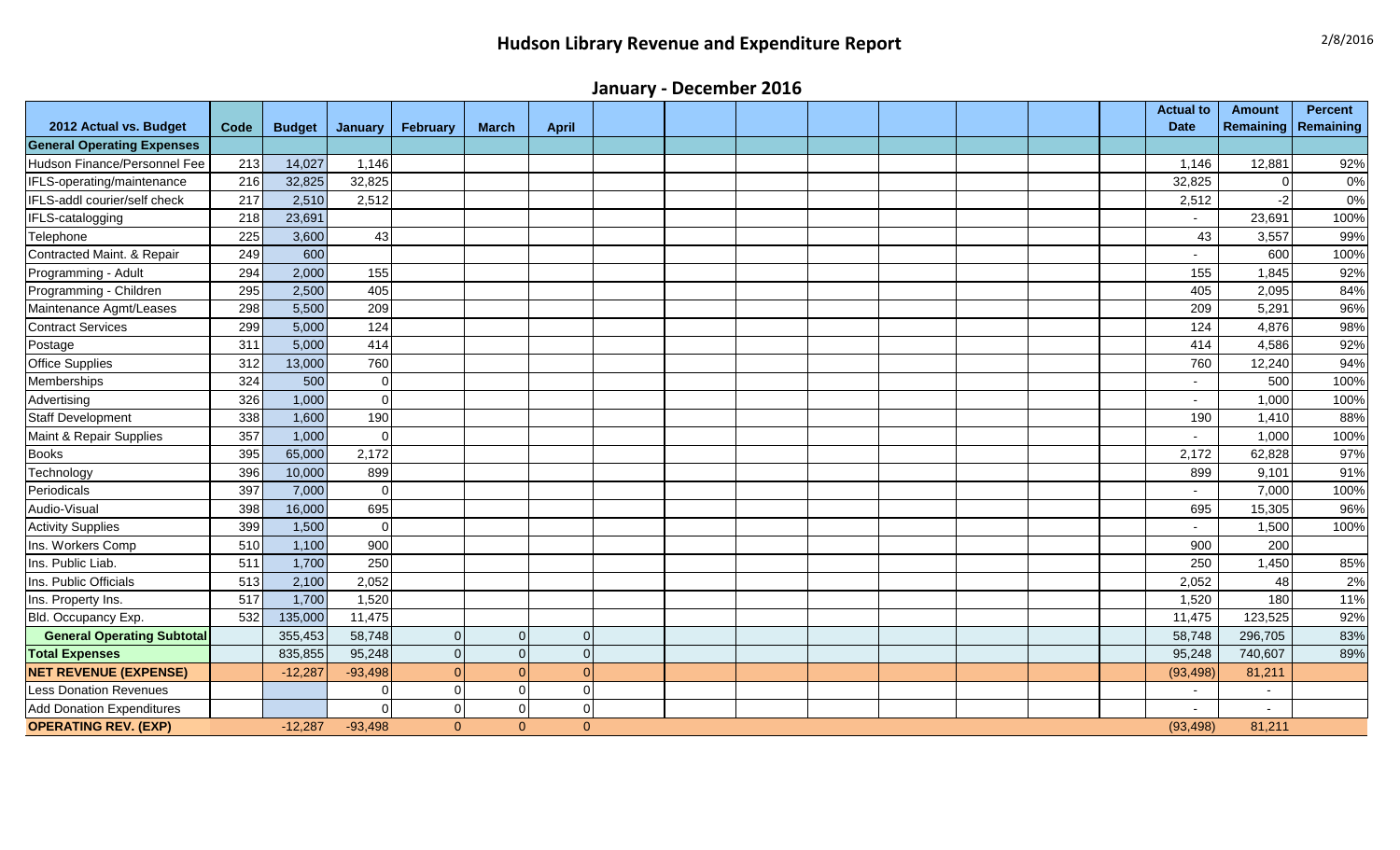# **January - December 2016**

|                                    |       |        |                       |          |                |              |  |  |  |  | <b>Actual to</b><br><b>Date</b> | <b>Amount</b><br><b>Remaining   Remaining</b> | <b>Percent</b> |
|------------------------------------|-------|--------|-----------------------|----------|----------------|--------------|--|--|--|--|---------------------------------|-----------------------------------------------|----------------|
| <b>Capital Expenditures</b>        |       |        | <b>Budget January</b> | February | March          | <b>April</b> |  |  |  |  |                                 |                                               |                |
| <b>Donations Cash Accounts</b>     | 11381 |        |                       |          |                |              |  |  |  |  |                                 |                                               |                |
| <b>Cash Balance - beginnning</b>   |       |        |                       |          |                |              |  |  |  |  | $\overline{\phantom{0}}$        |                                               |                |
| Donation - Private Org/Ind         | 48500 | 13,540 |                       |          |                |              |  |  |  |  | 13,540                          |                                               |                |
| Interest earnings                  |       |        |                       |          |                |              |  |  |  |  | $\overline{\phantom{a}}$        |                                               |                |
| Less transfer to Library operating |       |        |                       |          |                |              |  |  |  |  | $\overline{\phantom{a}}$        |                                               |                |
| Less expenditures from donations   |       |        |                       |          |                |              |  |  |  |  | $\overline{a}$                  |                                               |                |
| <b>Cash Balance - end</b>          |       | 13,540 | $\mathbf{0}$          | n        | $\overline{0}$ | -OI          |  |  |  |  | 13,540                          |                                               |                |
|                                    |       |        |                       |          |                |              |  |  |  |  |                                 |                                               |                |
| <b>History Collection Account</b>  | 11385 |        |                       |          |                |              |  |  |  |  |                                 |                                               |                |
| <b>Cash Balance - beginnning</b>   |       |        |                       |          |                |              |  |  |  |  | $\overline{\phantom{a}}$        |                                               |                |
| Donations - History Collection     | 48562 | 164    |                       |          |                |              |  |  |  |  | 164                             | 164                                           |                |
| Interest Earned                    |       |        |                       |          |                |              |  |  |  |  | $\sim$                          |                                               |                |
| Less expenditures from donations   |       |        |                       |          |                |              |  |  |  |  | $\sim$                          |                                               |                |
| <b>Cash Balance - end</b>          |       | 164    | $\Omega$              |          | $\overline{0}$ | $\mathbf{0}$ |  |  |  |  | 164                             |                                               |                |
|                                    |       |        |                       |          |                |              |  |  |  |  |                                 |                                               |                |
| <b>Literary Account</b>            | 11386 |        |                       |          |                |              |  |  |  |  |                                 |                                               |                |
| <b>Cash Balance - beginnning</b>   |       |        |                       |          |                |              |  |  |  |  |                                 |                                               |                |
| Donation - Literacy Program        | 48561 |        |                       |          | ∩              |              |  |  |  |  |                                 |                                               |                |
| Interest Earned                    |       |        |                       |          |                |              |  |  |  |  |                                 |                                               |                |
| Less expenditures from donations   |       |        |                       |          |                |              |  |  |  |  |                                 |                                               |                |
| <b>Cash Balance - end</b>          |       |        | n                     |          | $\overline{0}$ | $\mathbf{0}$ |  |  |  |  | $\sim$                          |                                               |                |
|                                    |       |        |                       |          |                |              |  |  |  |  |                                 |                                               |                |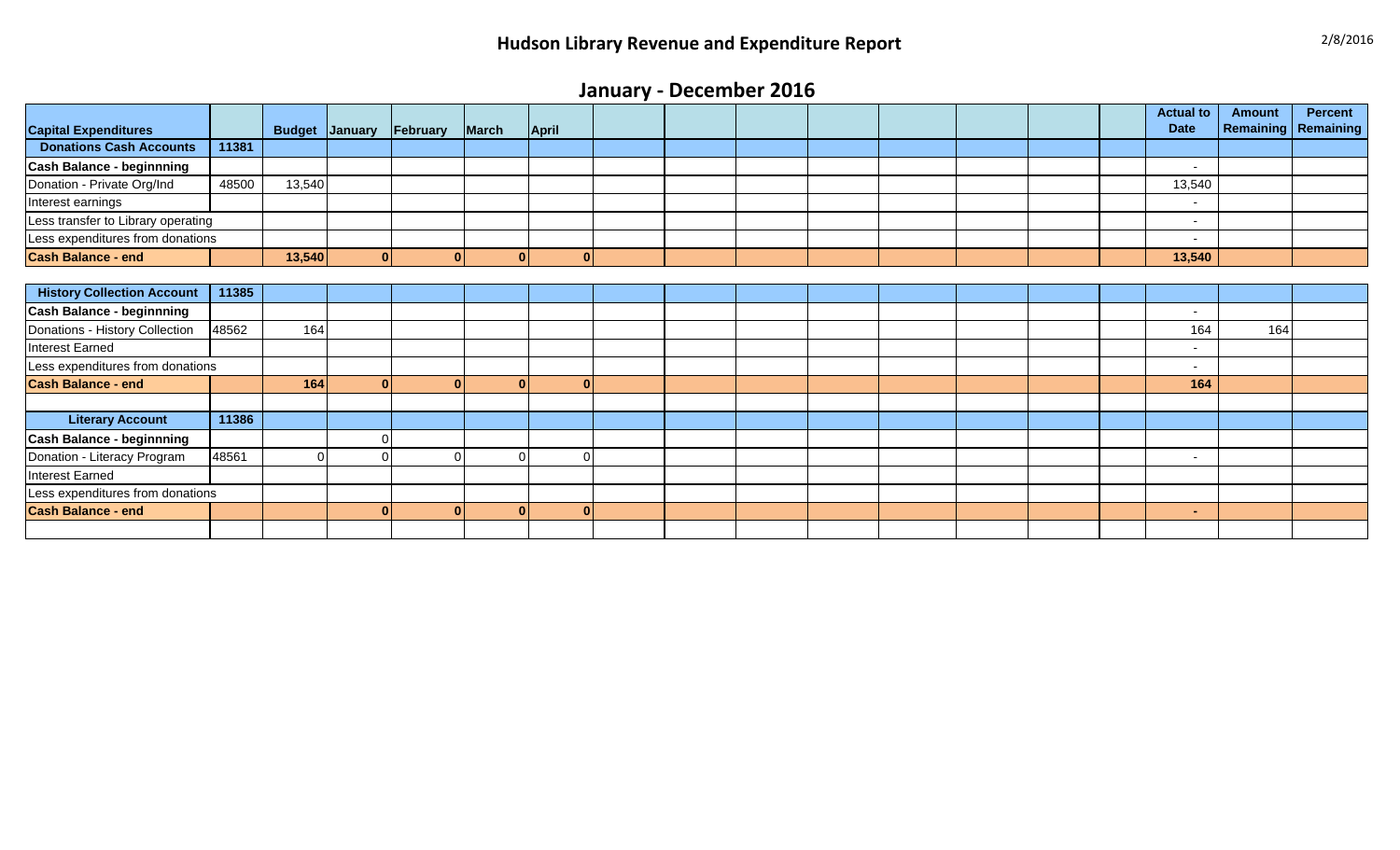APS ACCOUNTS PAYABLE AND SUMMAN SERVICES OF HUDSON AND SUMMAN SERVICES OF HUDSON 02/08/2016 10:34:30 Schedule of Bills by Fund GL050S-V08.00 COVERPAGE GL540R

Report Selection:

RUN GROUP... 21616L COMMENT... 2/16 PAYMENTS

 DATA-JE-ID DATA COMMENT -------------- ------------------------

W-02162016-134 2/16 PAYMENTS

Run Instructions:

| Jobq Banner Copies Form Printer |           | Hold Space LPI Lines CPI CP SP RT |  |  |  |
|---------------------------------|-----------|-----------------------------------|--|--|--|
|                                 | $01 \t 1$ | Y S 8 068 10                      |  |  |  |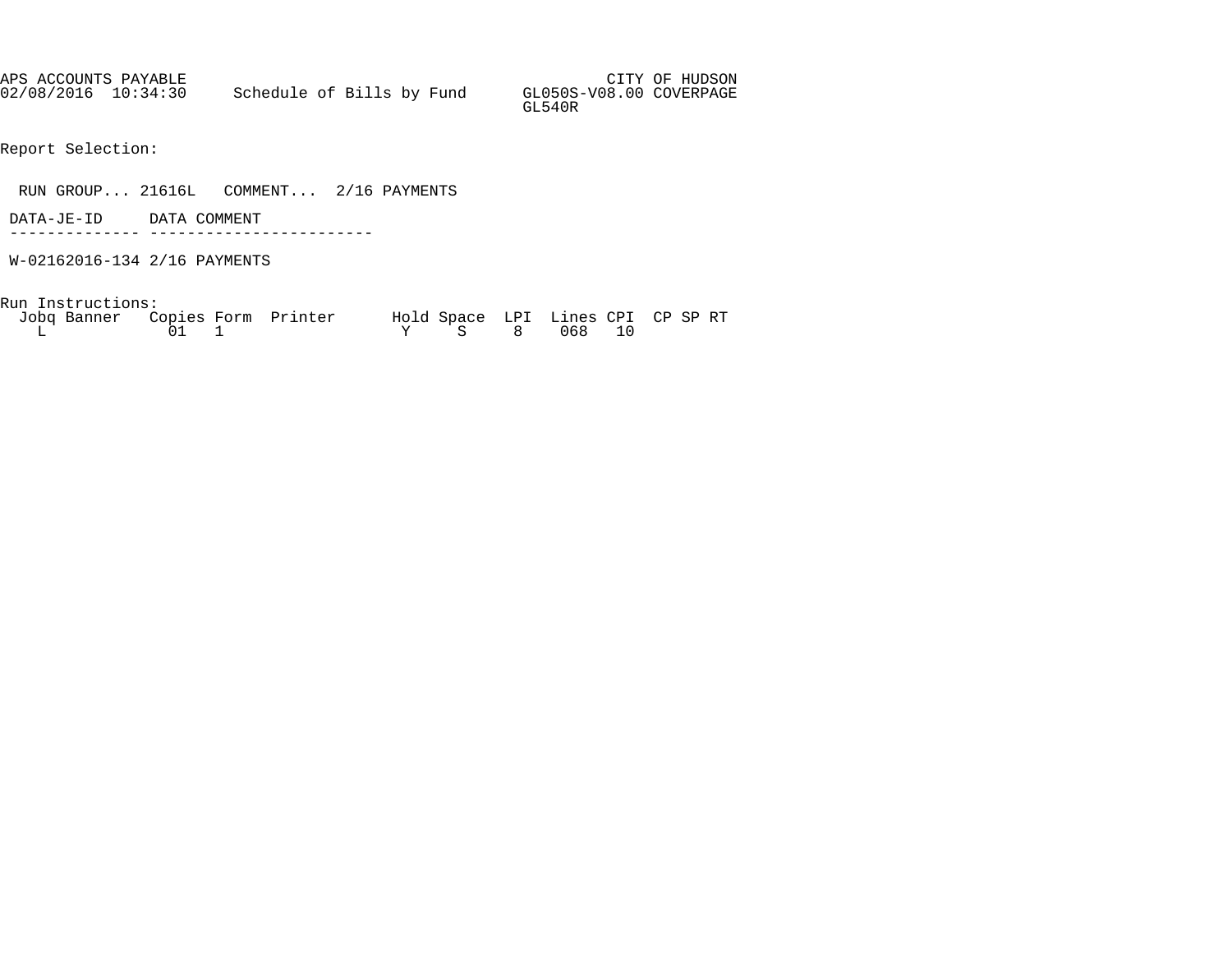| APS ACCOUNTS PAYABLE<br>02/08/2016 10:34:30                                                                                                                                                                                                                                                                                                                                                                                                                                                                            |        | Schedule of Bills by Fund                                                                                                                                                                                                                                                                                                                                                                                                                                                                        |                                                                                                                                                                                  | CITY OF<br>GL540R-V08.00 PAGE<br>CITY OF HUDSON<br>1                                                                                                                                                                                                                                                                                                              |                                                                                                                                                                                                                                                                                                                                                                                    |  |  |
|------------------------------------------------------------------------------------------------------------------------------------------------------------------------------------------------------------------------------------------------------------------------------------------------------------------------------------------------------------------------------------------------------------------------------------------------------------------------------------------------------------------------|--------|--------------------------------------------------------------------------------------------------------------------------------------------------------------------------------------------------------------------------------------------------------------------------------------------------------------------------------------------------------------------------------------------------------------------------------------------------------------------------------------------------|----------------------------------------------------------------------------------------------------------------------------------------------------------------------------------|-------------------------------------------------------------------------------------------------------------------------------------------------------------------------------------------------------------------------------------------------------------------------------------------------------------------------------------------------------------------|------------------------------------------------------------------------------------------------------------------------------------------------------------------------------------------------------------------------------------------------------------------------------------------------------------------------------------------------------------------------------------|--|--|
|                                                                                                                                                                                                                                                                                                                                                                                                                                                                                                                        |        | BY FUND FOR $(A/P)$                                                                                                                                                                                                                                                                                                                                                                                                                                                                              |                                                                                                                                                                                  |                                                                                                                                                                                                                                                                                                                                                                   |                                                                                                                                                                                                                                                                                                                                                                                    |  |  |
| VENDOR NAME<br>DESCRIPTION                                                                                                                                                                                                                                                                                                                                                                                                                                                                                             | AMOUNT | ACCOUNT NAME FUND & ACCOUNT CLAIM INVOICE PO#                                                                                                                                                                                                                                                                                                                                                                                                                                                    |                                                                                                                                                                                  |                                                                                                                                                                                                                                                                                                                                                                   | $F/P$ ID LINE                                                                                                                                                                                                                                                                                                                                                                      |  |  |
| HUDSON AREA JOINT LIBRARY ***************                                                                                                                                                                                                                                                                                                                                                                                                                                                                              |        |                                                                                                                                                                                                                                                                                                                                                                                                                                                                                                  |                                                                                                                                                                                  |                                                                                                                                                                                                                                                                                                                                                                   |                                                                                                                                                                                                                                                                                                                                                                                    |  |  |
| ASSOCIATED BANK                                                                                                                                                                                                                                                                                                                                                                                                                                                                                                        |        |                                                                                                                                                                                                                                                                                                                                                                                                                                                                                                  |                                                                                                                                                                                  |                                                                                                                                                                                                                                                                                                                                                                   |                                                                                                                                                                                                                                                                                                                                                                                    |  |  |
| $\begin{tabular}{l l l} ASSOCIATED BANK & & & & & & \\ \texttt{PACKAGE} & & & & & & \\ \texttt{PACKAGES AND STAMPS} & & & & 55.24 \\ \texttt{PACKAGE} & & & 2.59 \\ \texttt{PACKAGE} & & 3.22 \\ \texttt{PACKAGES AND STAMPS} & & 3.22 \\ \texttt{PACKAGE} & & 3.22 \\ \texttt{PACKAGE} & & 109.47 \\ \texttt{PACKAGE} & & 10.42 \\ \texttt{PACKAGE} & & 2.72 \\ \texttt{189.47} & & & \\ \end{tabular}$                                                                                                               |        | POSTAGE<br>POSTAGE<br>POSTAGE<br>POSTAGE<br>POSTAGE<br>POSTAGE<br>POSTAGE<br>POSTAGE<br>*VENDOR TOTAL                                                                                                                                                                                                                                                                                                                                                                                            | 240.70.55111.311<br>240.70.55111.311<br>240.70.55111.311<br>240.70.55111.311<br>240.70.55111.311<br>240.70.55111.311<br>240.70.55111.311<br>240.70.55111.311<br>240.70.55111.311 | 208000 RECEIPTS<br>208000 RECEIPTS<br>208000 RECEIPTS<br>208000 RECEIPTS<br>208000 RECEIPTS<br>208000 RECEIPTS<br>208000 RECEIPTS<br>208000 RECEIPTS                                                                                                                                                                                                              | 033654 F 134 00001<br>033654 F 134 00002<br>033654 F 134 00003<br>033654 F 134 00004<br>033654 F 134 00005<br>033654 F 134 00006<br>033654 F 134 00007<br>033654 F 134 00008                                                                                                                                                                                                       |  |  |
|                                                                                                                                                                                                                                                                                                                                                                                                                                                                                                                        |        |                                                                                                                                                                                                                                                                                                                                                                                                                                                                                                  |                                                                                                                                                                                  |                                                                                                                                                                                                                                                                                                                                                                   |                                                                                                                                                                                                                                                                                                                                                                                    |  |  |
| BAKER & TAYLOR<br>31624053<br>31623986<br>31642239<br>13964692<br>31642239<br>13964692<br>31623703<br>31632703<br>3163222<br>31588222<br>31583555<br>31583555<br>31604988<br>31605085<br>31604988<br>31604988<br>31604988<br>31598664<br>31543429<br>31543429<br>3154342<br>2031624053<br>2031623986<br>2031642239<br>5013964692<br>2031623703<br>2031617350<br>2031588222<br>2031564238<br>2031583555<br>2031605085<br>2031610238<br>2031604998<br>2031598664<br>2031547697<br>2031543429<br>2031543429<br>2031543076 |        | $\begin{smallmatrix}240.70.55111.395\\240.70.55111.395\\240.70.55111.395\\240.70.55111.395\\240.70.55111.395\\240.70.55111.395\\240.70.55111.395\\240.70.55111.395\\240.70.55111.395\\240.70.55111.395\\240.70.55111.395\\240.70.55111.395\\240.70.551$<br><b>BOOKS</b><br>BOOKS<br><b>BOOKS</b><br>BOOKS<br><b>BOOKS</b><br><b>BOOKS</b><br>BOOKS<br><b>BOOKS</b><br><b>BOOKS</b><br><b>BOOKS</b><br><b>BOOKS</b><br>BOOKS<br>BOOKS<br>BOOKS<br>BOOKS<br>BOOKS<br><b>BOOKS</b><br>*VENDOR TOTAL |                                                                                                                                                                                  | 207993 2031624053<br>207994 2031623986<br>207995 2031642239<br>207996 5013964692<br>207997 2031623703<br>208002 2031617350<br>208003 2031588222<br>208004 2031564238<br>208005 2031583555<br>208006 2031605085<br>208007 2031610238<br>208008 2031604998<br>208009 2031598664<br>208021 2031547697<br>208022 2031543429<br>208023 2031543453<br>208024 2031543076 | 033748 F 134 00023<br>033747 F 134 00022<br>033745 F 134 00024<br>033746 F 134 00025<br>033744 F 134 00021<br>033635 F 134 00020<br>033634 F 134 00015<br>033633 F 134 00013<br>033632 F 134 00014<br>033631 F 134 00018<br>033630 F 134 00019<br>033629 F 134 00019<br>033628 F 134 00016<br>033511 F 134 00012<br>033510 F 134 00010<br>033510 F 134 00011<br>033508 F 134 00009 |  |  |
| DEMCO<br>5767075                                                                                                                                                                                                                                                                                                                                                                                                                                                                                                       | 96.98  | OFFICE SUPPLIES                                                                                                                                                                                                                                                                                                                                                                                                                                                                                  | 240.70.55111.312                                                                                                                                                                 | 208020 5767075                                                                                                                                                                                                                                                                                                                                                    | 033507 F 134 00026                                                                                                                                                                                                                                                                                                                                                                 |  |  |
| EO JOHNSON OFFICE TECHNO<br>CNIN825437                                                                                                                                                                                                                                                                                                                                                                                                                                                                                 | 209.00 | MAINTENANCE AGMT & LEASE 240.70.55111.298                                                                                                                                                                                                                                                                                                                                                                                                                                                        |                                                                                                                                                                                  | 208025 CNIN825437                                                                                                                                                                                                                                                                                                                                                 | 033587 F 134 00027                                                                                                                                                                                                                                                                                                                                                                 |  |  |
| EO JOHNSON OFFICE TECHNO<br>I00276554                                                                                                                                                                                                                                                                                                                                                                                                                                                                                  | 124.00 | MAINTENANCE AGMT & LEASE 240.70.55111.298                                                                                                                                                                                                                                                                                                                                                                                                                                                        |                                                                                                                                                                                  | 207999 100276554                                                                                                                                                                                                                                                                                                                                                  | 033743 F 134 00028                                                                                                                                                                                                                                                                                                                                                                 |  |  |
| GALE<br>51.73<br>77.97<br>74.97<br>204.67<br>57193623<br>57001314<br>57002955                                                                                                                                                                                                                                                                                                                                                                                                                                          |        | 240.70.55111.395<br>240.70.55111.395<br>240.70.55111.395<br>BOOKS<br><b>BOOKS</b><br>BOOKS<br>*VENDOR TOTAL                                                                                                                                                                                                                                                                                                                                                                                      |                                                                                                                                                                                  | 207998 57193623<br>207550 57155025<br>208027 57001314<br>208028 57002955                                                                                                                                                                                                                                                                                          | 033741 F 134 00031<br>033588 F 134 00029<br>033592 F 134 00030                                                                                                                                                                                                                                                                                                                     |  |  |
| HALBROOK/LYNN M<br>WIZARDS SCHOOL                                                                                                                                                                                                                                                                                                                                                                                                                                                                                      | 250.00 | PROGRAMMING - CHILDREN 240.70.55111.295                                                                                                                                                                                                                                                                                                                                                                                                                                                          |                                                                                                                                                                                  | 208029 242016                                                                                                                                                                                                                                                                                                                                                     | P 134 00032                                                                                                                                                                                                                                                                                                                                                                        |  |  |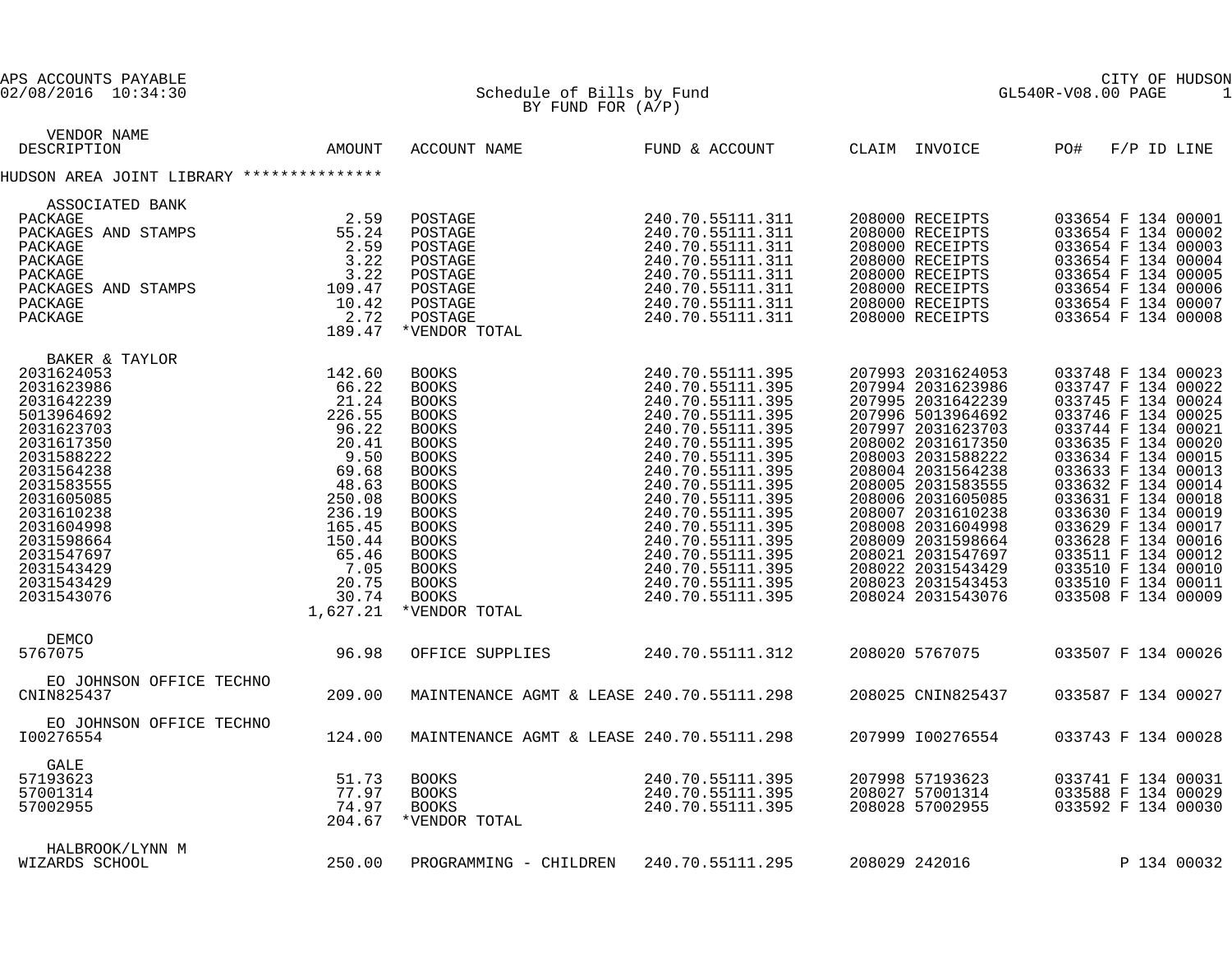| APS ACCOUNTS PAYABLE<br>02/08/2016 10:34:30                                        |                                                                              | Schedule of Bills by Fund<br>BY FUND FOR $(A/P)$                                                                                                                                                             |                                                                                                                      |                                                                                                         | CITY OF HUDSON<br>GL540R-V08.00 PAGE                                                                                             |
|------------------------------------------------------------------------------------|------------------------------------------------------------------------------|--------------------------------------------------------------------------------------------------------------------------------------------------------------------------------------------------------------|----------------------------------------------------------------------------------------------------------------------|---------------------------------------------------------------------------------------------------------|----------------------------------------------------------------------------------------------------------------------------------|
| VENDOR NAME<br>DESCRIPTION                                                         | AMOUNT                                                                       | ACCOUNT NAME                                                                                                                                                                                                 | FUND & ACCOUNT                                                                                                       | CLAIM INVOICE                                                                                           | PO#<br>$F/P$ ID LINE                                                                                                             |
| HUDSON AREA JOINT LIBRARY ***************                                          |                                                                              |                                                                                                                                                                                                              |                                                                                                                      |                                                                                                         |                                                                                                                                  |
| INDIANHEAD FEDERATED<br>216092<br>216092<br>216008<br>216008<br>216008<br>216059   | 155.00<br>155.00<br>562.00<br>25,840.00<br>6,985.00<br>1,950.00<br>35,647.00 | PROGRAMMING - ADULT<br>PROGRAMMING - CHILDREN<br>IFLS - COURIER/SELF CHEC 240.70.55111.217<br>IFLS - OPERATING/MAINT<br>IFLS - OPERATING/MAINT<br>IFLS - COURIER/SELF CHEC 240.70.55111.217<br>*VENDOR TOTAL | 240.70.55111.294<br>240.70.55111.295<br>240.70.55111.216<br>240.70.55111.216                                         | 208010 216092<br>208010 216092<br>208011 216008<br>208011 216008<br>208011 216008<br>208012 216059      | 033518 F 134 00037<br>033518 F 134 00038<br>033518 F 134 00033<br>033518 F 134 00034<br>033518 F 134 00035<br>033518 F 134 00036 |
| L. E. PHILLIPS MEMORIAL<br>BREAK OUT BU JOEL OSTEEN                                | 26.00                                                                        | <b>BOOKS</b>                                                                                                                                                                                                 | 240.70.55111.395                                                                                                     | 208030 751776                                                                                           | P 134 00039                                                                                                                      |
| MIDWEST TAPE<br>93600257                                                           | 626.72                                                                       | AUDIO-VISUALS                                                                                                                                                                                                | 240.70.55111.398                                                                                                     | 208001 93600257                                                                                         | 033637 F 134 00040                                                                                                               |
| OUILL CORPORATION<br>1934390<br>1897816<br>1945889<br>1840378<br>1875481<br>CREDIT | 6.49<br>11.99<br>19.39<br>287.01<br>42.57<br>348.06                          | OFFICE SUPPLIES<br>OFFICE SUPPLIES<br>OFFICE SUPPLIES<br>OFFICE SUPPLIES<br>OFFICE SUPPLIES<br>19.39CR OFFICE SUPPLIES<br>*VENDOR TOTAL                                                                      | 240.70.55111.312<br>240.70.55111.312<br>240.70.55111.312<br>240.70.55111.312<br>240.70.55111.312<br>240.70.55111.312 | 208013 1934390<br>208014 1897816<br>208015 1945889<br>208016 1840378<br>208017 1875481<br>208019 272068 | 033516 F 134 00044<br>033516 F 134 00043<br>033512 F 134 00045<br>033512 F 134 00041<br>033512 F 134 00042<br>033512 F 134 00046 |
| VENMILL<br>VMI-2500 DISC CLNING MAC                                                | 899.00                                                                       | TECHNOLOGY                                                                                                                                                                                                   | 240.70.55111.396                                                                                                     | 208031 59796                                                                                            | P 134 00047                                                                                                                      |
| HUDSON AREA JOINT LIBRARY                                                          | 40,248.11                                                                    | ***************                                                                                                                                                                                              |                                                                                                                      |                                                                                                         |                                                                                                                                  |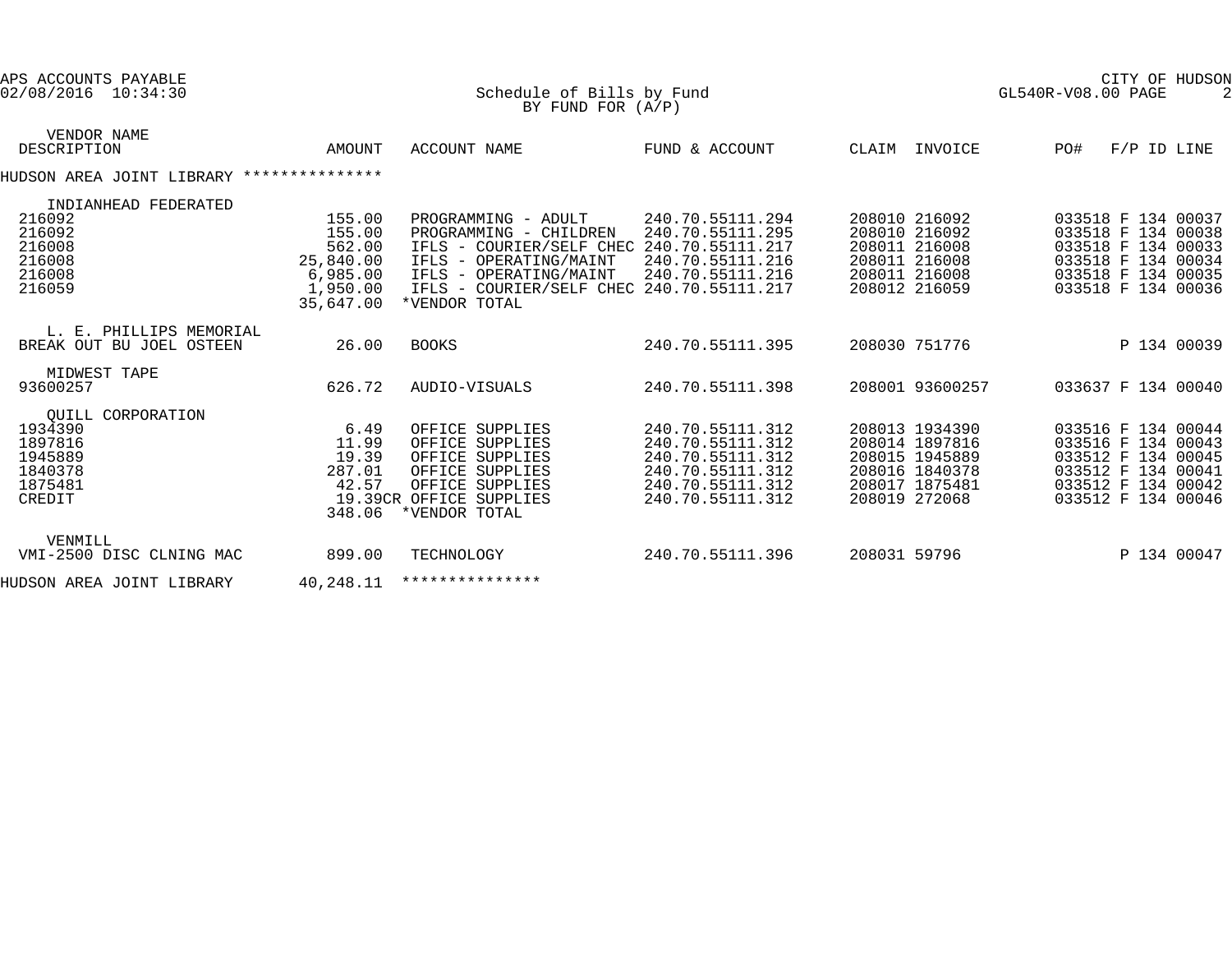APS ACCOUNTS PAYABLE CITY OF HUDSON

| VENDOR NAME<br>DESCRIPTION | AMOUNT    | ACCOUNT NAME | FUND & ACCOUNT | INVOICE<br>CLAIM | PO#<br>F/P ID LINE |
|----------------------------|-----------|--------------|----------------|------------------|--------------------|
| REPORT TOTALS:             | 40,248.11 |              |                |                  |                    |

RECORDS PRINTED - 000047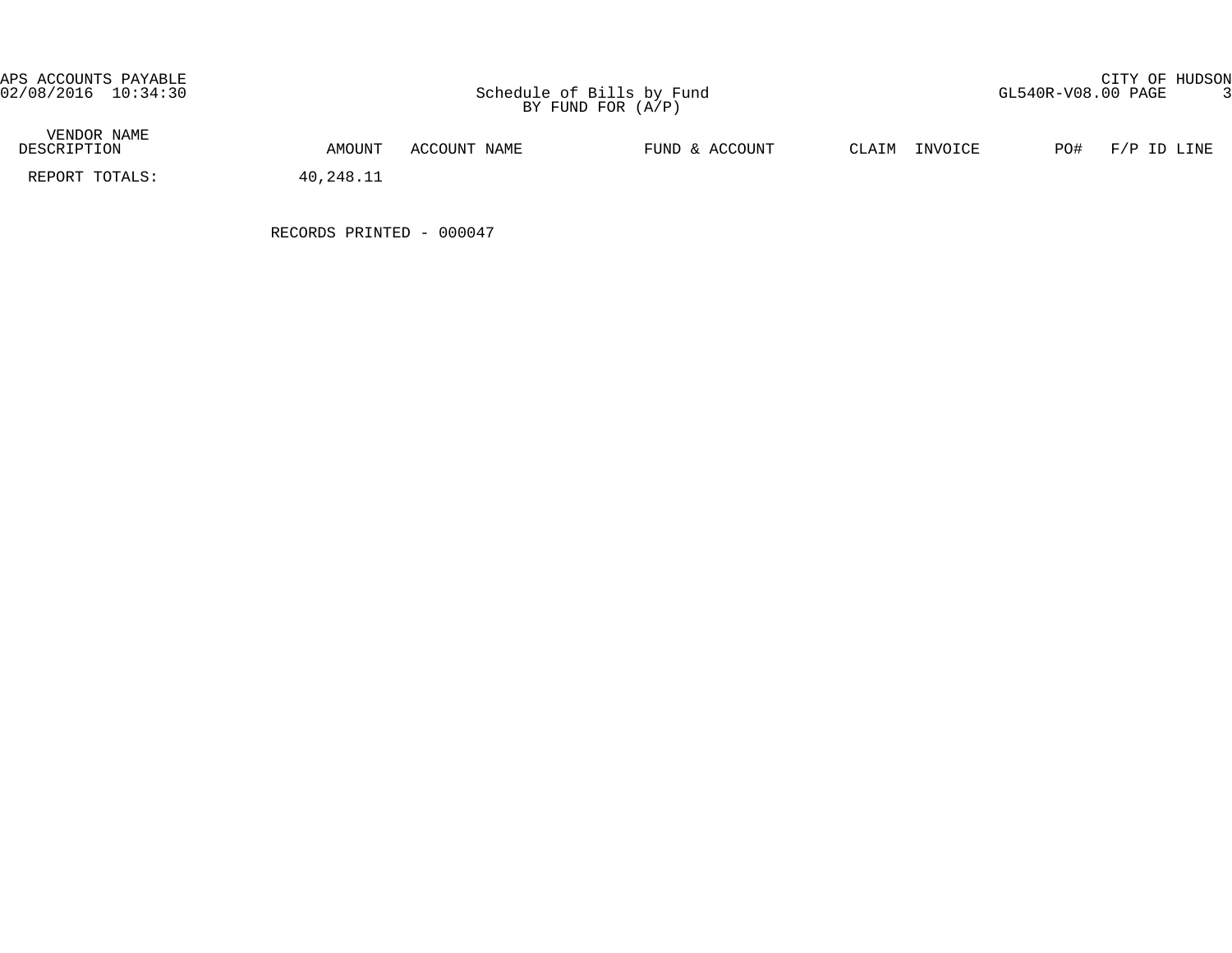| APS ACCOUNTS PAYABLE<br>02/08/2016 10:34:30 |           | Schedule of Bills by Fund                                                  | CITY OF HUDSON<br>GL060S-V08.00 RECAPPAGE<br>GL540R |
|---------------------------------------------|-----------|----------------------------------------------------------------------------|-----------------------------------------------------|
| FUND RECAP:                                 |           |                                                                            |                                                     |
| FUND DESCRIPTION                            |           | DISBURSEMENTS                                                              |                                                     |
| 240 HUDSON AREA JOINT LIBRARY               |           | 40,248.11                                                                  |                                                     |
| TOTAL ALL FUNDS                             |           | 40,248.11                                                                  |                                                     |
|                                             |           |                                                                            |                                                     |
| BANK RECAP:                                 |           |                                                                            |                                                     |
| BANK NAME                                   |           | DISBURSEMENTS                                                              |                                                     |
| 1NAT FIRST NATIONAL - GENERAL AC            |           | 40,248.11                                                                  |                                                     |
| TOTAL ALL BANKS                             |           | 40,248.11                                                                  |                                                     |
|                                             |           | THE PRECEDING LIST OF BILLS PAYABLE WAS REVIEWED AND APPROVED FOR PAYMENT. |                                                     |
|                                             | DATE<br>. | APPROVED BY                                                                |                                                     |

 ................................. .................................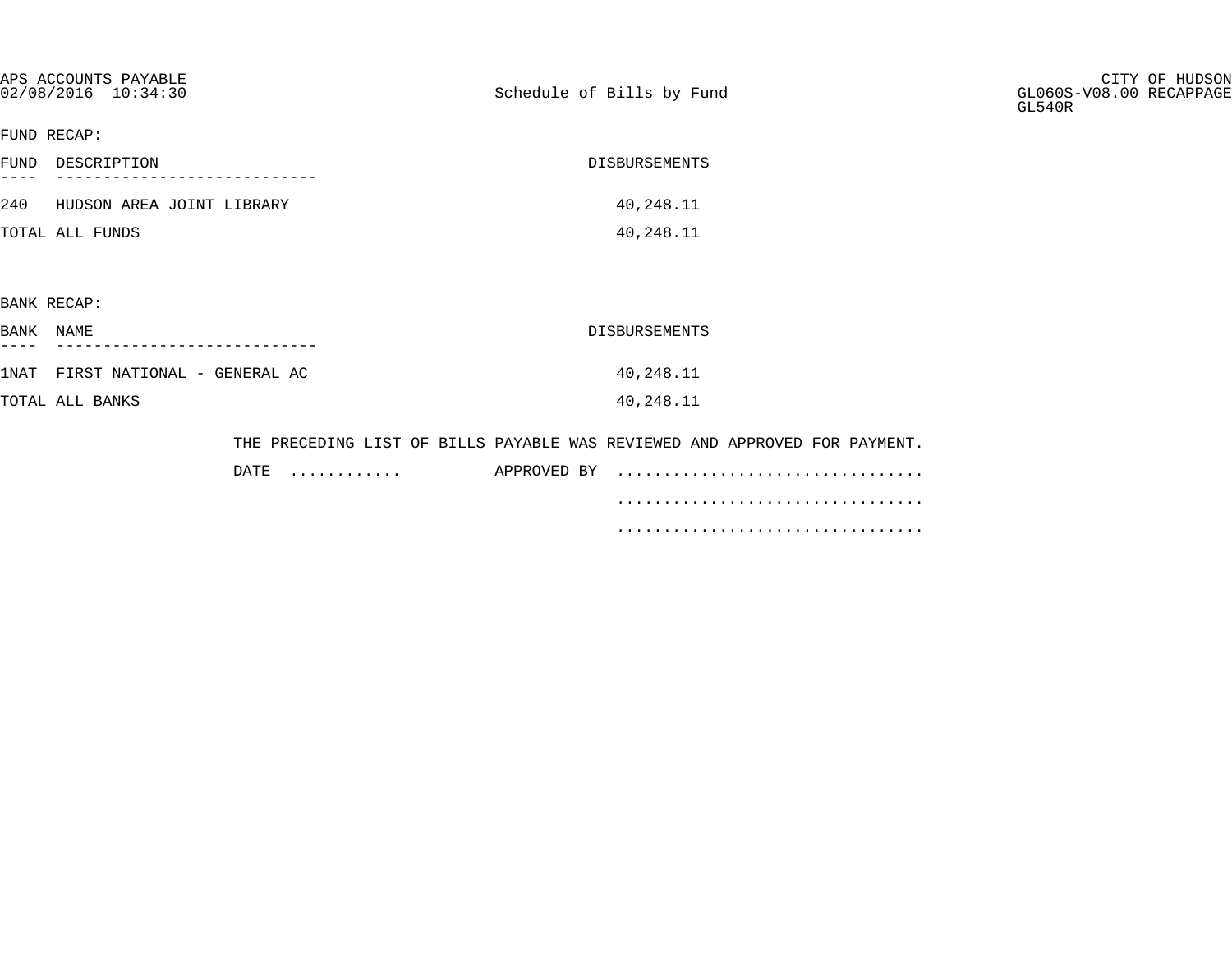| APS ACCOUNTS PAYABLE |                           |  |                                   | CITY OF HUDSON |
|----------------------|---------------------------|--|-----------------------------------|----------------|
| 01/27/2016 14:54:27  | Schedule of Bills by Fund |  | GL050S-V08.00 COVERPAGE<br>GL540R |                |

- Report Selection:
- RUN GROUP... 1276CL COMMENT...
- DATA-JE-ID DATA COMMENT
- -------------- ------------------------
- W-01272016-028 1/27 CARDMEMBER SVCS

Run Instructions:

| Jobq Banner Copies Form Printer |              | Hold Space LPI Lines CPI CP SP RT |  |  |
|---------------------------------|--------------|-----------------------------------|--|--|
|                                 | $01 \quad 1$ | Y S 8 068 10                      |  |  |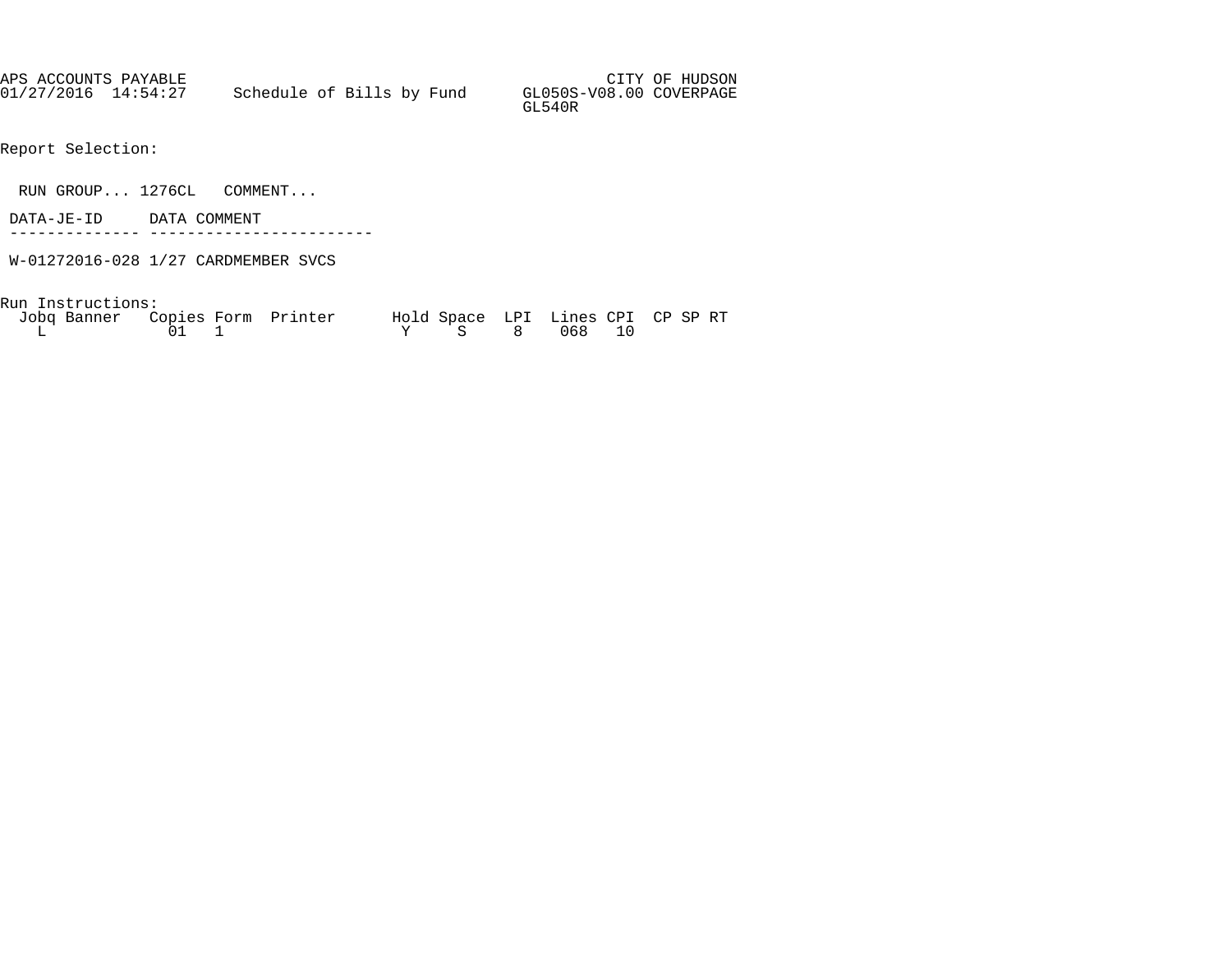| APS ACCOUNTS PAYABLE<br>01/27/2016 14:54:27                                                                                                                                                                              | Schedule of Bills by Fund<br>BY FUND FOR $(A/P)$                                                                                  |                                                                                                                      | CITY OF HUDSON<br>GL540R-V08.00 PAGE                                                                                                   |                                                                                                                                  |  |  |
|--------------------------------------------------------------------------------------------------------------------------------------------------------------------------------------------------------------------------|-----------------------------------------------------------------------------------------------------------------------------------|----------------------------------------------------------------------------------------------------------------------|----------------------------------------------------------------------------------------------------------------------------------------|----------------------------------------------------------------------------------------------------------------------------------|--|--|
| VENDOR NAME<br>DESCRIPTION<br>AMOUNT                                                                                                                                                                                     | ACCOUNT NAME                                                                                                                      | FUND & ACCOUNT                                                                                                       | INVOICE<br>CLAIM                                                                                                                       | F/P ID LINE<br>PO#                                                                                                               |  |  |
| ***************<br>HUDSON AREA JOINT LIBRARY                                                                                                                                                                             |                                                                                                                                   |                                                                                                                      |                                                                                                                                        |                                                                                                                                  |  |  |
| CARDMEMBER SERVICES<br>26.27<br>TEEN SUPPLIES FROM ALDI<br>25.50<br>J.H. LARSON LIGHT BULBS<br>16.00<br>BUSINESS CARDS<br>171.97<br>LIBRARY MUGS<br>9.64<br>BINDERS FROM STAPLES<br>300.80<br>5 BOOKS FROM ALA<br>550.18 | ACTIVITY SUPPLIES<br>MAINT & REPAIR SUPPLIES<br>OFFICE SUPPLIES<br>ACTIVITY SUPPLIES<br>OFFICE SUPPLIES<br>BOOKS<br>*VENDOR TOTAL | 240.70.55111.399<br>240.70.55111.357<br>240.70.55111.312<br>240.70.55111.399<br>240.70.55111.312<br>240.70.55111.395 | 207639 950001210595<br>207639 950001210595<br>207639 950001210595<br>207639 950001210595<br>207640 950001210595<br>207640 950001210595 | 033330 F 028 00001<br>033318 F 028 00002<br>033359 F 028 00003<br>033359 F 028 00004<br>033423 F 028 00005<br>033360 F 028 00006 |  |  |
| 550.18<br>HUDSON AREA JOINT LIBRARY                                                                                                                                                                                      | ***************                                                                                                                   |                                                                                                                      |                                                                                                                                        |                                                                                                                                  |  |  |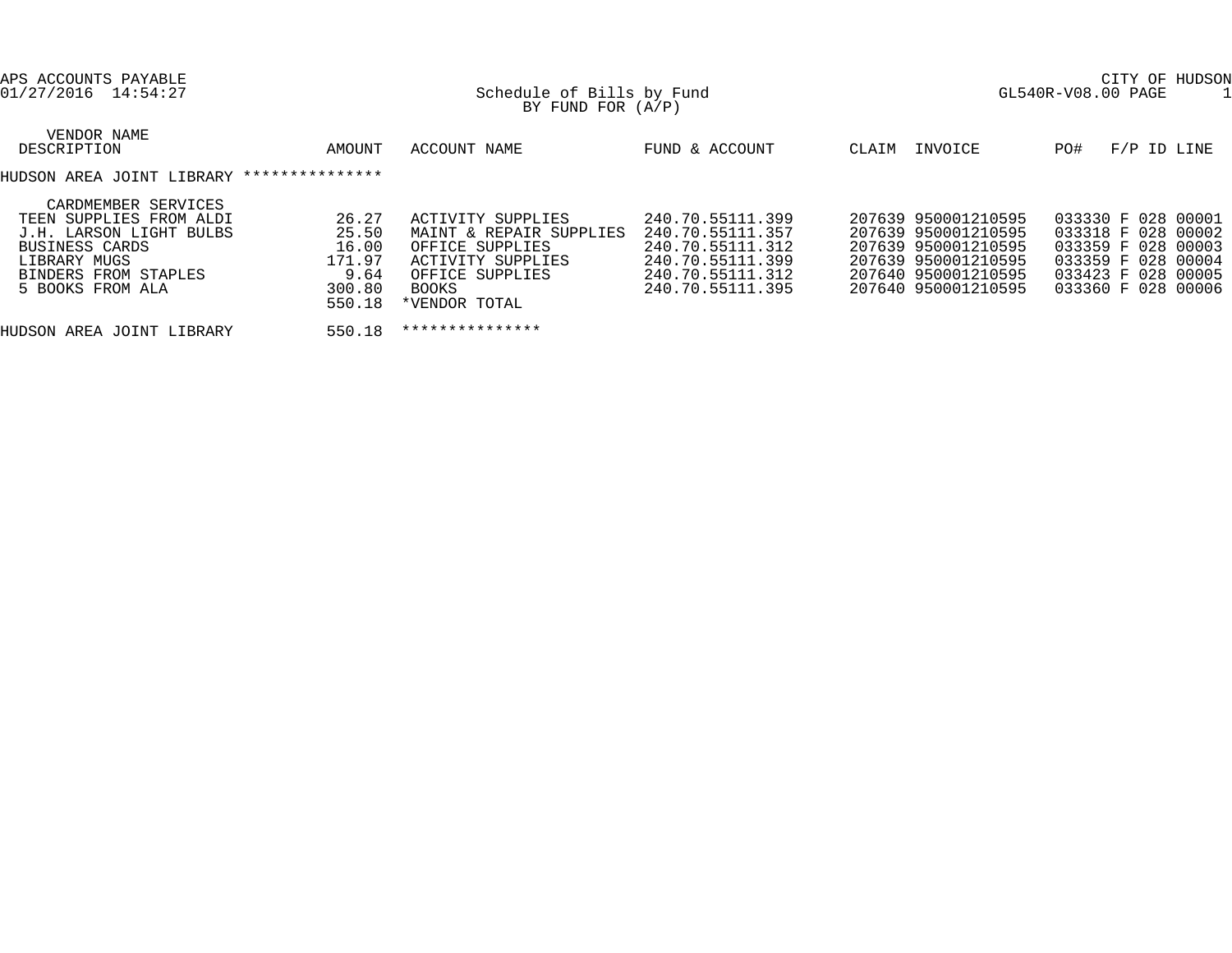APS ACCOUNTS PAYABLE CITY OF HUDSON

| VENDOR NAME<br>DESCRIPTION | AMOUNT | ACCOUNT NAME | FUND & ACCOUNT | CLAIM | INVOICE | PO# | F/P ID LINE |
|----------------------------|--------|--------------|----------------|-------|---------|-----|-------------|
| REPORT TOTALS:             | 550.18 |              |                |       |         |     |             |

RECORDS PRINTED - 000006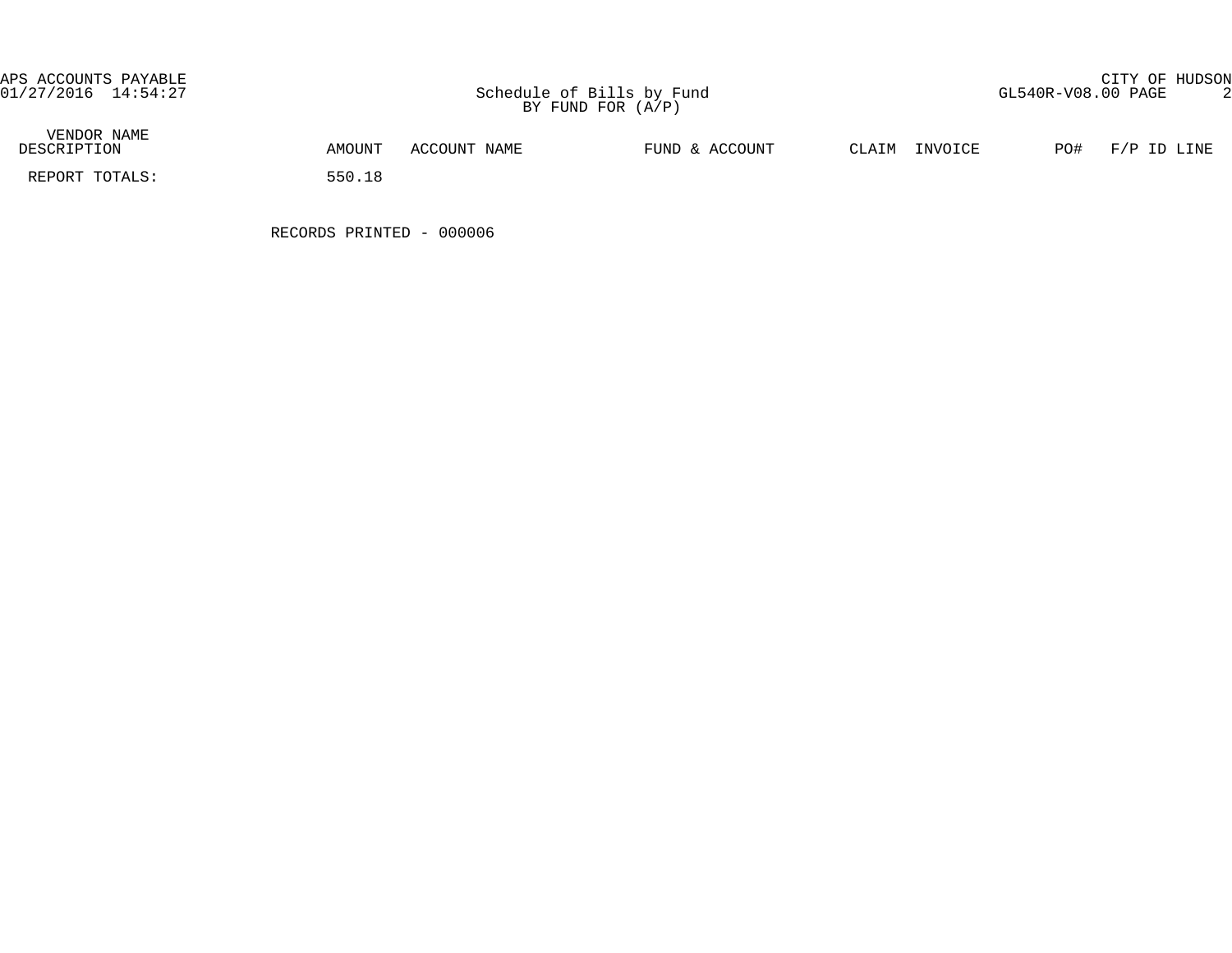| APS ACCOUNTS PAYABLE<br>01/27/2016 14:54:27 |                 | Schedule of Bills by Fund |                                                                            | CITY OF HUDSON<br>GL060S-V08.00 RECAPPAGE<br>GL540R |
|---------------------------------------------|-----------------|---------------------------|----------------------------------------------------------------------------|-----------------------------------------------------|
| FUND RECAP:                                 |                 |                           |                                                                            |                                                     |
| FUND DESCRIPTION                            |                 |                           | DISBURSEMENTS                                                              |                                                     |
| 240 HUDSON AREA JOINT LIBRARY               |                 |                           | 550.18                                                                     |                                                     |
| TOTAL ALL FUNDS                             |                 |                           | 550.18                                                                     |                                                     |
|                                             |                 |                           |                                                                            |                                                     |
| BANK RECAP:                                 |                 |                           |                                                                            |                                                     |
| BANK NAME                                   |                 |                           | DISBURSEMENTS                                                              |                                                     |
| 1NAT FIRST NATIONAL - GENERAL AC            |                 |                           | 550.18                                                                     |                                                     |
| TOTAL ALL BANKS                             |                 |                           | 550.18                                                                     |                                                     |
|                                             |                 |                           | THE PRECEDING LIST OF BILLS PAYABLE WAS REVIEWED AND APPROVED FOR PAYMENT. |                                                     |
|                                             | $\texttt{DATE}$ |                           | APPROVED BY                                                                |                                                     |

.................................

.................................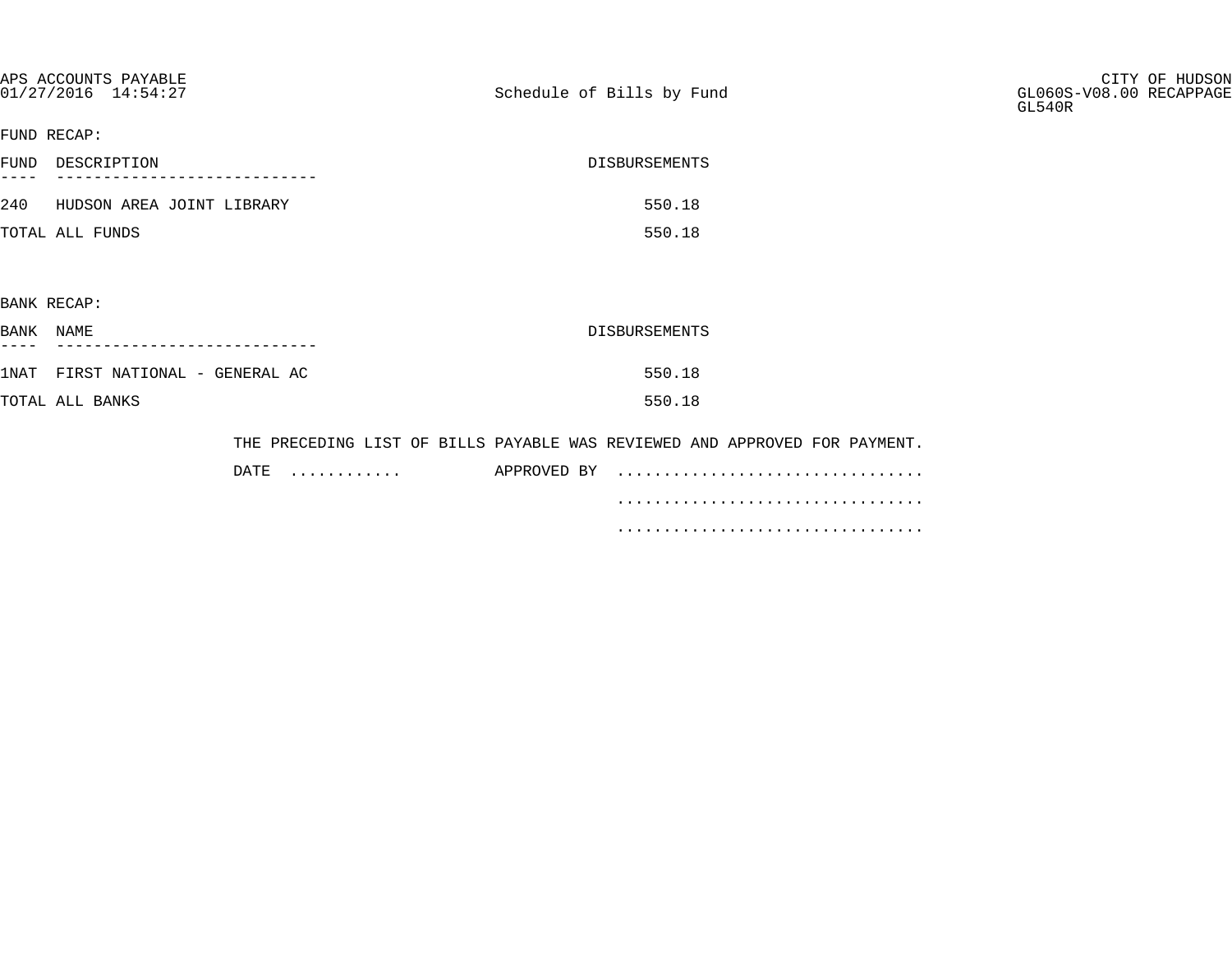| APS ACCOUNTS PAYABLE |                           |  |                                   | CITY OF HUDSON |
|----------------------|---------------------------|--|-----------------------------------|----------------|
| 01/21/2016 11:32:41  | Schedule of Bills by Fund |  | GL050S-V08.00 COVERPAGE<br>GL540R |                |

- Report Selection:
- RUN GROUP... 12616L COMMENT...
- DATA-JE-ID DATA COMMENT
- -------------- ------------------------
- W-01252016-000 1/25 CENTURYLINK

Run Instructions:

| Jobq Banner Copies Form Printer |              | Hold Space LPI Lines CPI CP SP RT |  |  |
|---------------------------------|--------------|-----------------------------------|--|--|
|                                 | $01 \quad 1$ | Y S 8 068 10                      |  |  |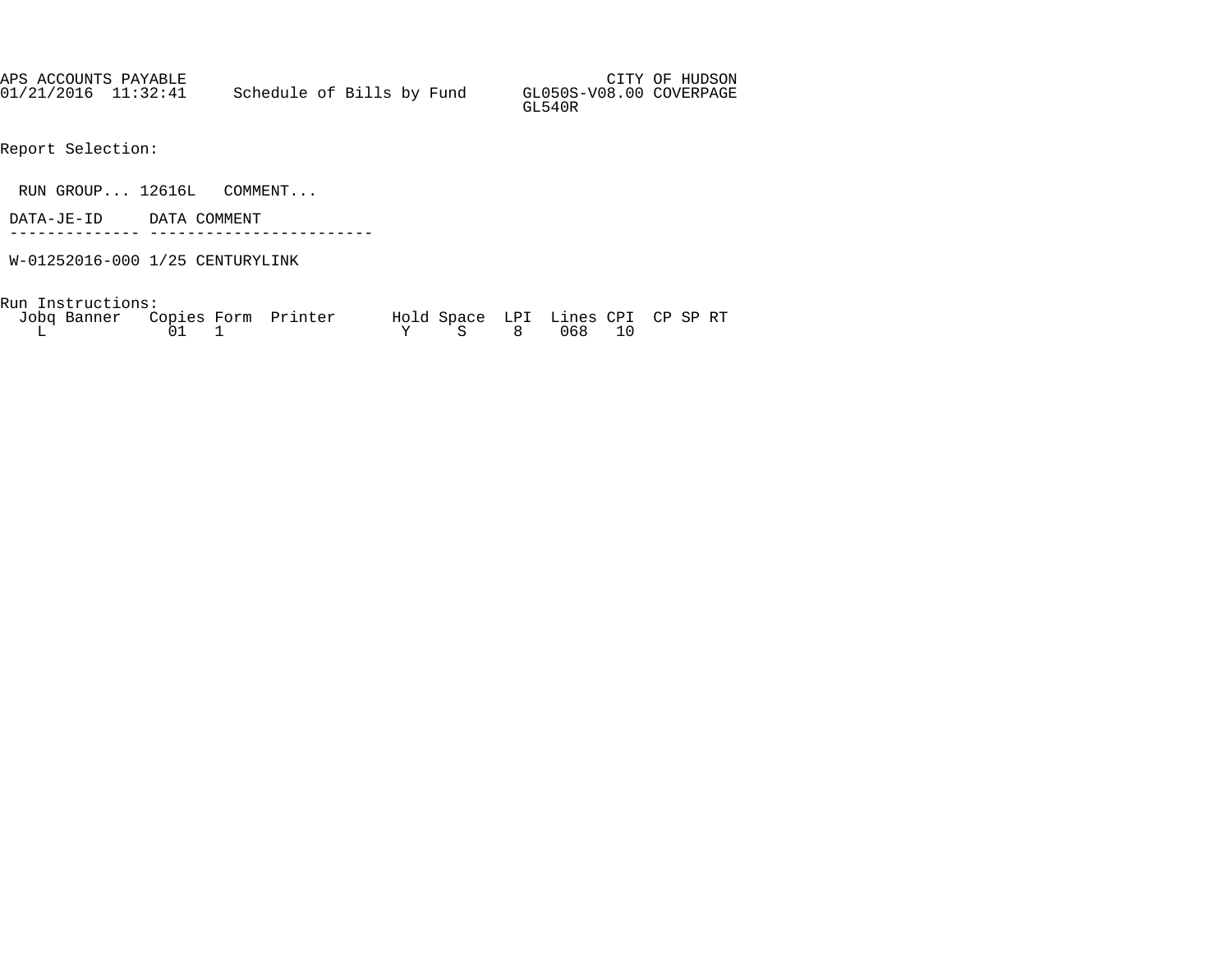| APS ACCOUNTS PAYABLE<br>$01/21/2016$ $11:32:41$ |                 |                   | CITY OF HUDSON<br>Schedule of Bills by Fund<br>GL540R-V08.00 PAGE<br>BY FUND FOR $(A/P)$ |                  |                      |  |  |  |
|-------------------------------------------------|-----------------|-------------------|------------------------------------------------------------------------------------------|------------------|----------------------|--|--|--|
| VENDOR NAME<br>DESCRIPTION                      | AMOUNT          | ACCOUNT NAME      | FUND & ACCOUNT                                                                           | INVOICE<br>CLAIM | $F/P$ ID LINE<br>PO# |  |  |  |
| HUDSON AREA JOINT LIBRARY                       | *************** |                   |                                                                                          |                  |                      |  |  |  |
| WI DEPT OF REVENUE<br>DECEMBER SALES TAX        | 20.03           | SALES TAX PAYABLE | 240.24210                                                                                | 207581 12/2015   | P 000 00001          |  |  |  |
| HUDSON AREA JOINT LIBRARY                       | 20.03           | ***************   |                                                                                          |                  |                      |  |  |  |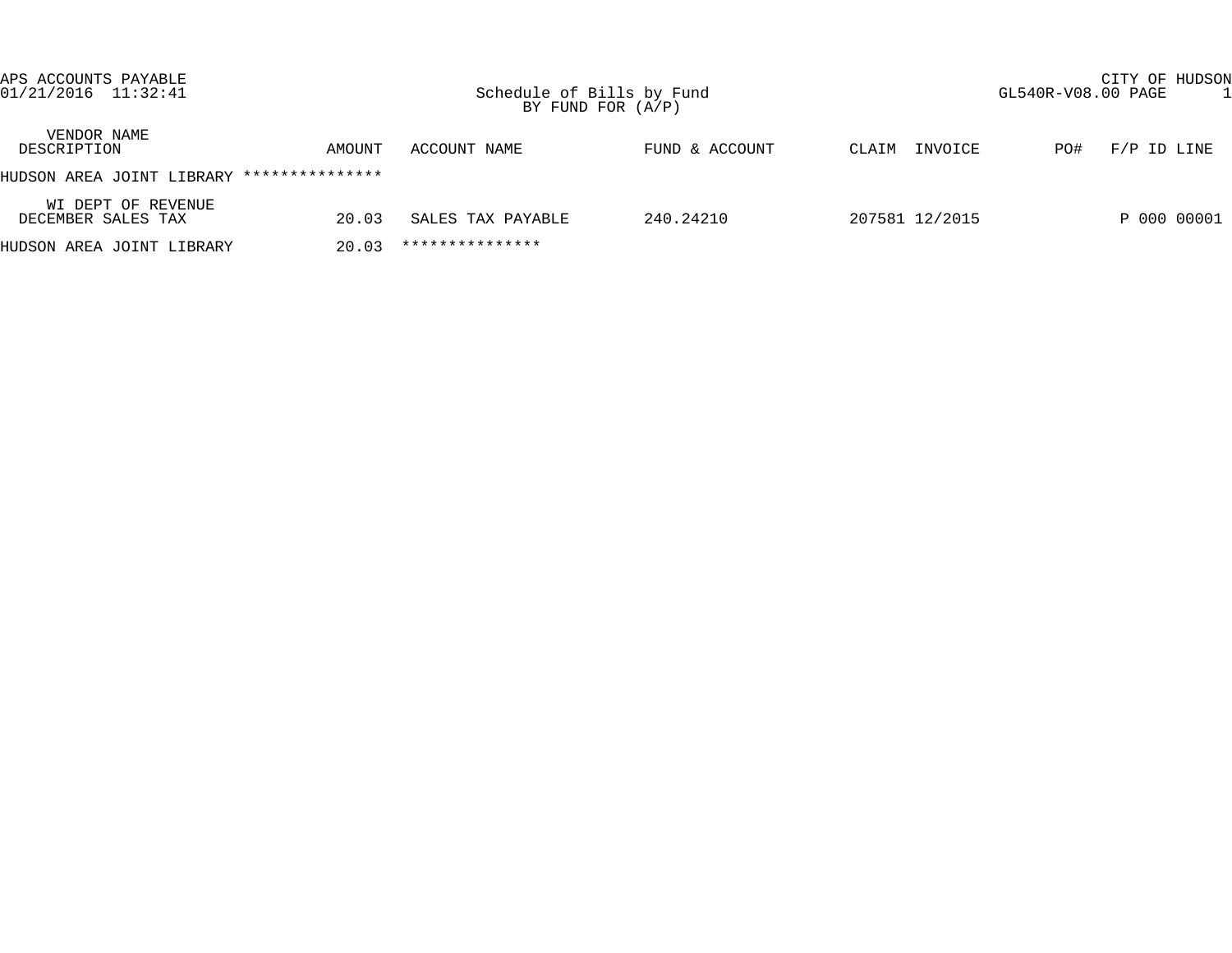APS ACCOUNTS PAYABLE CITY OF HUDSON

| VENDOR NAME<br>DESCRIPTION | AMOUNT | ACCOUNT NAME | FUND & ACCOUNT | CLAIM<br>INVOICE | PO#<br>F/P ID LINE |
|----------------------------|--------|--------------|----------------|------------------|--------------------|
| REPORT TOTALS:             | 20.03  |              |                |                  |                    |

RECORDS PRINTED - 000001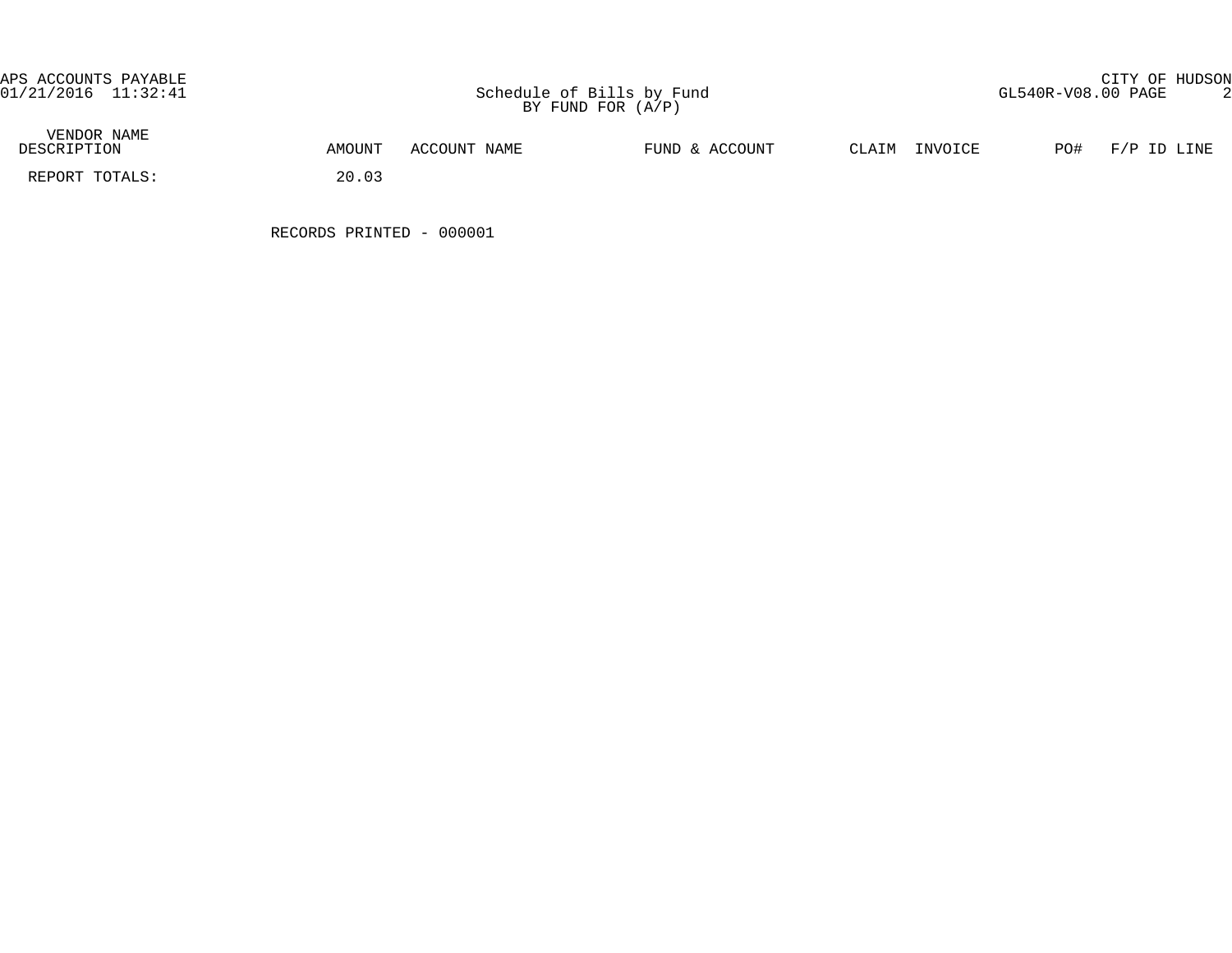| APS ACCOUNTS PAYABLE<br>01/21/2016 11:32:41 |           | Schedule of Bills by Fund                                                  | CITY OF HUDSON<br>GL060S-V08.00 RECAPPAGE<br>GL540R |
|---------------------------------------------|-----------|----------------------------------------------------------------------------|-----------------------------------------------------|
| FUND RECAP:                                 |           |                                                                            |                                                     |
| FUND DESCRIPTION                            |           | DISBURSEMENTS                                                              |                                                     |
| 240 HUDSON AREA JOINT LIBRARY               |           | 20.03                                                                      |                                                     |
| TOTAL ALL FUNDS                             |           | 20.03                                                                      |                                                     |
|                                             |           |                                                                            |                                                     |
| BANK RECAP:                                 |           |                                                                            |                                                     |
| BANK NAME                                   |           | DISBURSEMENTS                                                              |                                                     |
| 1NAT FIRST NATIONAL - GENERAL AC            |           | 20.03                                                                      |                                                     |
| TOTAL ALL BANKS                             |           | 20.03                                                                      |                                                     |
|                                             |           |                                                                            |                                                     |
|                                             |           | THE PRECEDING LIST OF BILLS PAYABLE WAS REVIEWED AND APPROVED FOR PAYMENT. |                                                     |
|                                             | DATE<br>. | APPROVED BY                                                                |                                                     |

.................................

.................................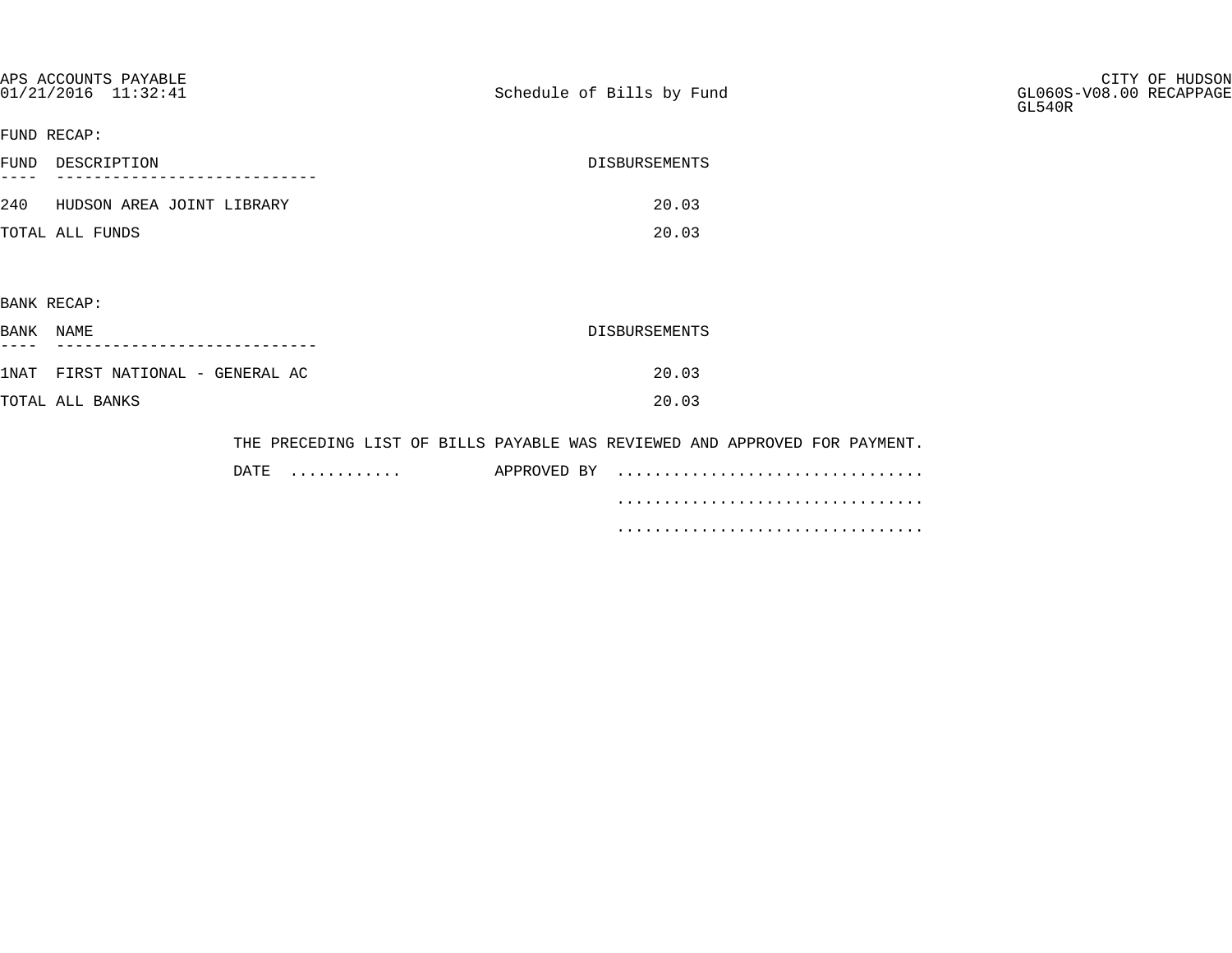| APS ACCOUNTS PAYABLE |                           |  |  |                                   | CITY OF HUDSON |
|----------------------|---------------------------|--|--|-----------------------------------|----------------|
| 02/08/2016 10:23:35  | Schedule of Bills by Fund |  |  | GL050S-V08.00 COVERPAGE<br>GL540R |                |

- Report Selection:
- RUN GROUP... 208LI COMMENT... 2/8 CENTURYLINK
- DATA-JE-ID DATA COMMENT
- -------------- ------------------------ W-02082016-132 2/8 CENTURYLINK
- Run Instructions:

| Jobq Banner Copies Form Printer |              | Hold Space LPI Lines CPI CP SP RT |  |  |
|---------------------------------|--------------|-----------------------------------|--|--|
|                                 | $01 \quad 1$ | Y S 8 068 10                      |  |  |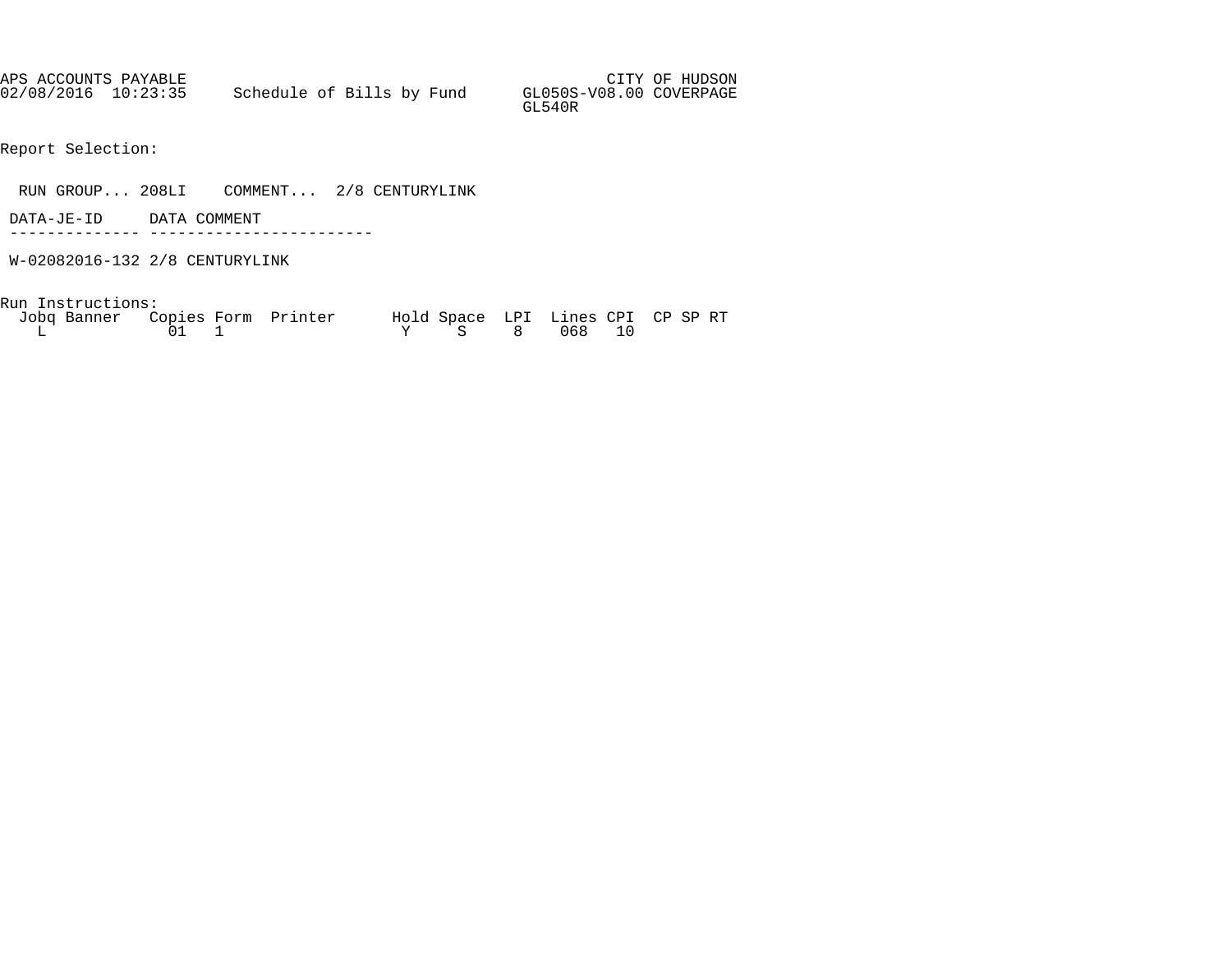| APS ACCOUNTS PAYABLE<br>02/08/2016 10:23:35 |                        |                                         | Schedule of Bills by Fund<br>BY FUND FOR $(A/P)$ |                                        | CITY OF HUDSON<br>GL540R-V08.00 PAGE     |  |  |  |
|---------------------------------------------|------------------------|-----------------------------------------|--------------------------------------------------|----------------------------------------|------------------------------------------|--|--|--|
| VENDOR NAME<br>DESCRIPTION                  | AMOUNT                 | ACCOUNT NAME                            | FUND & ACCOUNT                                   | INVOICE<br>CLAIM                       | $F/P$ ID LINE<br>PO#                     |  |  |  |
| HUDSON AREA JOINT LIBRARY                   | ***************        |                                         |                                                  |                                        |                                          |  |  |  |
| CENTURYLINK<br>1362516074<br>1363819981     | 5.01<br>16.56<br>21.57 | TELEPHONE<br>TELEPHONE<br>*VENDOR TOTAL | 240.70.55111.225<br>240.70.55111.225             | 208026 1362516074<br>208032 1363819981 | 033594 F 132 00001<br>033636 F 132 00002 |  |  |  |
| HUDSON AREA JOINT LIBRARY                   | 21.57                  | ***************                         |                                                  |                                        |                                          |  |  |  |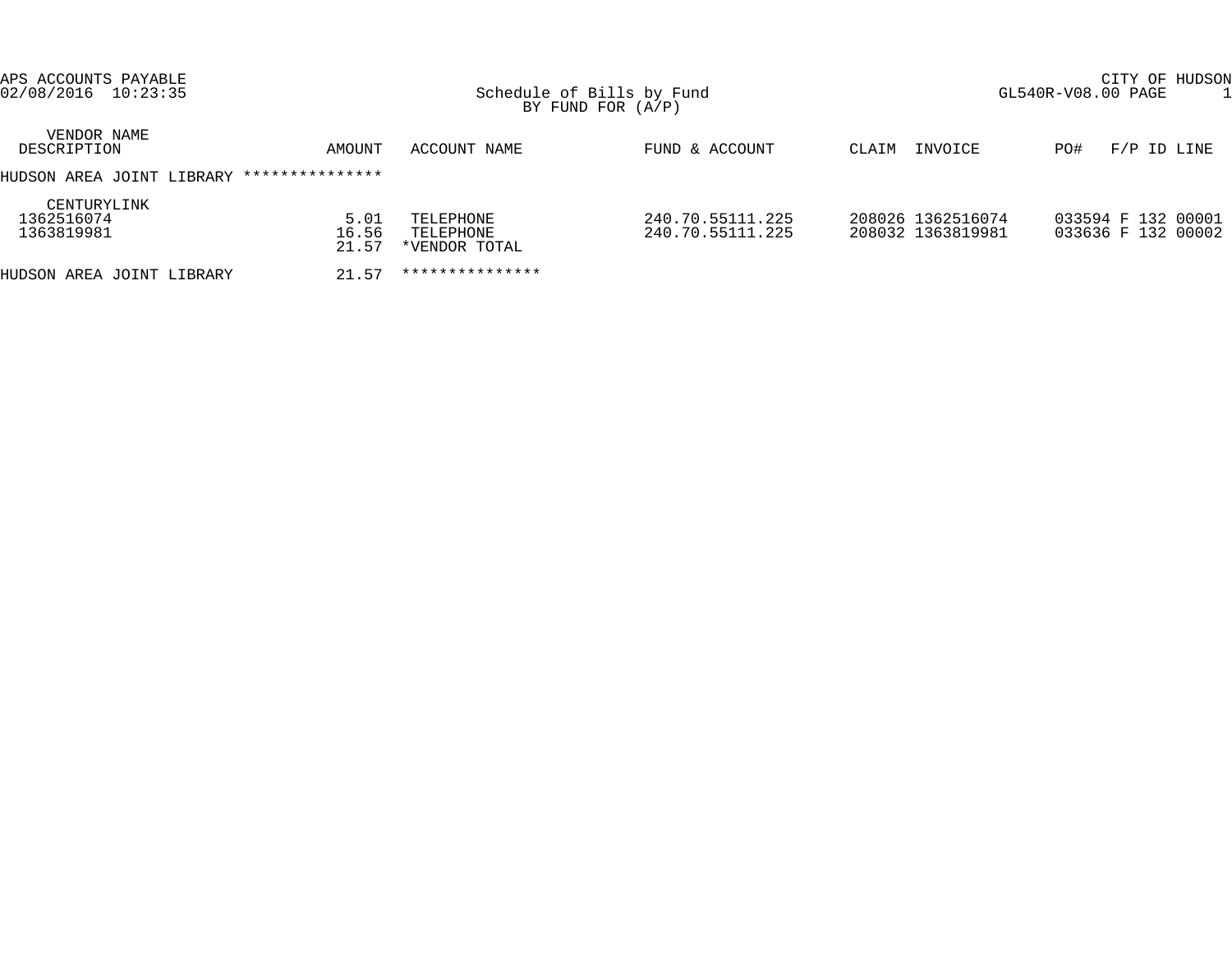APS ACCOUNTS PAYABLE CITY OF HUDSON

| VENDOR NAME<br>DESCRIPTION | AMOUNT     | ACCOUNT NAME | FUND & ACCOUNT | INVOICE<br>CLAIM | PO# | F/P ID LINE |
|----------------------------|------------|--------------|----------------|------------------|-----|-------------|
| REPORT TOTALS:             | 57<br>21.J |              |                |                  |     |             |

RECORDS PRINTED - 000002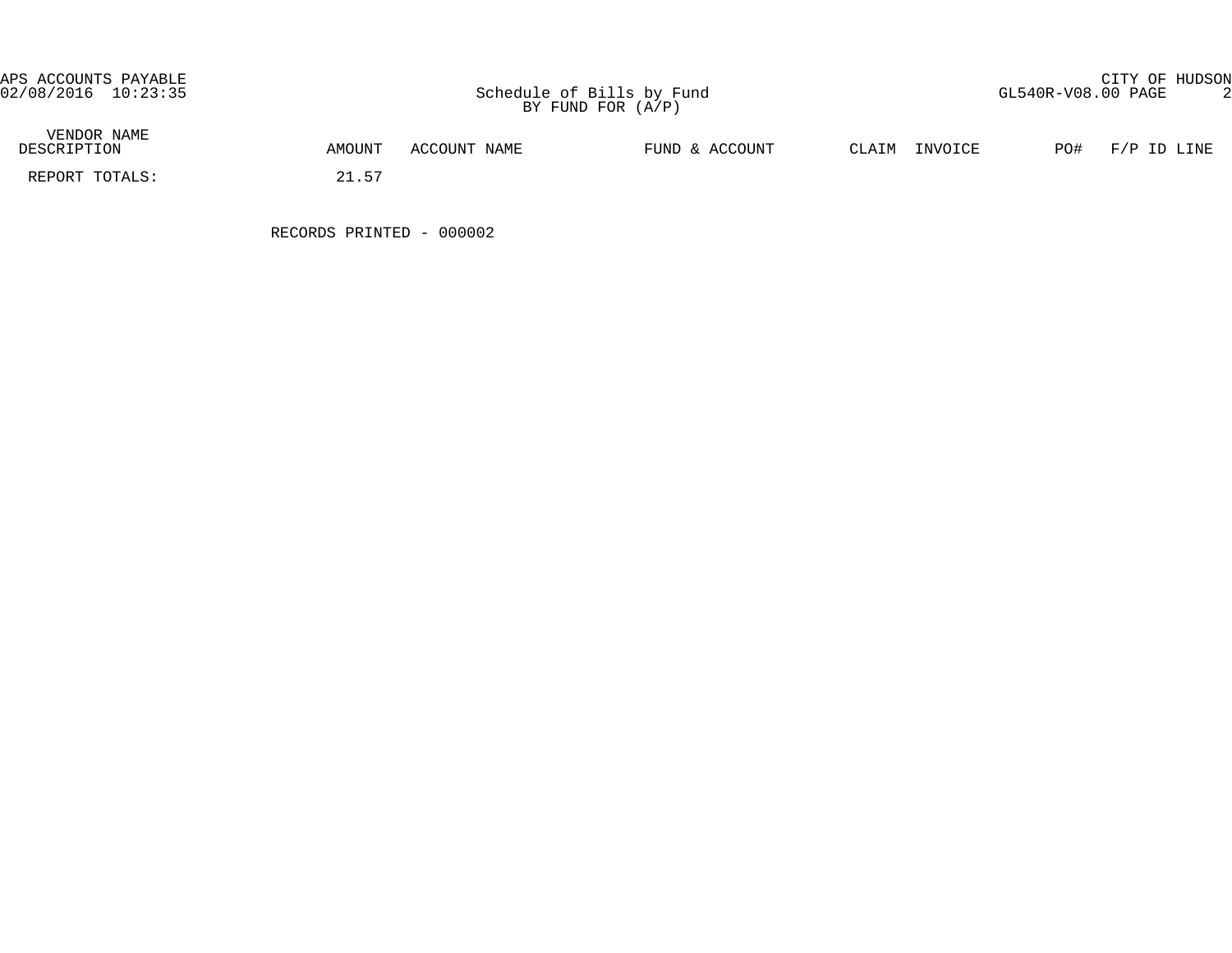| APS ACCOUNTS PAYABLE<br>02/08/2016 10:23:35 |           | Schedule of Bills by Fund                                                                 | CITY OF HUDSON<br>GL060S-V08.00 RECAPPAGE<br>GL540R |
|---------------------------------------------|-----------|-------------------------------------------------------------------------------------------|-----------------------------------------------------|
| FUND RECAP:                                 |           |                                                                                           |                                                     |
| FUND DESCRIPTION                            |           | DISBURSEMENTS                                                                             |                                                     |
| 240 HUDSON AREA JOINT LIBRARY               |           | 21.57                                                                                     |                                                     |
| TOTAL ALL FUNDS                             |           | 21.57                                                                                     |                                                     |
|                                             |           |                                                                                           |                                                     |
| BANK RECAP:                                 |           |                                                                                           |                                                     |
| BANK NAME                                   |           | DISBURSEMENTS                                                                             |                                                     |
| 1NAT FIRST NATIONAL - GENERAL AC            |           | 21.57                                                                                     |                                                     |
| TOTAL ALL BANKS                             |           | 21.57                                                                                     |                                                     |
|                                             | DATE<br>. | THE PRECEDING LIST OF BILLS PAYABLE WAS REVIEWED AND APPROVED FOR PAYMENT.<br>APPROVED BY |                                                     |
|                                             |           |                                                                                           |                                                     |

.................................

.................................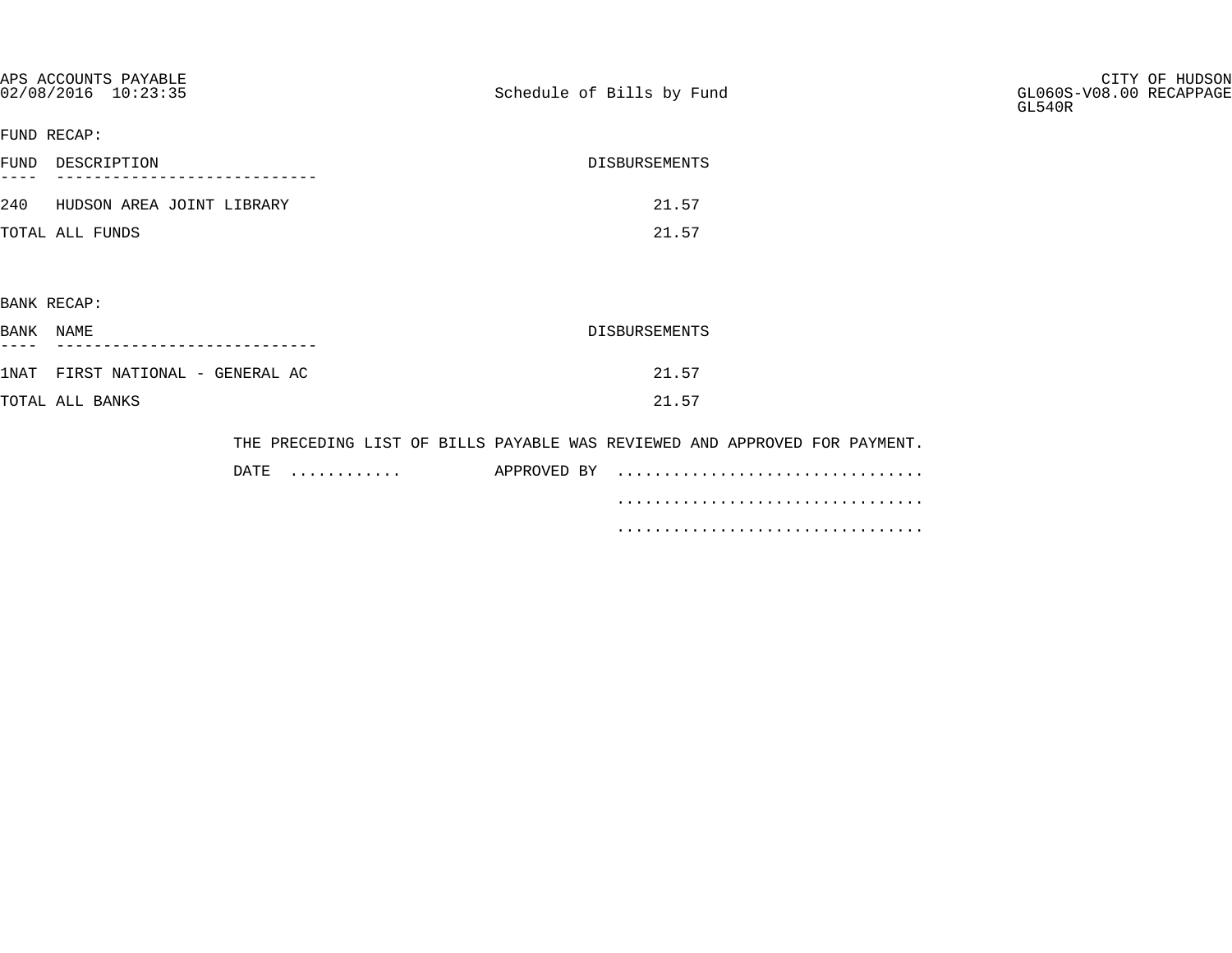| APS ACCOUNTS PAYABLE |                           |  |                                   | CITY OF HUDSON |
|----------------------|---------------------------|--|-----------------------------------|----------------|
| 01/21/2016 08:59:26  | Schedule of Bills by Fund |  | GL050S-V08.00 COVERPAGE<br>GL540R |                |

- Report Selection:
- RUN GROUP... 12516L COMMENT...
- DATA-JE-ID DATA COMMENT
- -------------- ------------------------
- W-01252016-995 1/25 EMC COMPANIES

Run Instructions:

| Jobq Banner Copies Form Printer |              | Hold Space LPI Lines CPI CP SP RT |  |  |
|---------------------------------|--------------|-----------------------------------|--|--|
|                                 | $01 \quad 1$ | Y S 8 068 10                      |  |  |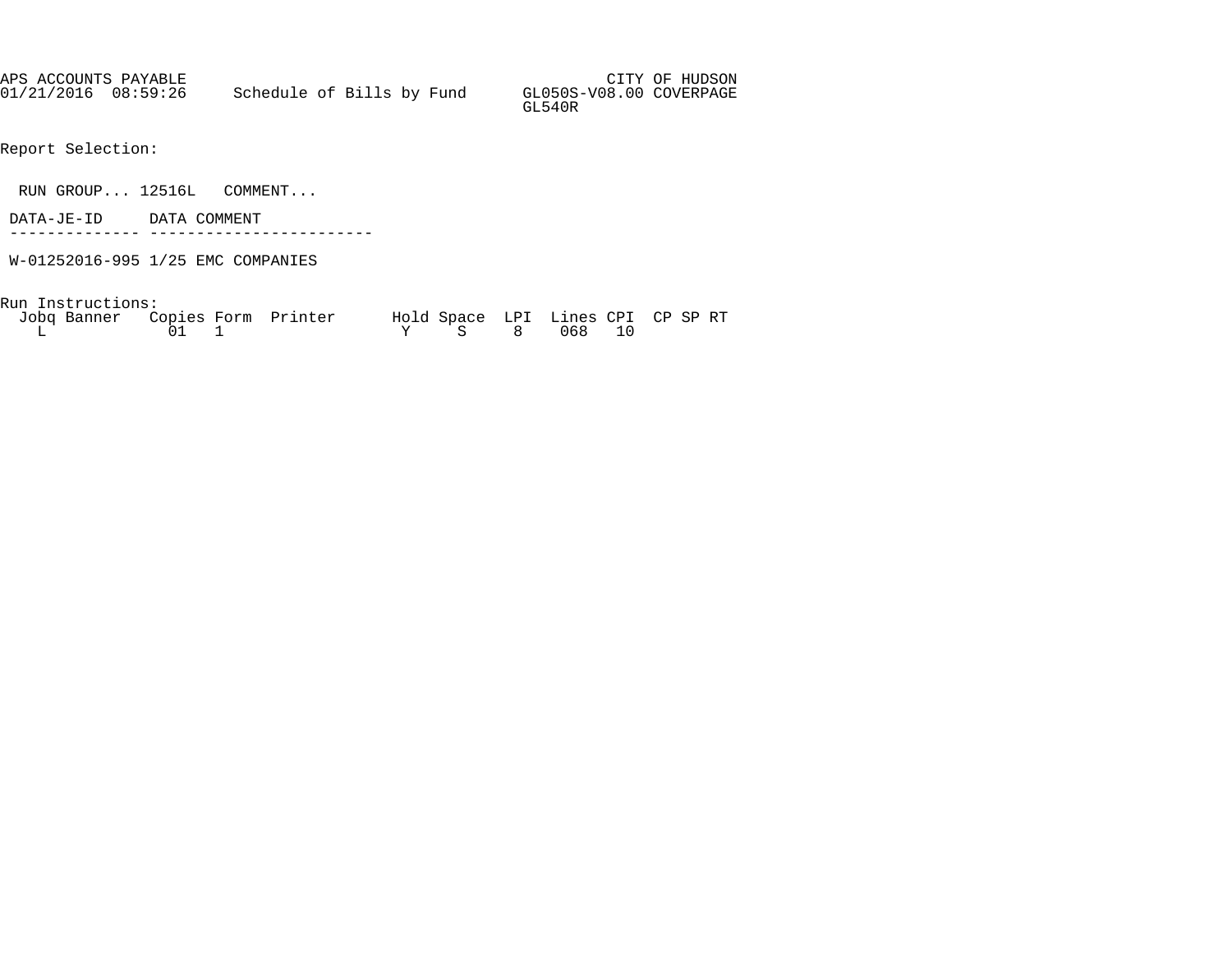| APS ACCOUNTS PAYABLE<br>01/21/2016<br>08:59:26            |                            | Schedule of Bills by Fund<br>BY FUND FOR $(A/P)$      |                                      |                                | CITY OF HUDSON<br>GL540R-V08.00 PAGE |
|-----------------------------------------------------------|----------------------------|-------------------------------------------------------|--------------------------------------|--------------------------------|--------------------------------------|
| VENDOR NAME<br>DESCRIPTION                                | AMOUNT                     | ACCOUNT NAME                                          | FUND & ACCOUNT                       | INVOICE<br>CLAIM               | PO#<br>$F/P$ ID LINE                 |
| HUDSON AREA JOINT LIBRARY                                 | ***************            |                                                       |                                      |                                |                                      |
| DONALDSON/LINDA<br>ANNUITANT HLT-FEB<br>ANNUITANT HLT-FEB | 116.87<br>137.06<br>253.93 | HEALTH INSURANCE<br>HEALTH INSURANCE<br>*VENDOR TOTAL | 240.70.55111.154<br>240.70.55111.154 | 207558 2/2016<br>207558 2/2016 | P 995 00001<br>P 995 00002           |
| EMC INSURANCE COMPANIES<br>JAN-DEC ANNUAL INS             | 900.00                     | WORKERS COMPENSATION INS 240.70.55111.510             |                                      | 207533 D-65120265              | P 995 00003                          |
| HUDSON AREA JOINT LIBRARY                                 | 1,153.93                   | ***************                                       |                                      |                                |                                      |
|                                                           |                            |                                                       |                                      |                                |                                      |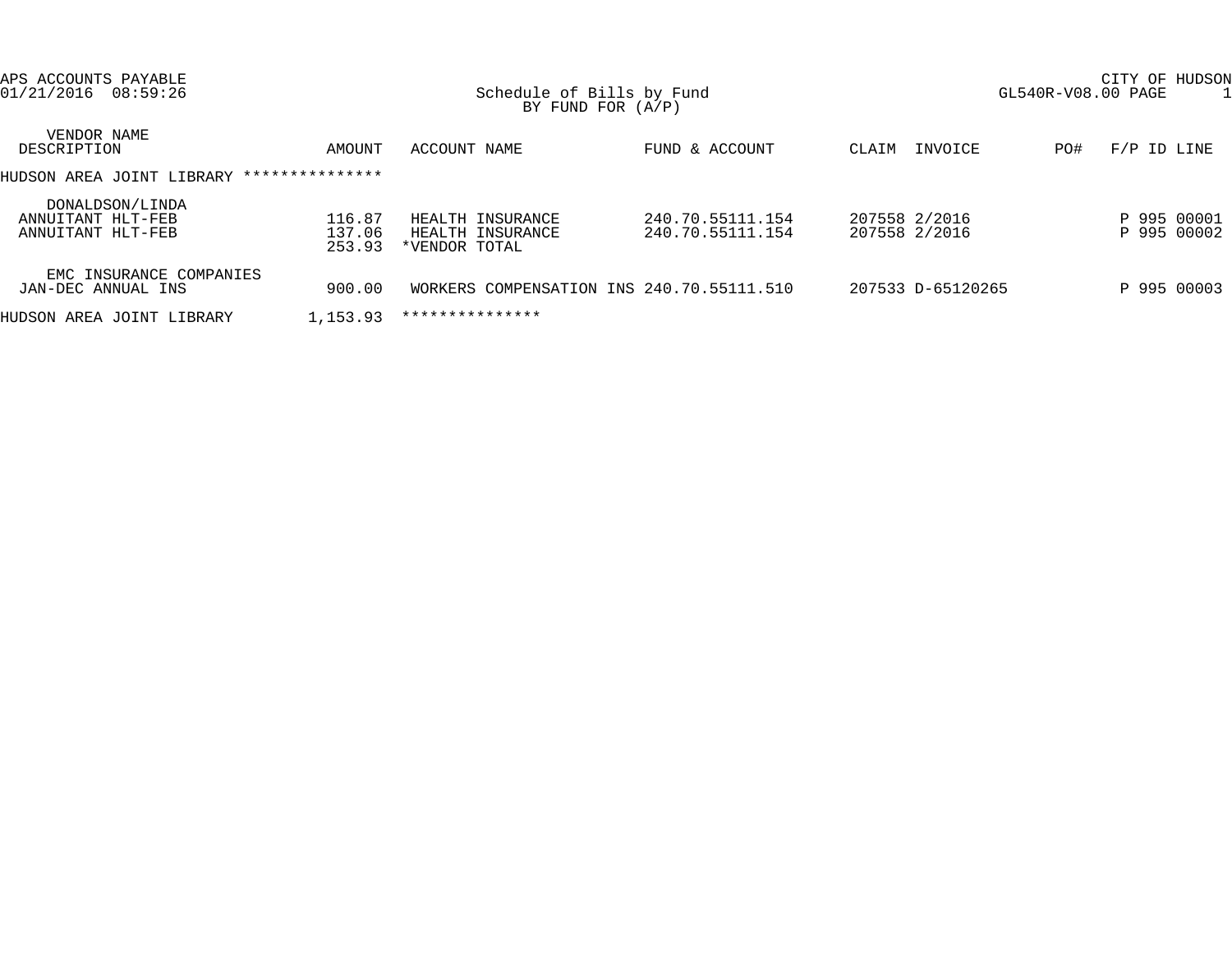APS ACCOUNTS PAYABLE CITY OF HUDSON

| VENDOR NAME<br>DESCRIPTION | AMOUNT   | ACCOUNT NAME | FUND & ACCOUNT | INVOICE<br>CLAIM | PO# | $F/P$ ID LINE |
|----------------------------|----------|--------------|----------------|------------------|-----|---------------|
| REPORT TOTALS:             | , 153.93 |              |                |                  |     |               |

RECORDS PRINTED - 000003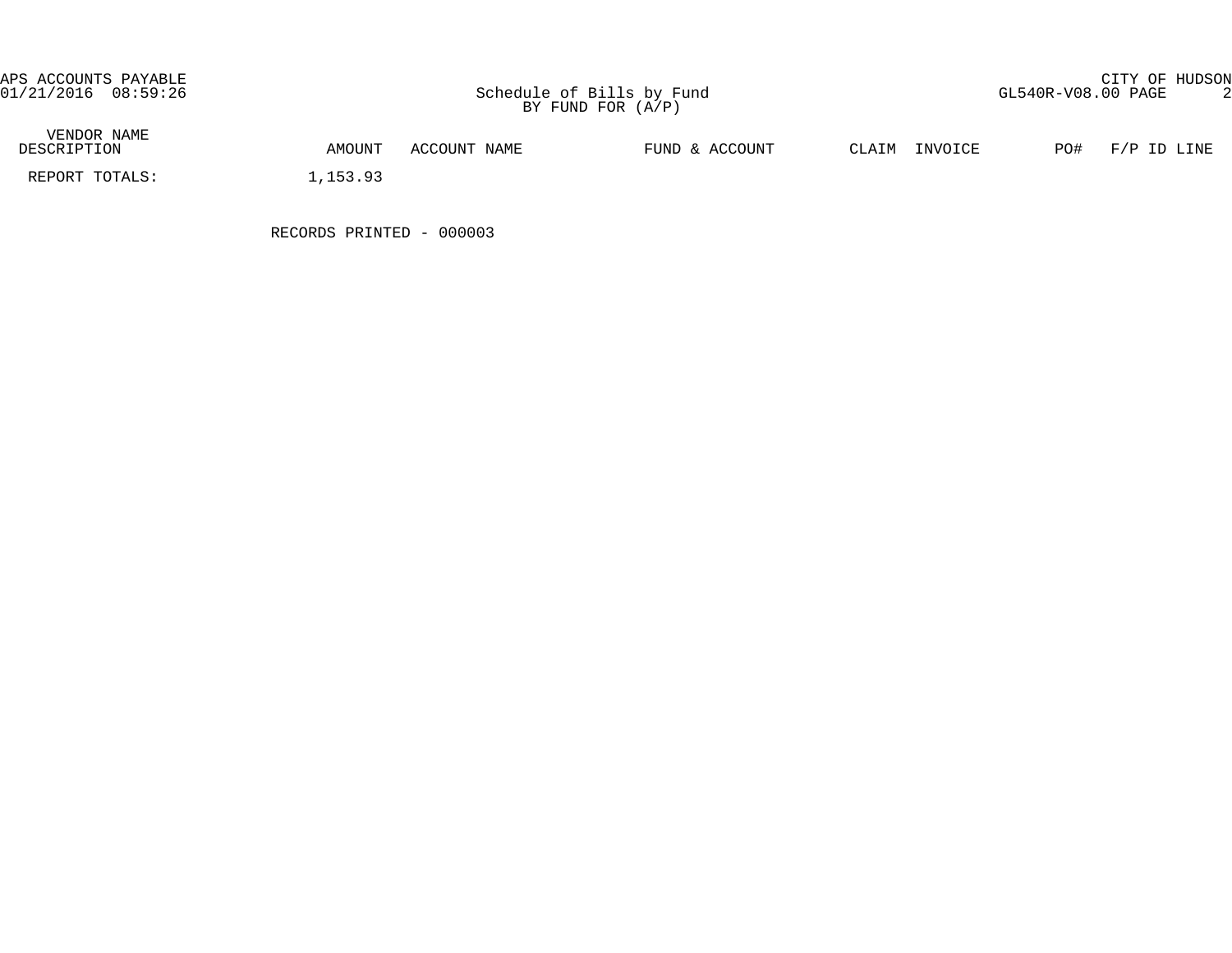|             | APS ACCOUNTS PAYABLE<br>01/21/2016 08:59:26 | Schedule of Bills by Fund                                                  | CITY OF HUDSON<br>GL060S-V08.00 RECAPPAGE<br>GL540R |
|-------------|---------------------------------------------|----------------------------------------------------------------------------|-----------------------------------------------------|
| FUND RECAP: |                                             |                                                                            |                                                     |
|             | FUND DESCRIPTION                            | DISBURSEMENTS                                                              |                                                     |
|             | 240 HUDSON AREA JOINT LIBRARY               | 1,153.93                                                                   |                                                     |
|             | TOTAL ALL FUNDS                             | 1,153.93                                                                   |                                                     |
|             |                                             |                                                                            |                                                     |
| BANK RECAP: |                                             |                                                                            |                                                     |
| BANK NAME   |                                             | DISBURSEMENTS                                                              |                                                     |
|             | 1NAT FIRST NATIONAL - GENERAL AC            | 1,153.93                                                                   |                                                     |
|             | TOTAL ALL BANKS                             | 1,153.93                                                                   |                                                     |
|             |                                             | THE PRECEDING LIST OF BILLS PAYABLE WAS REVIEWED AND APPROVED FOR PAYMENT. |                                                     |

| DATE. | . | APPROVED BY |  |
|-------|---|-------------|--|
|       |   |             |  |
|       |   |             |  |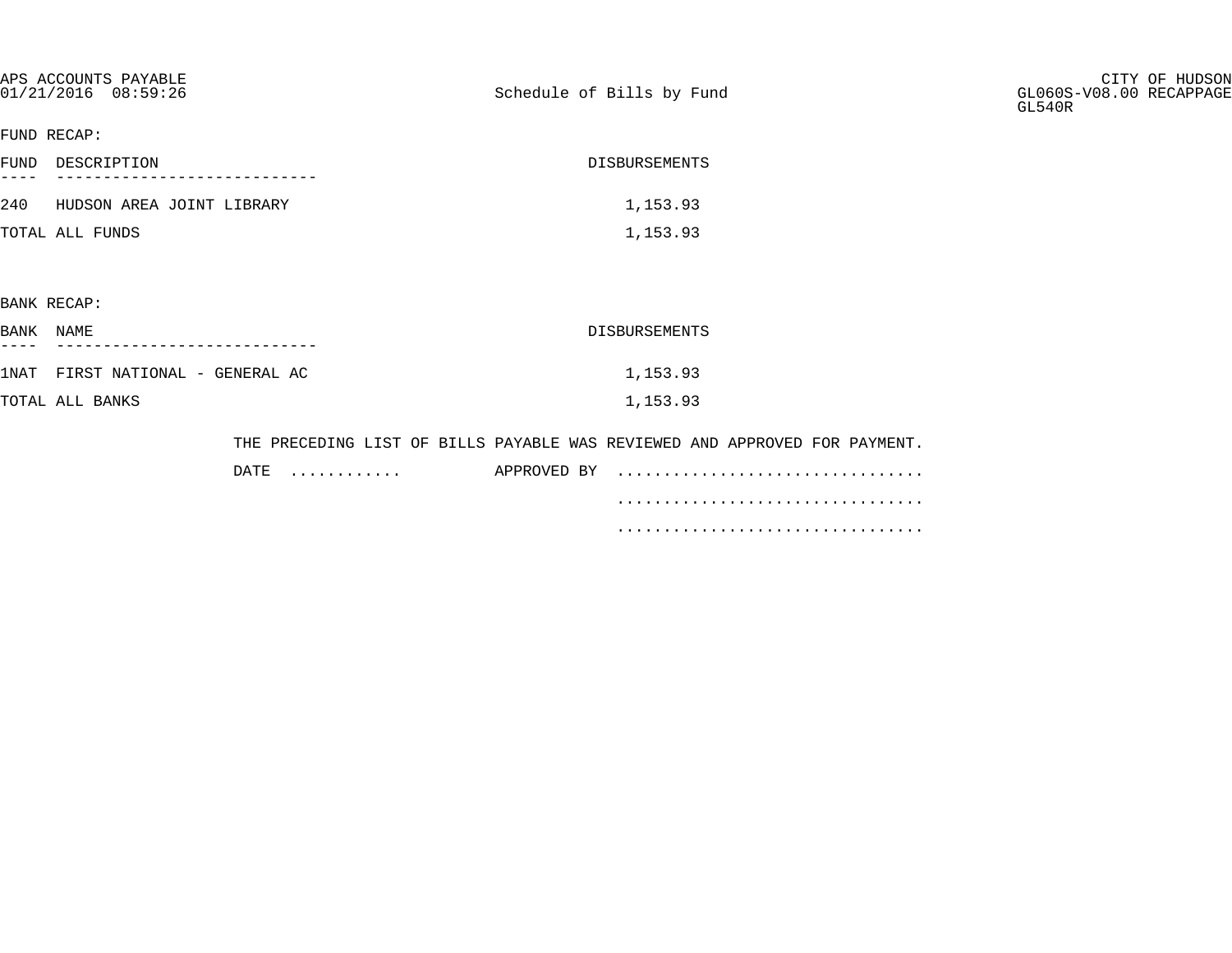| APS ACCOUNTS PAYABLE |                           |  |                                   | CITY OF HUDSON |
|----------------------|---------------------------|--|-----------------------------------|----------------|
| 02/01/2016 10:21:43  | Schedule of Bills by Fund |  | GL050S-V08.00 COVERPAGE<br>GL540R |                |

- Report Selection:
- RUN GROUP... 20112L COMMENT...
- DATA-JE-ID DATA COMMENT
- -------------- ------------------------
- W-02012016-057 1/29 HRA CONTRIB

Run Instructions:

| Jobq Banner Copies Form Printer |              | Hold Space LPI Lines CPI CP SP RT |  |  |
|---------------------------------|--------------|-----------------------------------|--|--|
|                                 | $01 \quad 1$ | Y S 8 068 10                      |  |  |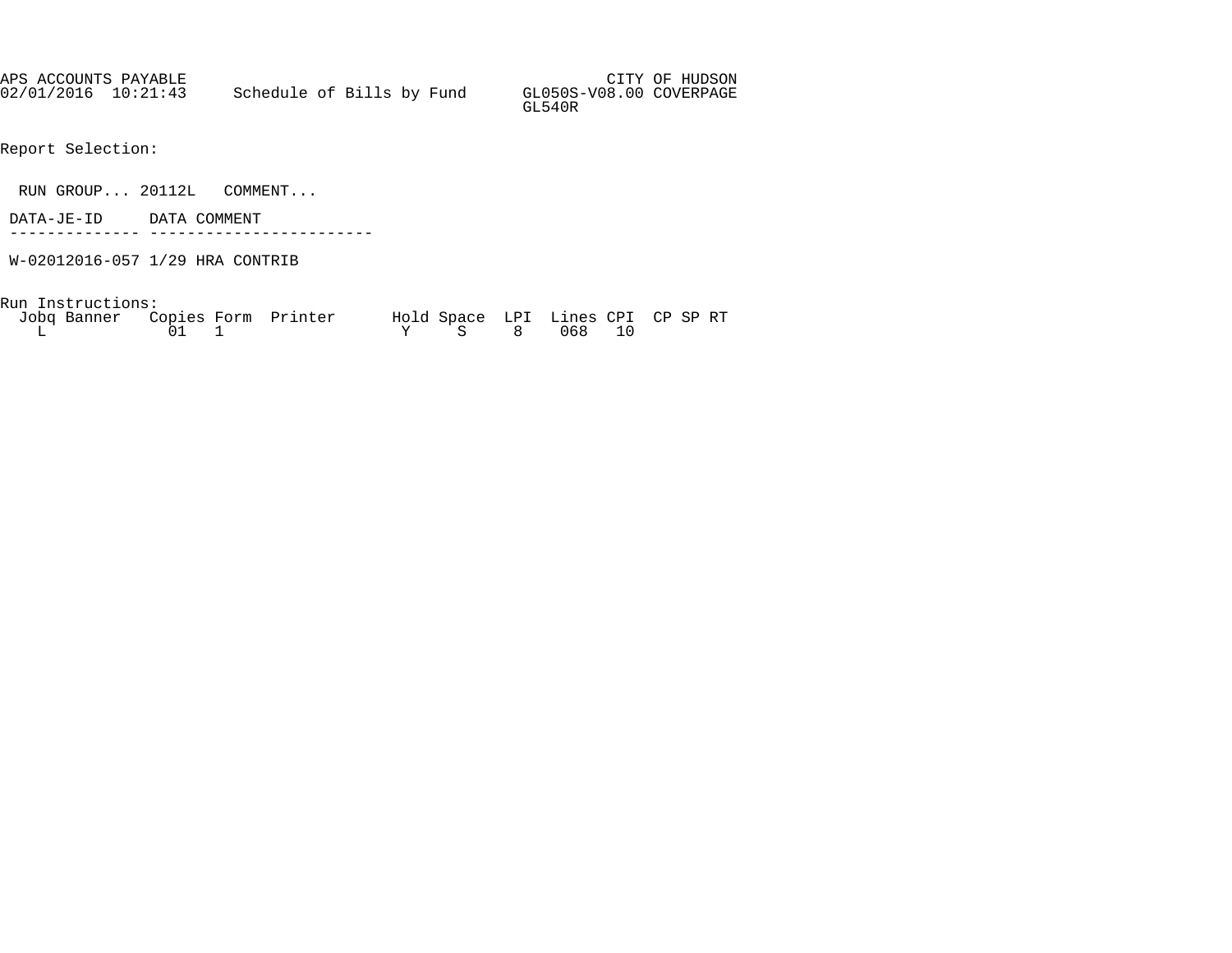| APS ACCOUNTS PAYABLE<br>02/01/2016 10:21:43 |                 | Schedule of Bills by Fund | BY FUND FOR $(A/P)$ | CITY OF HUDSON<br>GL540R-V08.00 PAGE |     |             |  |  |
|---------------------------------------------|-----------------|---------------------------|---------------------|--------------------------------------|-----|-------------|--|--|
| VENDOR NAME<br>DESCRIPTION                  | AMOUNT          | ACCOUNT NAME              | FUND & ACCOUNT      | INVOICE<br>CLAIM                     | PO# | F/P ID LINE |  |  |
| HUDSON AREA JOINT LIBRARY                   | *************** |                           |                     |                                      |     |             |  |  |
| AUL<br>1.28 HRA CONTRIBUTION                | 150.00          | HEALTH INSURANCE          | 240.70.55111.154    | 207649 128 HRA CONTRI                |     | P 057 00001 |  |  |
| HUDSON AREA JOINT LIBRARY                   | 150.00          | ***************           |                     |                                      |     |             |  |  |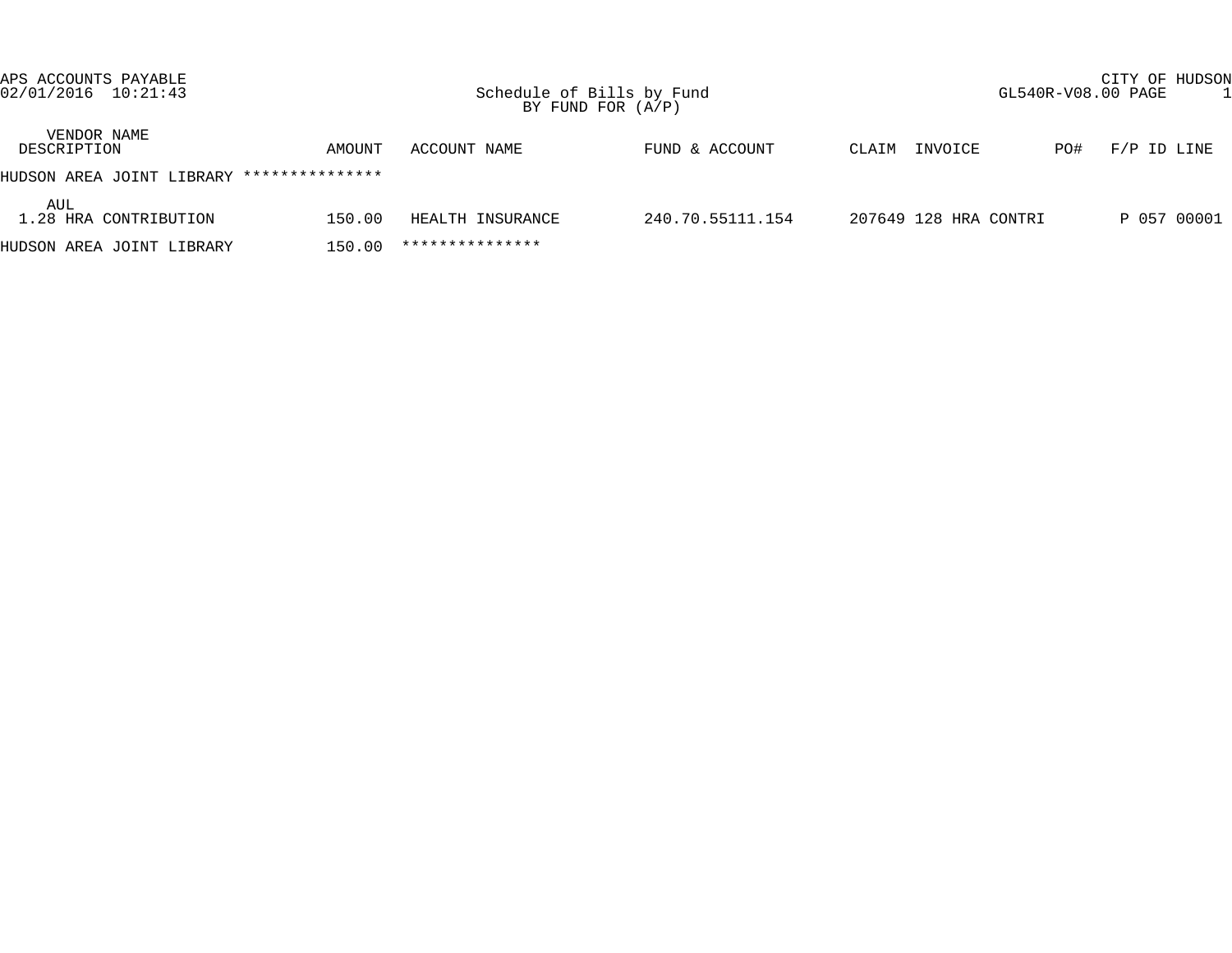APS ACCOUNTS PAYABLE CITY OF HUDSON

| VENDOR NAME<br>DESCRIPTION | AMOUNT | ACCOUNT NAME | FUND & ACCOUNT | CLAIM | INVOICE | PO# | F/P ID LINE |
|----------------------------|--------|--------------|----------------|-------|---------|-----|-------------|
| REPORT TOTALS:             | 150.00 |              |                |       |         |     |             |

RECORDS PRINTED - 000001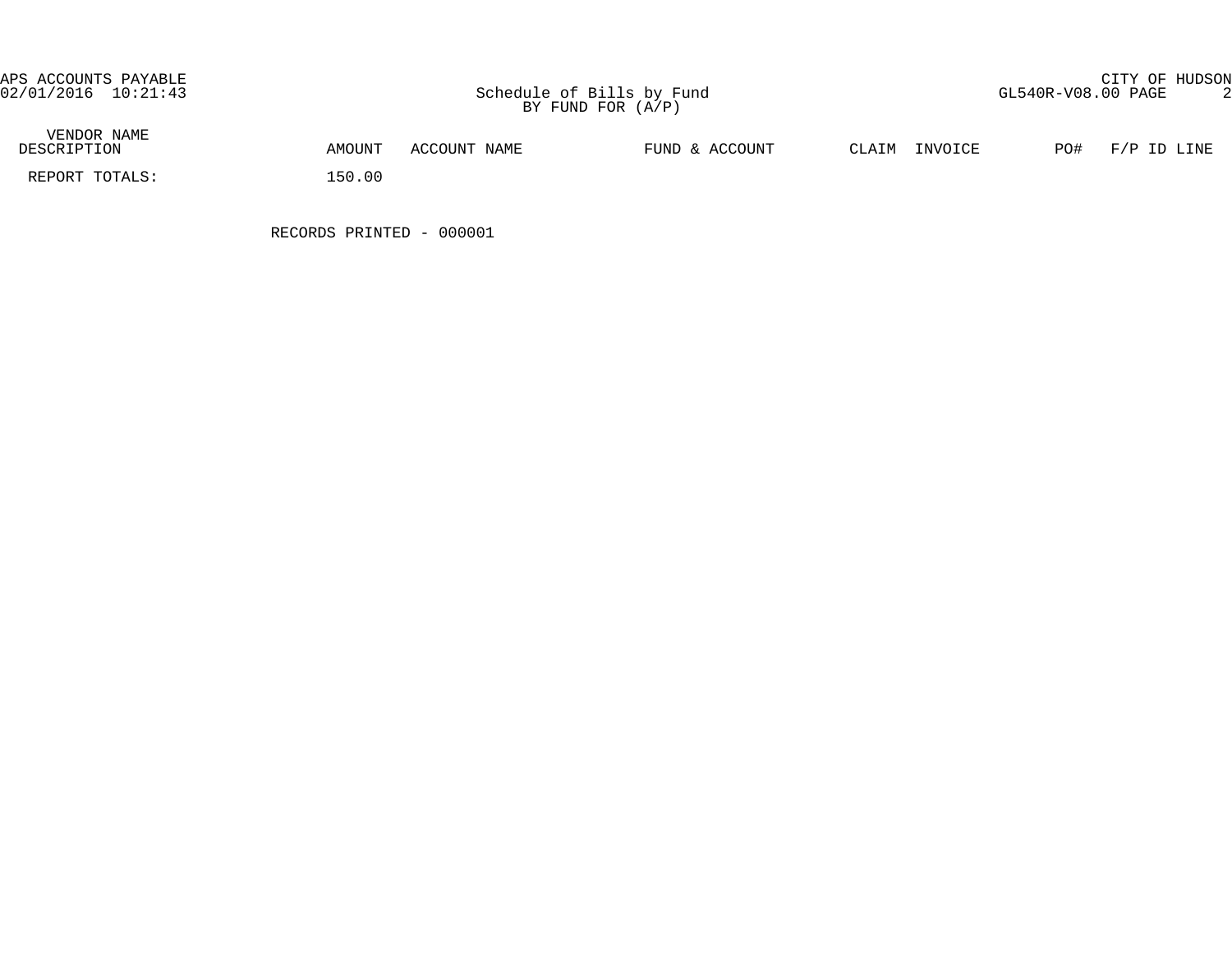| APS ACCOUNTS PAYABLE<br>02/01/2016 10:21:43 |           | Schedule of Bills by Fund |                                                                            | CITY OF HUDSON<br>GL060S-V08.00 RECAPPAGE<br>GL540R |
|---------------------------------------------|-----------|---------------------------|----------------------------------------------------------------------------|-----------------------------------------------------|
| FUND RECAP:                                 |           |                           |                                                                            |                                                     |
| FUND DESCRIPTION                            |           |                           | DISBURSEMENTS                                                              |                                                     |
| 240 HUDSON AREA JOINT LIBRARY               |           |                           | 150.00                                                                     |                                                     |
| TOTAL ALL FUNDS                             |           |                           | 150.00                                                                     |                                                     |
|                                             |           |                           |                                                                            |                                                     |
| BANK RECAP:                                 |           |                           |                                                                            |                                                     |
| BANK NAME                                   |           |                           | DISBURSEMENTS                                                              |                                                     |
| 1NAT FIRST NATIONAL - GENERAL AC            |           |                           | 150.00                                                                     |                                                     |
| TOTAL ALL BANKS                             |           |                           | 150.00                                                                     |                                                     |
|                                             |           |                           | THE PRECEDING LIST OF BILLS PAYABLE WAS REVIEWED AND APPROVED FOR PAYMENT. |                                                     |
|                                             | DATE<br>. | APPROVED BY               |                                                                            |                                                     |

.................................

.................................